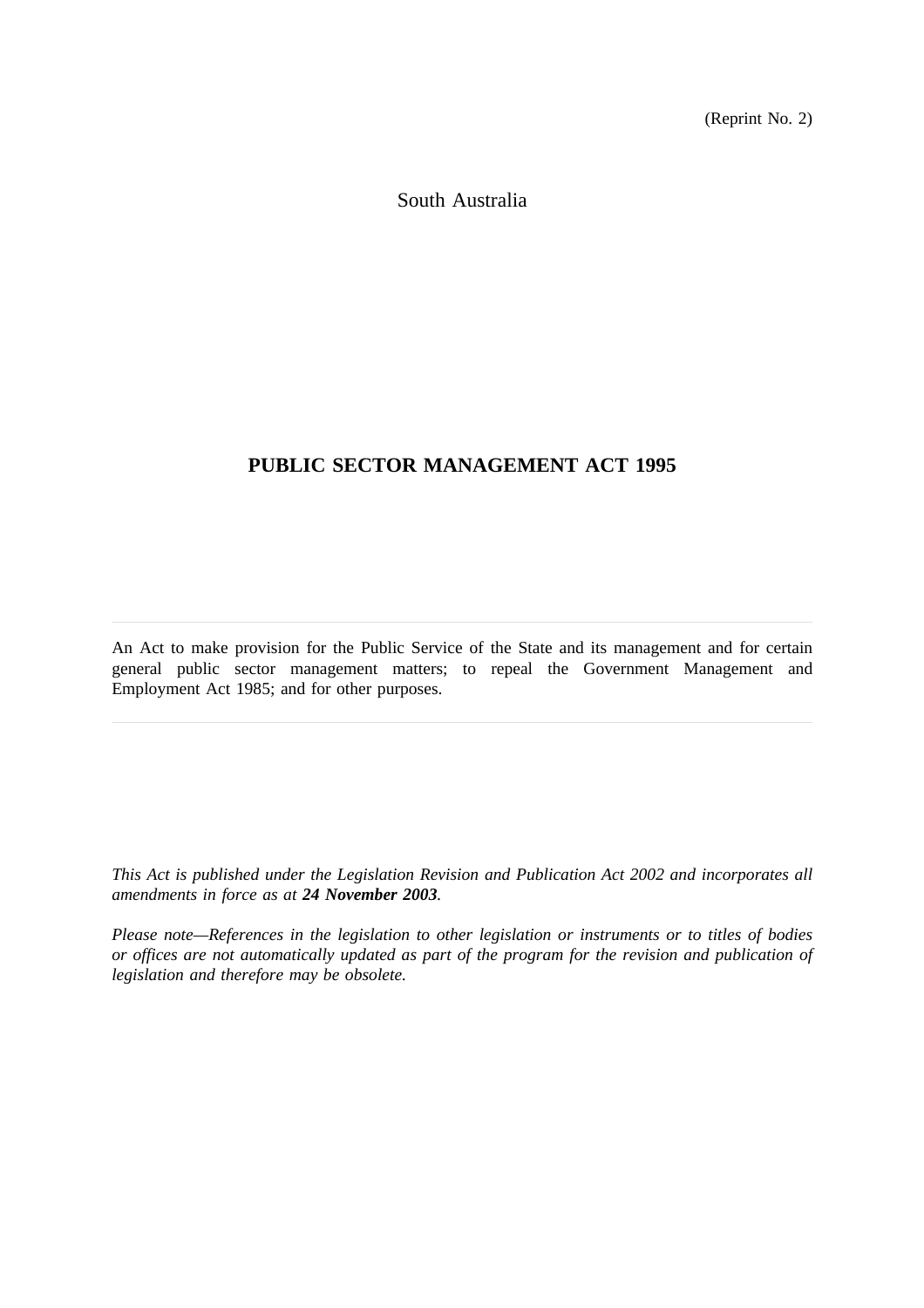# **PUBLIC SECTOR MANAGEMENT ACT 1995**

being

Public Sector Management Act 1995, No. 39 of 1995 [Assented to 4 May  $1995$ ]<sup>1</sup>

as amended by

Public Sector Management (Incompatible Public Offices) Amendment Act 1998 No. 17 of 1998 [Assented to 2 April 1998]<sup>2</sup> **Statute Law Revision Act 2003 No. 44 of 2003 [Assented to 23 October 2003]3**

- <sup>1</sup> Came into operation 17 July 1995: *Gaz*. 13 July 1995, p. 54.<br><sup>2</sup> Came into operation 30 April 1998: *Gaz*. 30 April 1998, p. 2
- <sup>2</sup> Came into operation 30 April 1998: *Gaz*. 30 April 1998, p. 2022.<br>**21 Schedule 1 came into operation 24 November 2003:** *Gaz* 13 N

**<sup>3</sup> Schedule 1 came into operation 24 November 2003:** *Gaz***. 13 November 2003, p. 4048.**

N.B. The amendments effected to this Act by the *Statutes Amendment (Honesty and Accountability in Government) Act 2003* had not been brought into operation at the date of, and have not been included in, this reprint.

*NOTE:*

- *Asterisks indicate repeal or deletion of text.*
- *Entries appearing in bold type indicate the amendments incorporated since the last reprint.*
- *For the legislative history of the Act see Appendix 1.*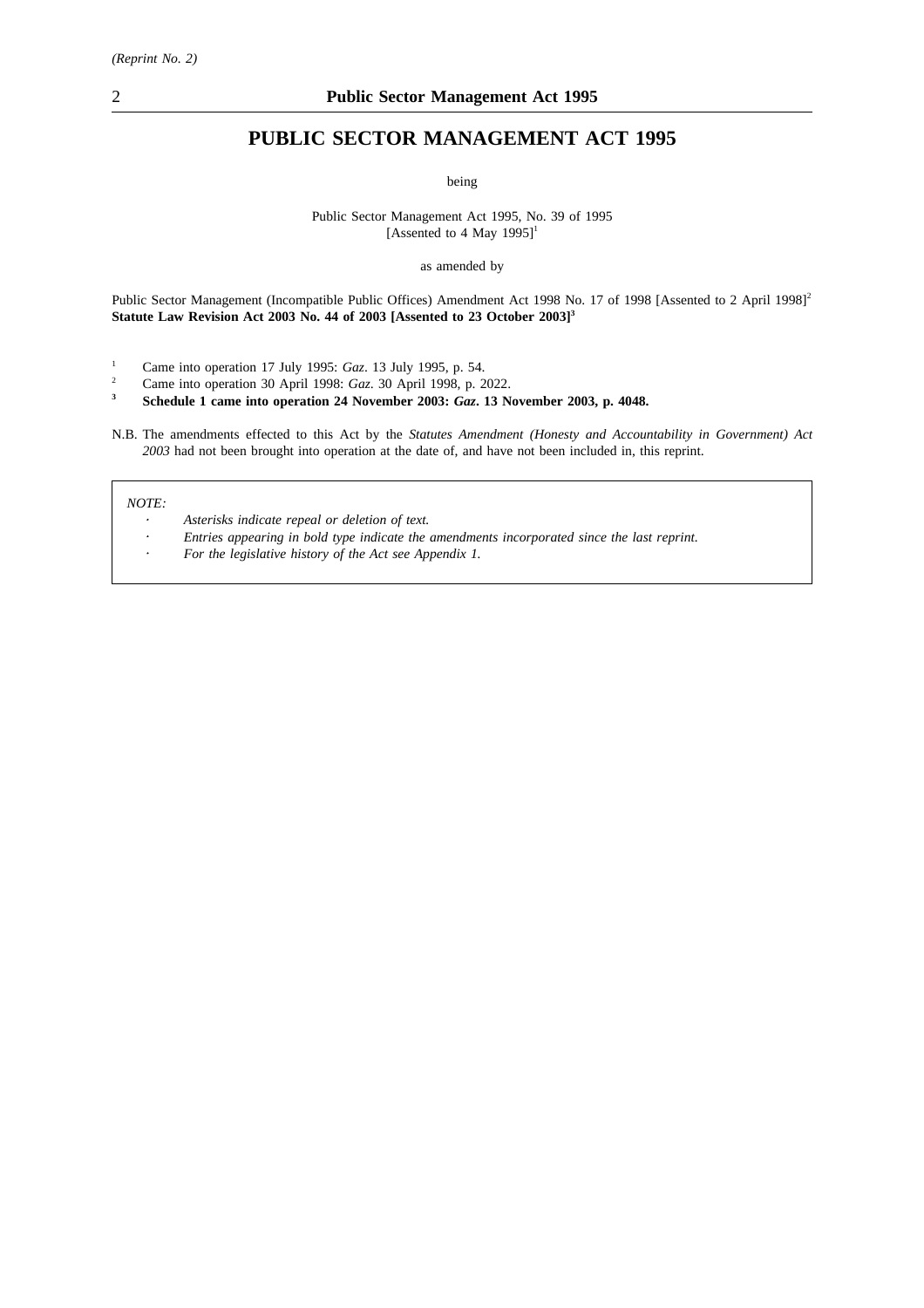# **SUMMARY OF PROVISIONS**

# **Part 1—Preliminary**

| Short title |
|-------------|
|             |

3. Interpretation

# **Part 2—General public sector aims and standards**

- 4. General management aims
- 5. Personnel management standards
- 6. Employee conduct standards

# **Part 3—Public Service structure**

- 7. Public Service structure
- 8. Crown employees to be employed in Public Service

# **Part 4—Chief Executives**

| Administrative units to have Chief Executives |  |  |
|-----------------------------------------------|--|--|
|                                               |  |  |

- 10. Conditions of Chief Executive's appointment
- 11. Contract overrides other provisions
- 12. Termination of Chief Executive's appointment
- 13. Provision for statutory office holder to have powers etc of Chief Executive
- 14. Chief Executive's general responsibilities
- 15. Extent to which Chief Executive is subject to Ministerial direction
- 16. Right of employee representatives and recognised organisations to make representations
- 17. Delegation
- 18. Chief Executive to disclose pecuniary interests

# **Part 5—Commissioner for Public Employment**

- 19. Commissioner for Public Employment
- 20. Conditions of Commissioner's appointment
- 21. Termination of Commissioner's appointment
- 22. Functions of Commissioner
- 23. Extent to which Commissioner is subject to Ministerial direction
- 24. Recognised organisations and right of employee representatives and organisations to make representations
- 25. Investigative powers of Commissioner
- 26. Delegation by Commissioner
- 27. Commissioner to disclose pecuniary interests
- 28. Annual report
- 29. Special reports

# **Part 6—General employment determinations and positions**

- 30. General employment determinations
- 31. Positions
- 32. Review of remuneration level of position

# **Part 7—Public service appointments (apart from Chief Executives)**

## **Division 1—Executive positions**

- 33. Appointment of executives
- 34. Conditions of executive's employment
- 35. Contract overrides other provisions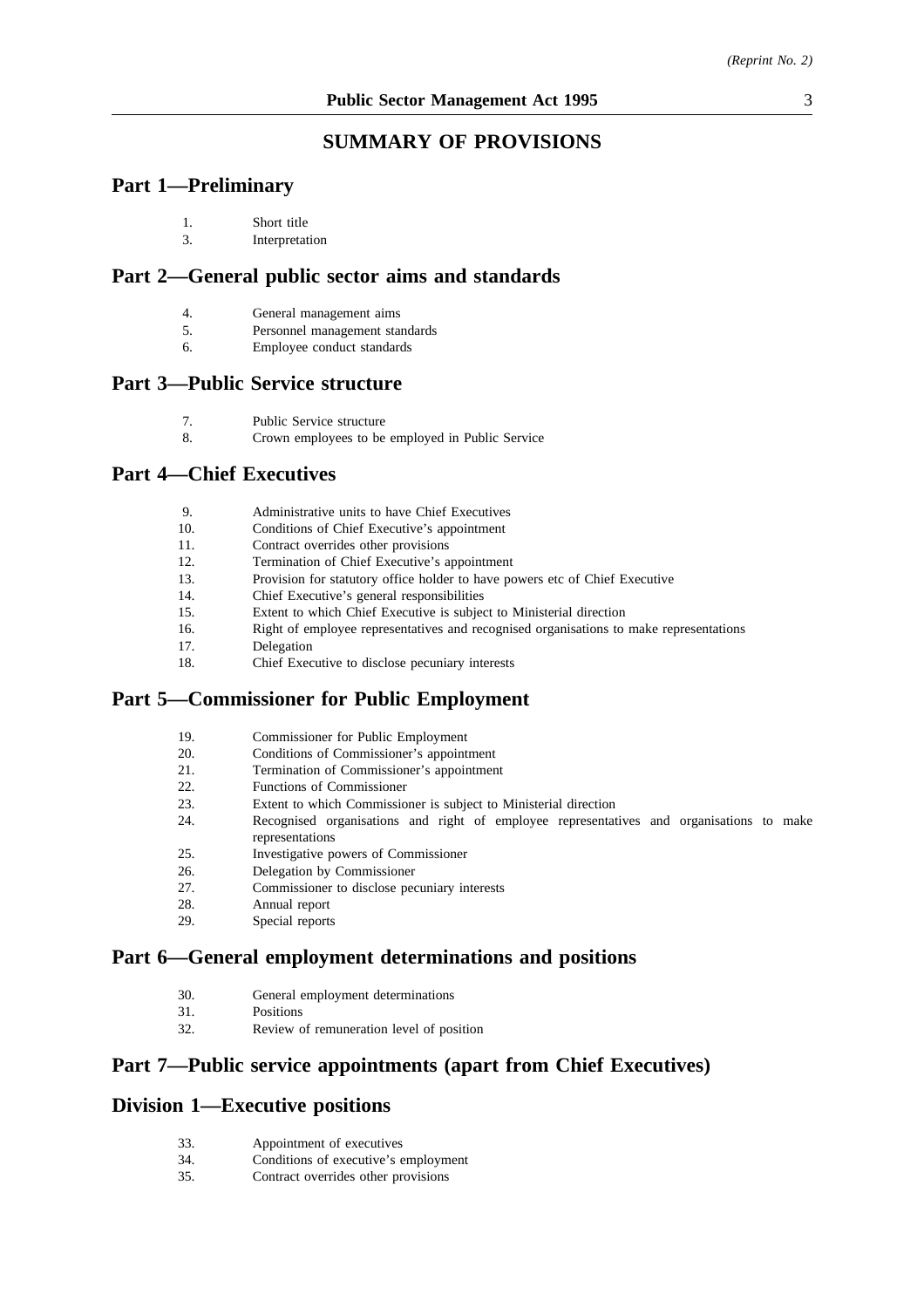36. Termination of executive's employment by notice

37. Executive's general responsibilities

# **Division 2—Other positions**

- 38. Division applies to positions other than executive positions
- 39. Appointment
- 40. Conditions of employment
- 41. Probation

# **Division 3—Appointment procedures and promotion appeals**

- 42. Appointment procedures<br>43. Promotion appeals
- Promotion appeals

# **Part 8—General Public Service employment provisions**

# **Division 1—Assignment between positions**

44. Assignment

# **Division 2—Remuneration**

- 45. Remuneration
- 46. Additional duties allowance
- 47. Reduction in salary arising from refusal or failure to carry out duties
- 48. Payment of remuneration on death

# **Division 3—Hours of duty and leave**

49. Hours of duty and leave

# **Division 4—Excess employees**

50. Excess employees

# **Division 5—Mental or physical incapacity**

51. Mental or physical incapacity

# **Division 6—Unsatisfactory performance**

52. Unsatisfactory performance

# **Division 7—Resignation and retirement**

| 53.  | Resignation                                               |
|------|-----------------------------------------------------------|
| -54. | Reappointment of employee who resigns to contest election |
| 55.  | Retirement                                                |

# **Division 8—Conduct and discipline**

| 56. | Conflict of interest |  |
|-----|----------------------|--|
|     |                      |  |

- 57. General rules of conduct
- 58. Inquiries and disciplinary action 59. Suspension or transfer where disciplinary inquiry or offence punishable by imprisonment charged
- 60. Disciplinary action on conviction of an offence punishable by imprisonment
- 61. Disciplinary appeals
- 62. Payments where employee has liability to Crown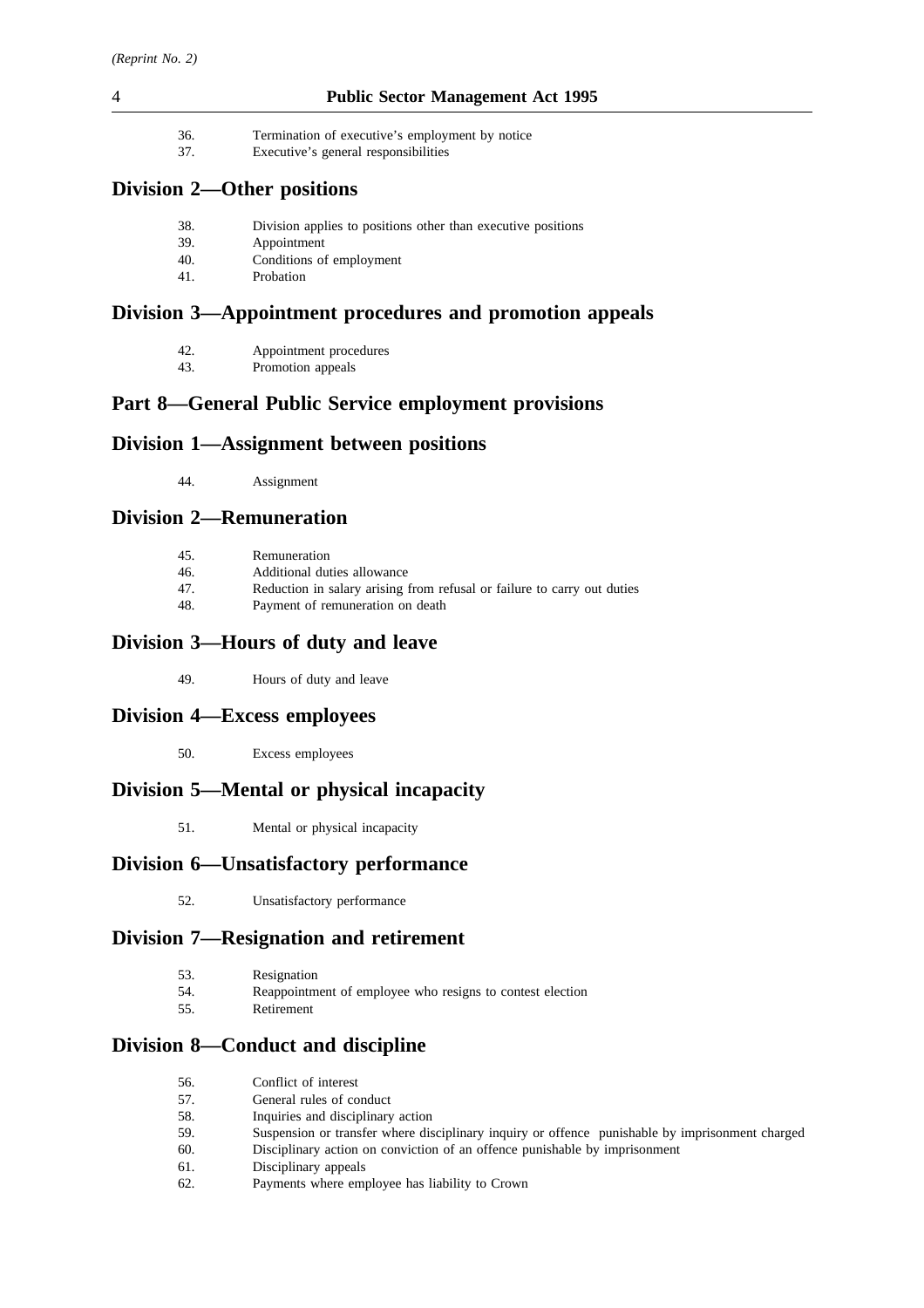# **Division 9—Appeal against administrative decisions**

- 63. Chief Executive's responsibility to conciliate grievances
- 64. Grievance appeals

# **Part 9—Miscellaneous**

| 65.          | Preservation of powers of Governor to appoint, transfer and dismiss  |
|--------------|----------------------------------------------------------------------|
| 66.          | Annual reports by public sector agencies                             |
| 67.          | Equal employment opportunity programs                                |
| 68.          | Transfers of employees within public sector                          |
| 69.          | Appointment of Ministerial staff                                     |
| 70.          | Commissioner may approve arrangements for multiple appointments etc. |
| 70A.         | Incompatible public offices                                          |
| 71.          | Extension of operation of certain provisions of Act                  |
| 72.          | Operation of Industrial and Employee Relations Act                   |
| 73.          | Freedom of association for employees                                 |
| 74.          | Immunity from civil liability                                        |
| 75.          | Temporary exercise of statutory powers                               |
| 76.          | Obsolete references                                                  |
| 77.          | Evidentiary provision                                                |
| 78.          | War Service (Preference in Employment) Act                           |
| $70^{\circ}$ | Corrier of notices                                                   |

79. Service of notices **Regulations** 

# **Schedule 1—Persons excluded from Public Service**

# **Schedule 2—Hours of attendance, holidays and leave of absence**

| $\mathbf{1}$ . | Hours of attendance                               |
|----------------|---------------------------------------------------|
| 2.             | Directions relating to part-time employment       |
| 3.             | Public Service holidays                           |
| 4.             | Closure of offices etc.                           |
| -5.            | Recreation leave                                  |
| 6.             | Sick leave etc                                    |
| 7.             | Special leave                                     |
| 8.             | Long service leave                                |
| 9.             | Time and manner in which long service leave is    |
| 10.            | Long service leave to be on full pay              |
| 11.            | Payment in lieu of long service leave             |
| 12.            | Adjustment to leave rights based on prior service |
| 13.            | Payment in respect of leave on death              |
|                |                                                   |

# **Schedule 3—Promotion and Grievance Appeals Tribunal and Disciplinary Appeals Tribunal**

is to be taken

| Promotion and Grievance Appeals Tribunal and Disciplinary Appeals Tribunal<br>1. |  |
|----------------------------------------------------------------------------------|--|
|----------------------------------------------------------------------------------|--|

- 2. Appointment of Presiding Officer and Deputy Presiding Officer
- 3. Panels of nominees
- 4. Constitution of Tribunal and divisions of Tribunal<br>5. Procedure at meetings of Tribunal
- 5. Procedure at meetings of Tribunal
- 6. Employee not subject to direction
- 7. Secretary to Tribunal
- 8. Principles on which Promotion and Grievance Appeals Tribunal is to act
- 9. Notice of proceedings etc
- 10. Representation
- 11. Powers of Tribunal
- 12. Witness fees
- 13. Reasons for decision
- 14. Report on proceedings of Tribunal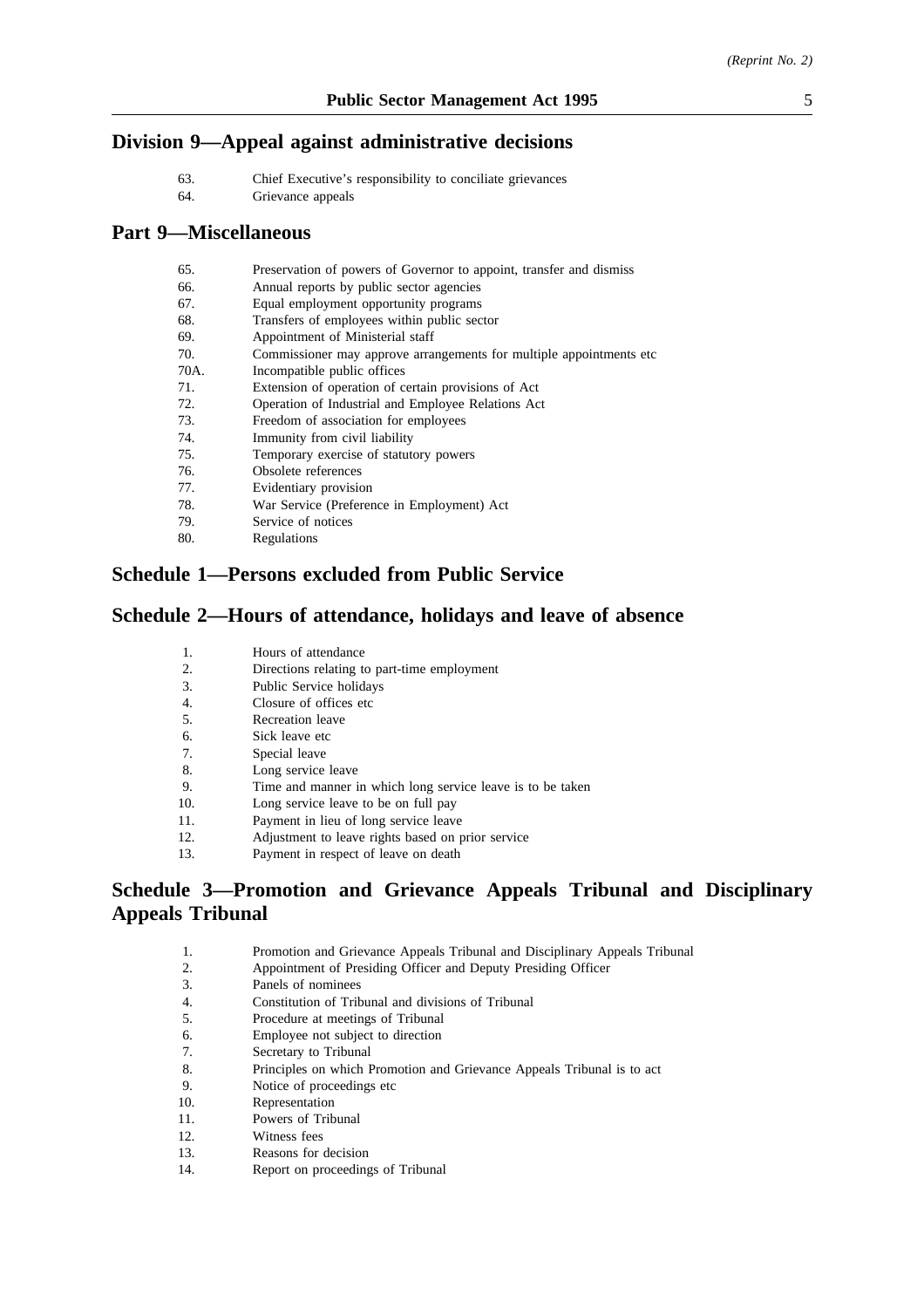# **Schedule 4—Repeal and transitional provisions**

| 1.  | Repeal                                              |
|-----|-----------------------------------------------------|
| 2.  | Commissioner                                        |
| 3.  | Administrative units continued                      |
| 4.  | Positions continued                                 |
| 5.  | Employees continued in positions                    |
| 6.  | Basis of employment                                 |
| 7.  | Executives                                          |
| 8.  | <b>Chief Executives</b>                             |
| 9.  | Temporary promotional reassignments                 |
| 10. | Classification and remuneration levels of positions |
| 11. | Tribunals continued                                 |
| 12. | Leave rights                                        |
| 13. | Directions etc continued                            |
| 14. | Acts Interpretation Act applies                     |

15. Interaction with Superannuation legislation

### **APPENDIX 1 LEGISLATIVE HISTORY**

#### **APPENDIX 2 DIVISIONAL PENALTIES AND EXPIATION FEES**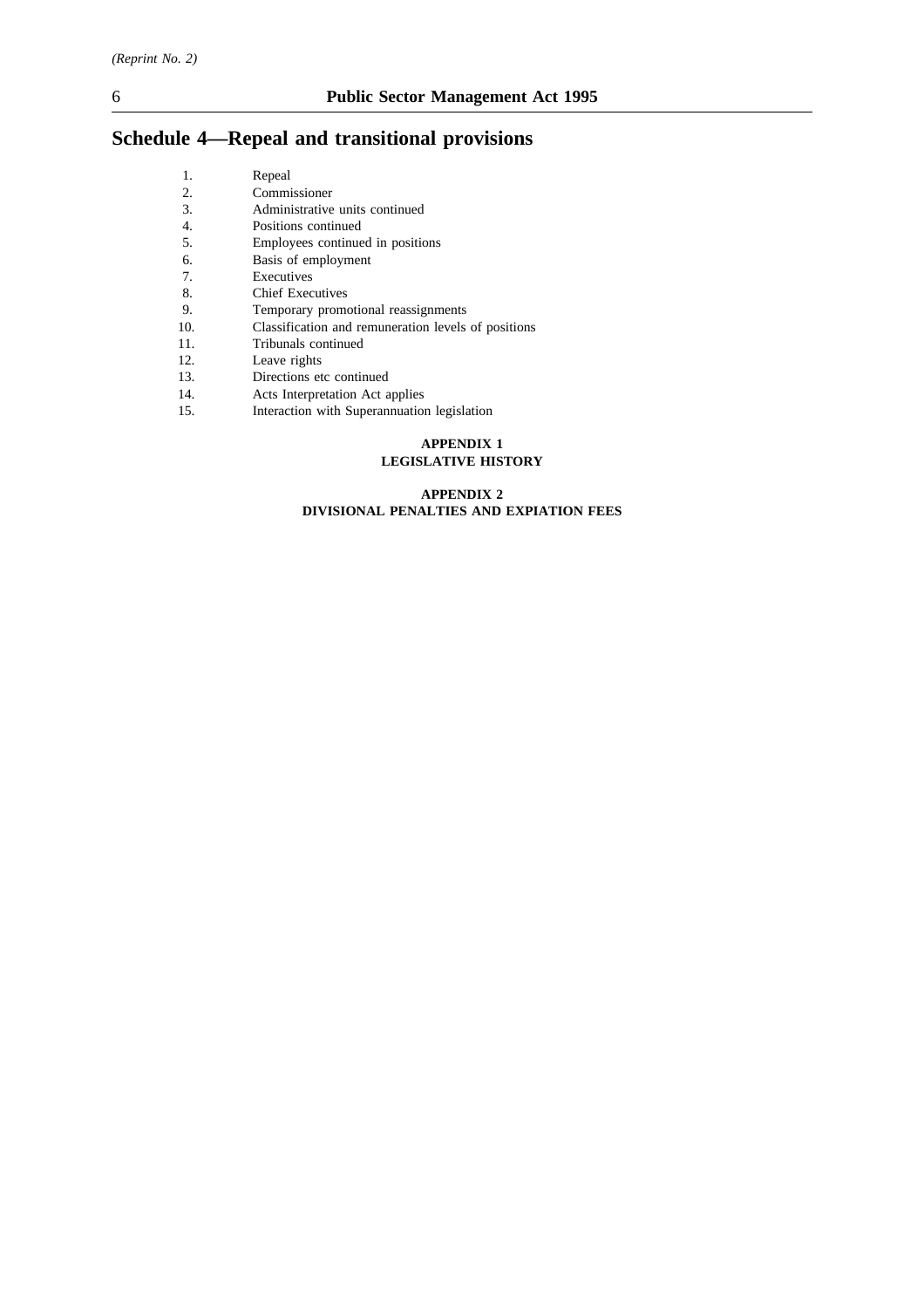## **The Parliament of South Australia enacts as follows:**

# **Part 1—Preliminary**

## **Short title**

**1.** This Act may be cited as the *Public Sector Management Act 1995.*

\*\*\*\*\*\*\*\*\*\*

### **Interpretation**

**3.** (1) In this Act, unless the contrary intention appears—

## "**administrative decision**" means—

- *(a)* a decision; or
- *(b)* failure or refusal to make a decision,

in the exercise or purported exercise of administrative authority, but does not include a decision or failure or refusal on the part of—

- *(c)* the Governor; or
- *(d)* a Minister; or
- *(e)* the Commissioner when acting under Part 5 or 6; or
- *(f)* the Disciplinary Appeals Tribunal or the Promotion and Grievance Appeals Tribunal;

"**administrative unit**" means an administrative structure in which persons are or are to be employed, established under this Act as an administrative unit;

"**casual position**" means a position with duties required to be performed—

- *(a)* for a period not exceeding four weeks; or
- *(b)* for hours that are not regular or do not exceed 15 hours in a week;

"**Chief Executive**" means a person holding, or acting in, the position of Chief Executive of an administrative unit;

"**the Commissioner**" means the person holding, or acting in, the position of Commissioner for Public Employment;

"**the Disciplinary Appeals Tribunal**" means the Tribunal of that name established under Schedule 3;

"**effective service**" of an employee means the period of the employee's continuous service in the Public Service subject to any adjustment required to be made to that period under this Act;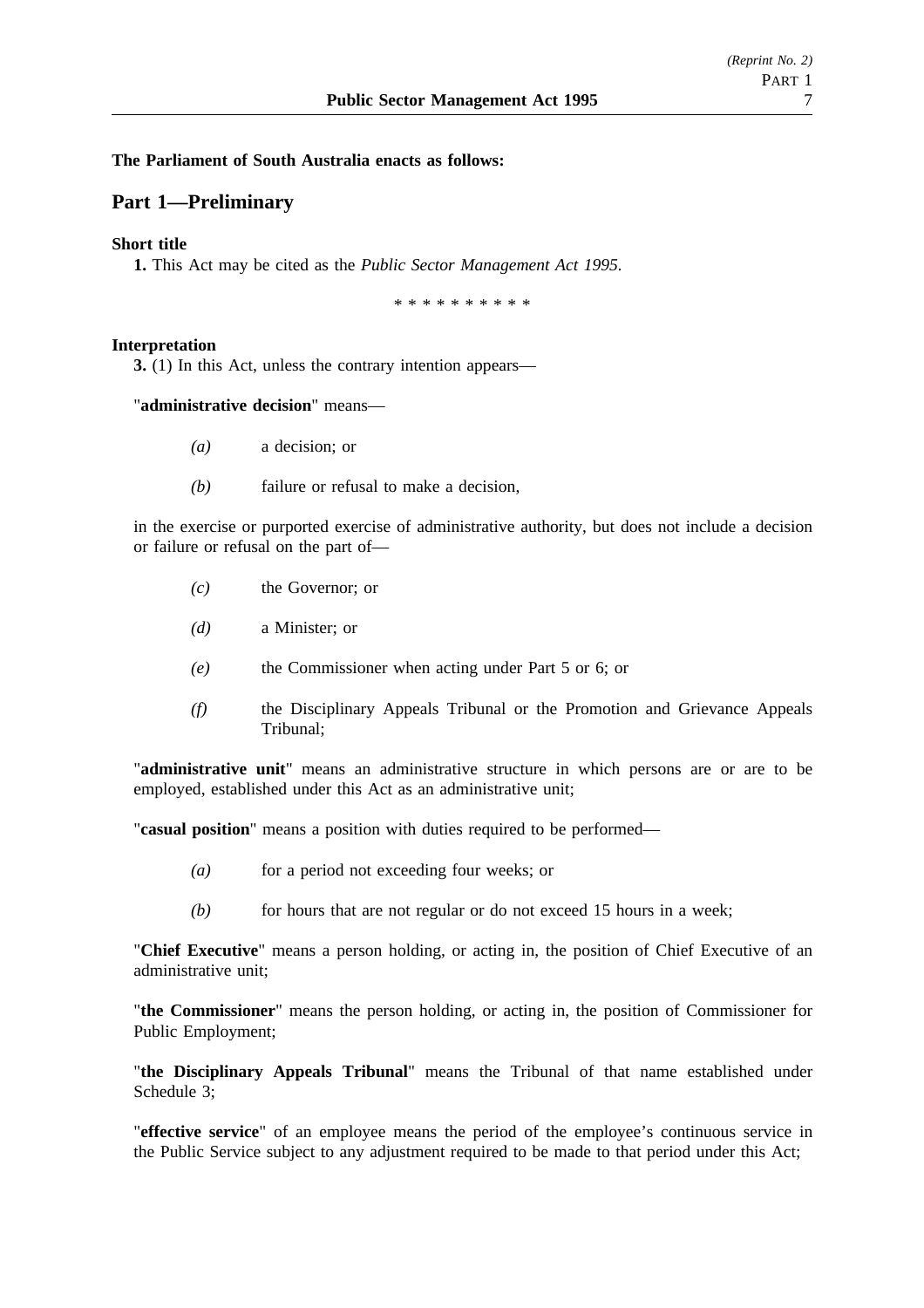"**employee**" means—

- *(a)* in relation to Part 2—a public sector employee; or
- *(b)* in relation to the remainder of this Act—a Chief Executive or executive of an administrative unit or any other person appointed to the Public Service;

"**executive**" means an employee occupying a position determined by the Commissioner under Part 6 to be an executive position;

"**merit**", in relation to selection processes, means—

- *(a)* the extent to which each of the applicants has abilities, aptitude, skills, qualifications, knowledge, experience (including community experience) and personal qualities relevant to the carrying out of the duties in question; and
- *(b)* if relevant—
	- (i) the manner in which each of the applicants carried out any previous employment or occupational duties or functions; and
	- (ii) the extent to which each of the applicants has potential for development;

"**the Minister**" means the Minister to whom the administration of this Act is for the time being committed;

"**the Promotion and Grievance Appeals Tribunal**" means the Tribunal of that name established under Schedule 3;

"**the public sector**" means all public sector agencies and public sector employees and the operations and activities carried on by the agencies and employees;

"**public sector agency**" means—

- *(a)* an administrative unit; or
- *(b)* an agency or instrumentality of the Crown (including a Minister); or
- *(c)* a body corporate—
	- (i) comprised of persons, or with a governing body comprised of persons, a majority of whom are appointed by the Governor, a Minister or an agency or instrumentality of the Crown; or
	- (ii) subject to control or direction by a Minister; or
	- (iii) declared under subsection (2) to be a public sector agency,

but does not include a person or body declared under subsection (2) not to be a public sector agency;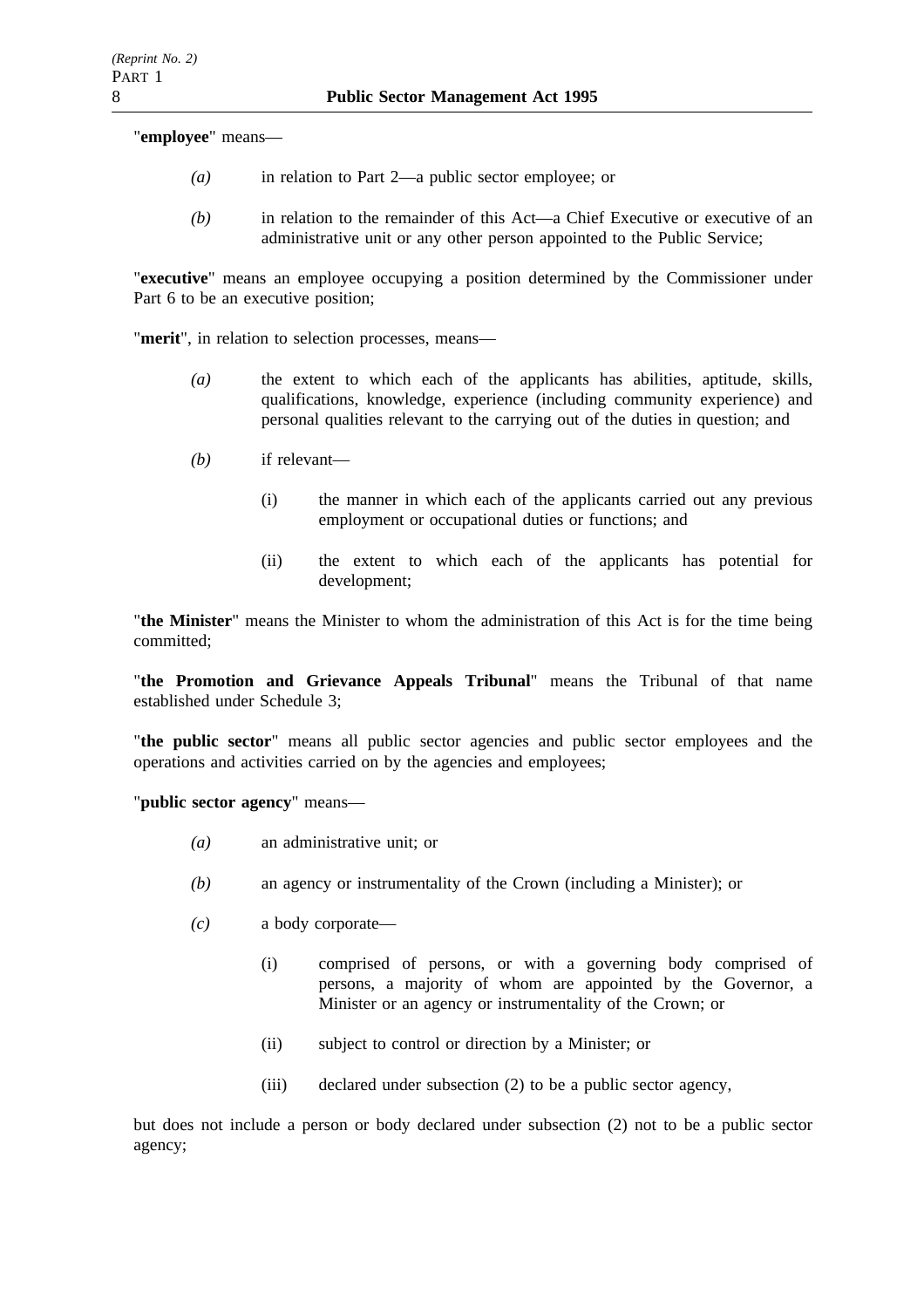"**public sector employee**" means a person appointed to the Public Service or employed by the Crown or a public sector agency;

"**recognised organisation**" means an association declared to be a recognised organisation by the Commissioner under Part 5;

"**remuneration**" means salary, allowances and other monetary benefits payable to an employee;

"**remuneration level**" of a position in the Public Service means the level fixed for the position in a structure of remuneration levels in accordance with the appropriate determination of the Commissioner under Part 6;

"**selection processes**" means the processes by which applications are sought and applicants selected for the purpose of employment in the public sector;

"**temporary position**" means a position—

- *(a)* with duties that—
	- (i) are of a temporary nature; or
	- (ii) are required to be performed urgently without the delay involved in conducting selection processes; and
- *(b)* with a term of employment not exceeding 12 months;

"**total remuneration package value**" of a position under a contract means the sum that results from aggregating—

- *(a)* the remuneration specified in the contract; and
- *(b)* the sums specified in the contract as representing the values of the benefits (other than remuneration) to which the employee is entitled under the contract.
- (2) The Minister may, by notice published in the *Gazette*—
- *(a)* declare that a specified person or body is or is not a public sector agency for the purposes of this Act; or
- *(b)* vary or revoke a notice under this subsection.

*Note: For definition of divisional penalties (and divisional expiation fees) see Appendix 2.*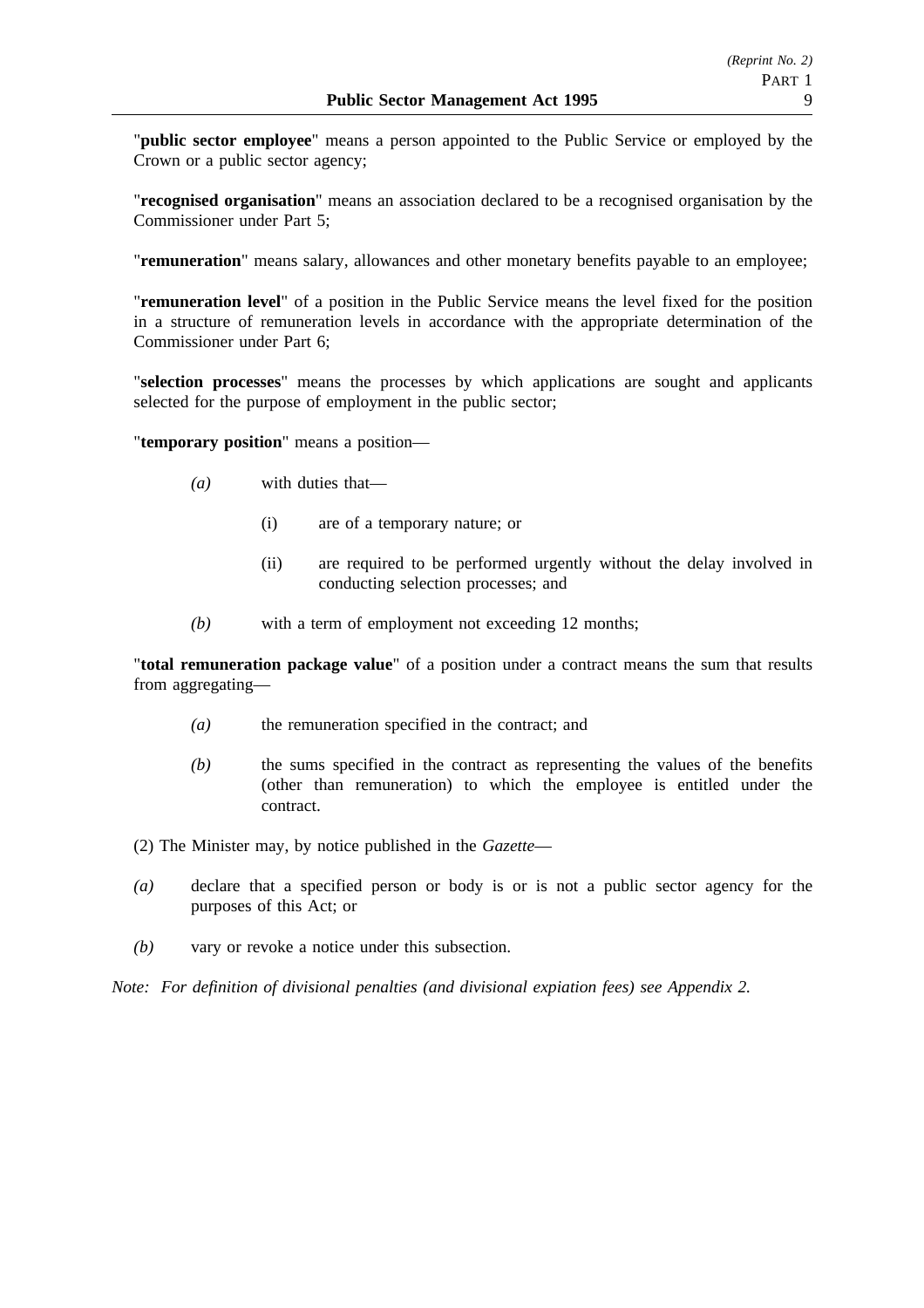# **Part 2—General public sector aims and standards**

# **General management aims**

**4.** (1) Public sector agencies will aim to—

- *(a)* provide responsive, effective and efficient services to the community and the Government; and
- *(b)* maintain structures, systems and processes that work without excessive formality and that can adapt quickly to changing demands; and
- *(c)* recognise the importance of their people through training, ongoing development and appropriate remuneration; and
- *(d)* manage all resources effectively, prudently and in a fully accountable manner; and
- *(e)* continuously improve their performance in delivering services.
- (2) Public sector agencies must implement all legislative requirements relevant to the agencies.

### **Personnel management standards**

**5.** In personnel management, public sector agencies will—

- *(a)* base all selection decisions on a proper assessment of merit; and
- *(b)* treat employees fairly and consistently and not subject employees to arbitrary or capricious administrative decisions; and
- *(c)* prevent unlawful discrimination against employees or persons seeking employment in the public sector on the ground of sex, sexuality, marital status, pregnancy, race, physical impairment or any other ground and ensure that no form of unjustifiable discrimination is exercised against employees or persons seeking employment in the public sector; and
- *(d)* use diversity in their workforces to advantage and afford employees equal opportunities to secure promotion and advancement in their employment; and
- *(e)* afford employees reasonable avenues of redress against improper or unreasonable administrative decisions; and
- *(f)* provide safe and healthy working conditions; and
- *(g)* prevent nepotism and patronage.

### **Employee conduct standards**

**6.** Public sector employees are expected to—

- *(a)* treat the public and other employees with respect and courtesy; and
- *(b)* utilise resources at their disposal in an efficient, responsible and accountable manner; and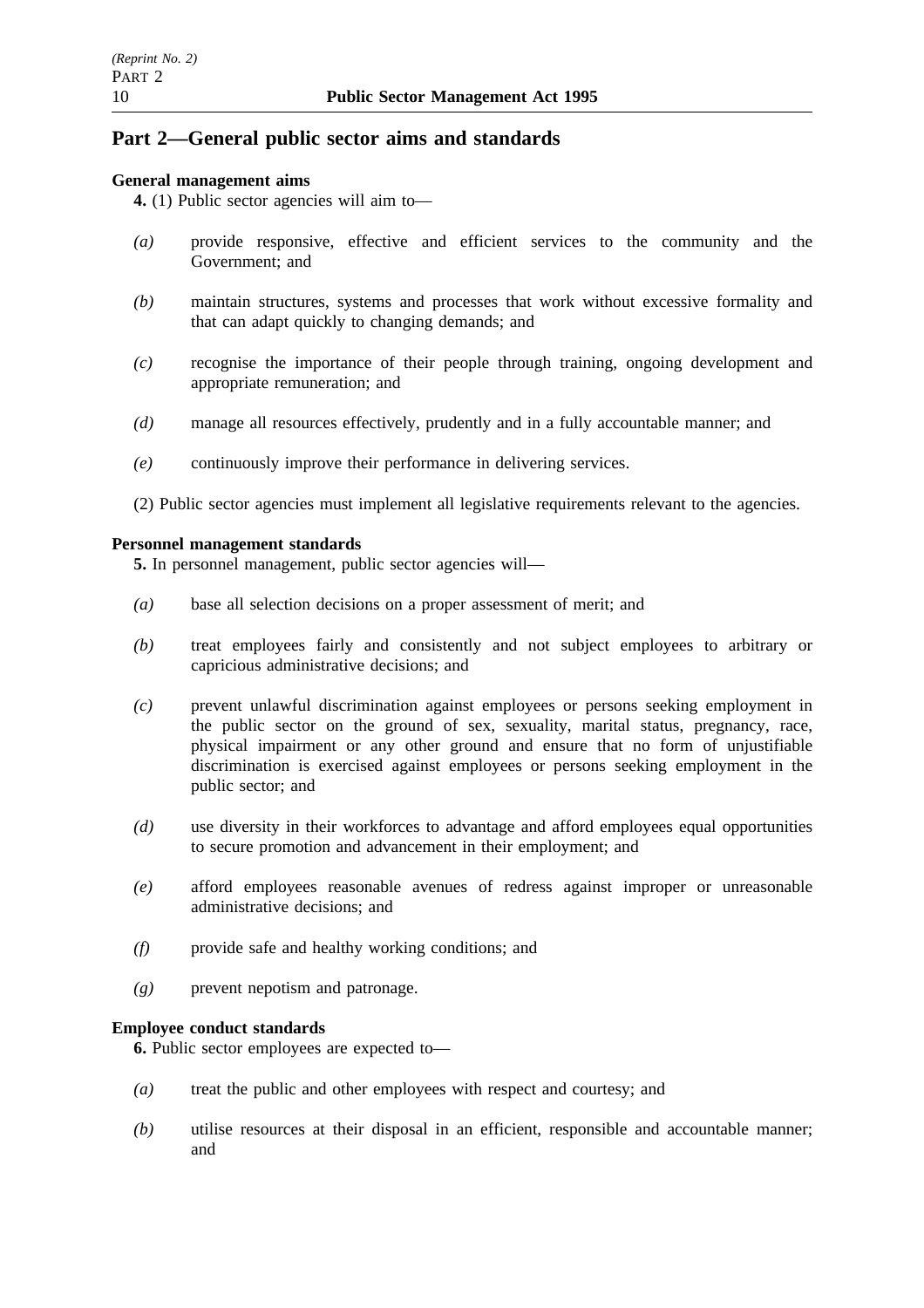- *(c)* deal with information of which they have knowledge as a result of their work only in accordance with the requirements of their agencies; and
- *(d)* endeavour to give their best to meet performance standards and other organisational requirements; and
- *(e)* conduct themselves in public in a manner that will not reflect adversely on the public sector, their agencies and other employees; and
- *(f)* observe all relevant legislative requirements.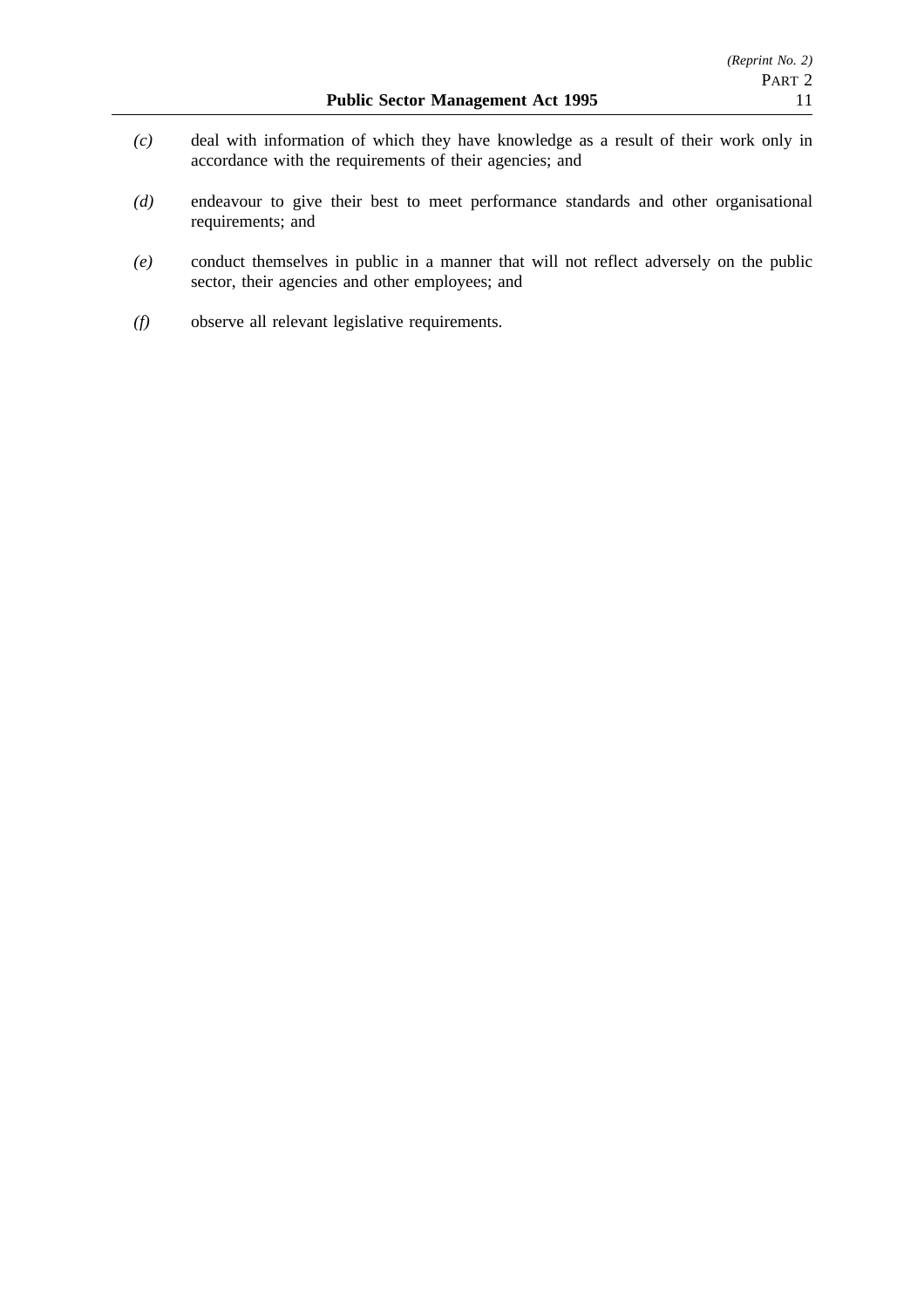# **Part 3—Public Service structure**

# **Public Service structure**

**7.** (1) The Public Service consists of administrative units established under this Act.

- (2) The Governor may, by proclamation—
- *(a)* establish an administrative unit and assign a title to it; and
- *(b)* alter the title of an administrative unit; and
- *(c)* abolish an administrative unit.
- (3) The Governor may, by the same or a separate proclamation—
- *(a)* transfer particular employees or classes of employees from an administrative unit to another administrative unit; and
- *(b)* incorporate particular public sector employees or classes of public sector employees (not forming part of the Public Service) into an administrative unit; and
- *(c)* exclude from the Public Service particular public sector employees or classes of public sector employees previously incorporated into an administrative unit; and
- *(d)* make any appointment or transitional or ancillary provision that may be necessary or expedient in the circumstances.
- (4) The Governor may, by proclamation, vary or revoke a proclamation under this section.

(5) If a proclamation abolishing an administrative unit makes no provision for the transfer of employees in the administrative unit, the employees become employees in an administrative unit designated by the Commissioner.

(6) Before a recommendation is made to the Governor as to a matter referred to in subsection (3) that will affect a significant number of employees, the Minister must, so far as is practicable—

- *(a)* give notice of the proposed recommendation—
	- (i) to the employees; and
	- (ii) if a significant number of the members of a recognised organisation will be affected by the proposed recommendation—to the organisation; and
- *(b)* hear any representations or argument that representatives of the employees or the organisation may wish to present in relation to the proposed recommendation.

(7) A proclamation under this section has effect according to its terms and despite any other Act.

# **Crown employees to be employed in Public Service**

**8.** Subject to Schedule 1, all persons employed by or on behalf of the Crown must be employed in the Public Service under this Act.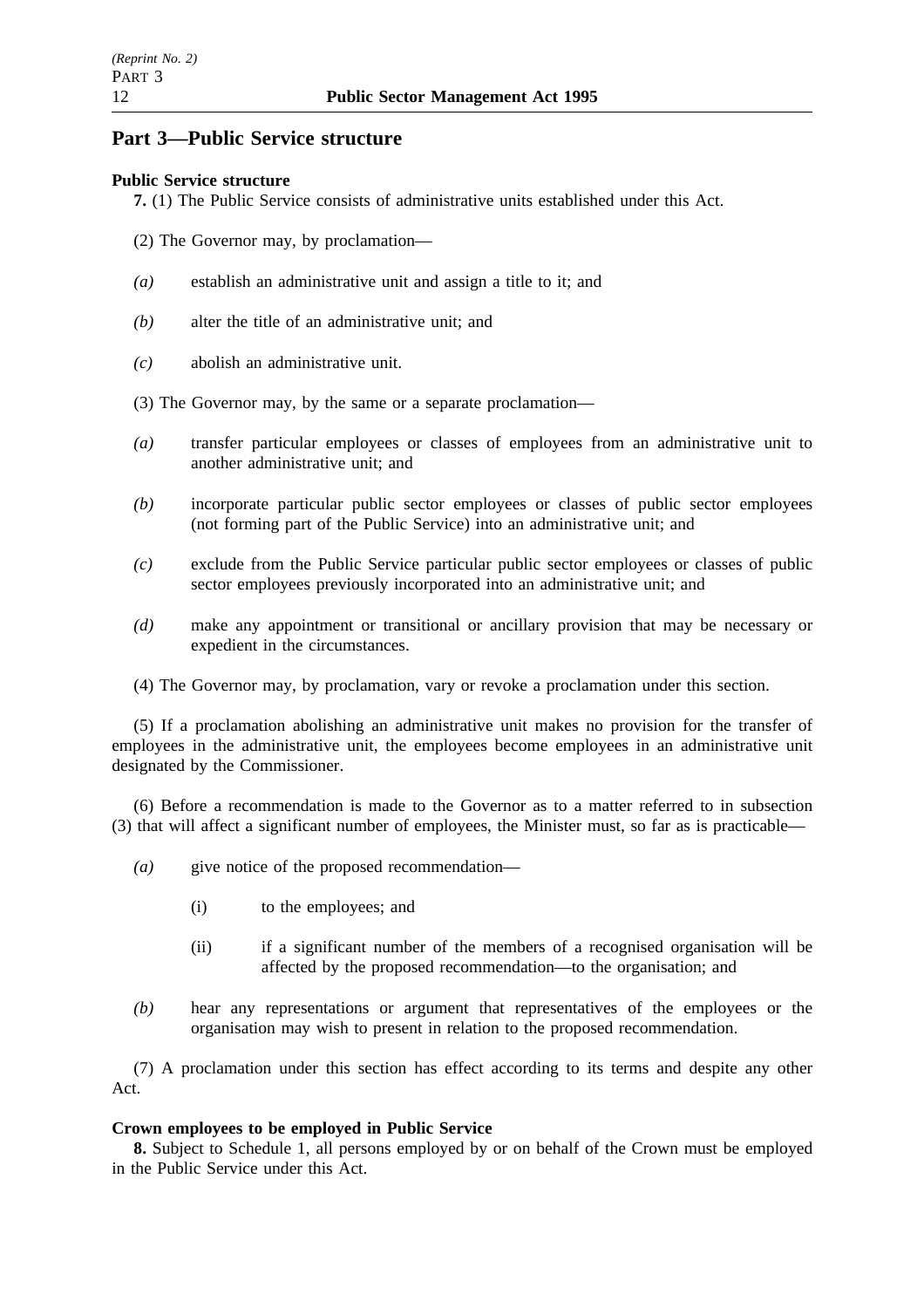# **Part 4—Chief Executives**

### **Administrative units to have Chief Executives**

**9.** (1) There is to be a Chief Executive of each administrative unit.

(2) A Chief Executive is to be appointed by the Governor.

(3) The Governor may assign a title to a position of Chief Executive and may subsequently alter the title.

- (4) When—
- *(a)* there is a temporary vacancy in the position of Chief Executive of an administrative unit; or
- *(b)* the Chief Executive is absent from, or unable to discharge, official duties,

the Minister may assign an employee to act in the position or the Minister responsible for the unit may assign an employee in the unit to act in the position.

### **Conditions of Chief Executive's appointment**

**10.** (1) The conditions of appointment to a position of Chief Executive of an administrative unit are to be subject to a contract made between the Chief Executive and the Premier in consultation with the Minister responsible for the unit.

(2) The contract must specify—

- *(a)* that the Chief Executive is appointed for a term not exceeding five years specified in the contract and is eligible for reappointment; and
- *(b)* that the Chief Executive is to meet performance standards as set from time to time by the Premier and the Minister responsible for the administrative unit; and
- *(c)* that the Chief Executive is entitled to remuneration and other benefits specified in the contract; and
- *(d)* the sums representing the values of the benefits (other than remuneration); and
- *(e)* the total remuneration package value of the position under the contract.

(3) The decision whether to reappoint to the position at the end of a term of appointment must be made and notified to the Chief Executive not less than three months before the end of the term.

(4) If the contract so provides, the Chief Executive will be entitled to some other specified appointment in the Public Service (without any requirement for selection processes to be conducted) in the event that he or she is not reappointed at the end of a term of appointment or in other circumstances specified in the contract.

## **Contract overrides other provisions**

**11.** (1) The contract relating to a Chief Executive's appointment may make any other provision considered appropriate, including provision excluding or modifying a provision of this Act (other than this Part).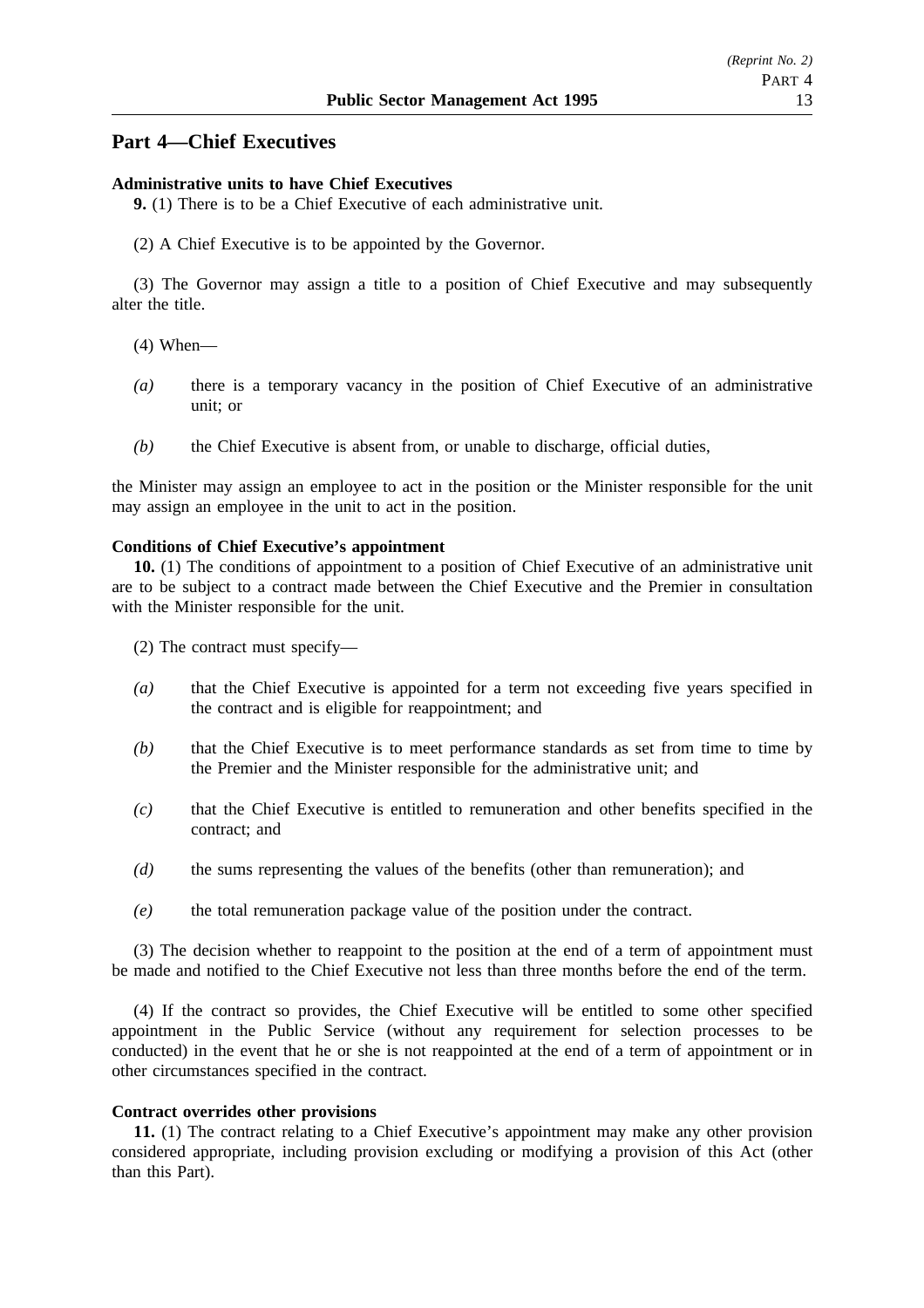(2) The contract will prevail, to the extent of any inconsistency, over the provisions of this Act (other than this Part).

## **Termination of Chief Executive's appointment**

**12.** (1) A Chief Executive's appointment may be terminated by the Governor—

- *(a)* on the ground that the Chief Executive—
	- (i) has been guilty of misconduct; or
	- (ii) has been convicted of an offence punishable by imprisonment; or
	- (iii) has engaged in any remunerative employment, occupation or business outside the duties of the position without the consent of the Minister responsible for the administrative unit; or
	- (iv) has become bankrupt or has applied to take the benefit of a law for the relief of insolvent debtors; or
	- (v) has, because of mental or physical incapacity, failed to carry out duties of the position satisfactorily or to the performance standards specified in the contract relating to his or her appointment; or
	- (vi) has, for any other reason, in the opinion of the Premier and the Minister responsible for the administrative unit, failed to carry out duties of the position satisfactorily or to the performance standards specified in the contract relating to his or her appointment; or
- *(b)* by not less than three months notice in writing to the Chief Executive.
- (2) A Chief Executive's appointment is terminated if the Chief Executive—
- *(a)* becomes a member, or a candidate for election as a member, of the Parliament of the State or the Commonwealth; or
- *(b)* is sentenced to imprisonment for an offence.

(3) A Chief Executive may resign from the position by not less than three months notice in writing to the Minister responsible for the administrative unit (unless notice of a shorter period is accepted by that Minister).

(4) Subject to this section and any provision in the contract relating to the Chief Executive's appointment, if a Chief Executive's appointment is terminated by the Governor by notice under subsection  $(1)(b)$ , the Chief Executive is entitled to a termination payment of an amount equal to three months remuneration (as determined for the purposes of this subsection under the contract) for each uncompleted year of the term of appointment (with a *pro rata* adjustment in relation to part of a year) up to a maximum of 12 months remuneration (as so determined).

(5) A Chief Executive is not entitled to a termination payment if the Chief Executive is appointed to some other position in the Public Service in accordance with the contract relating to his or her appointment.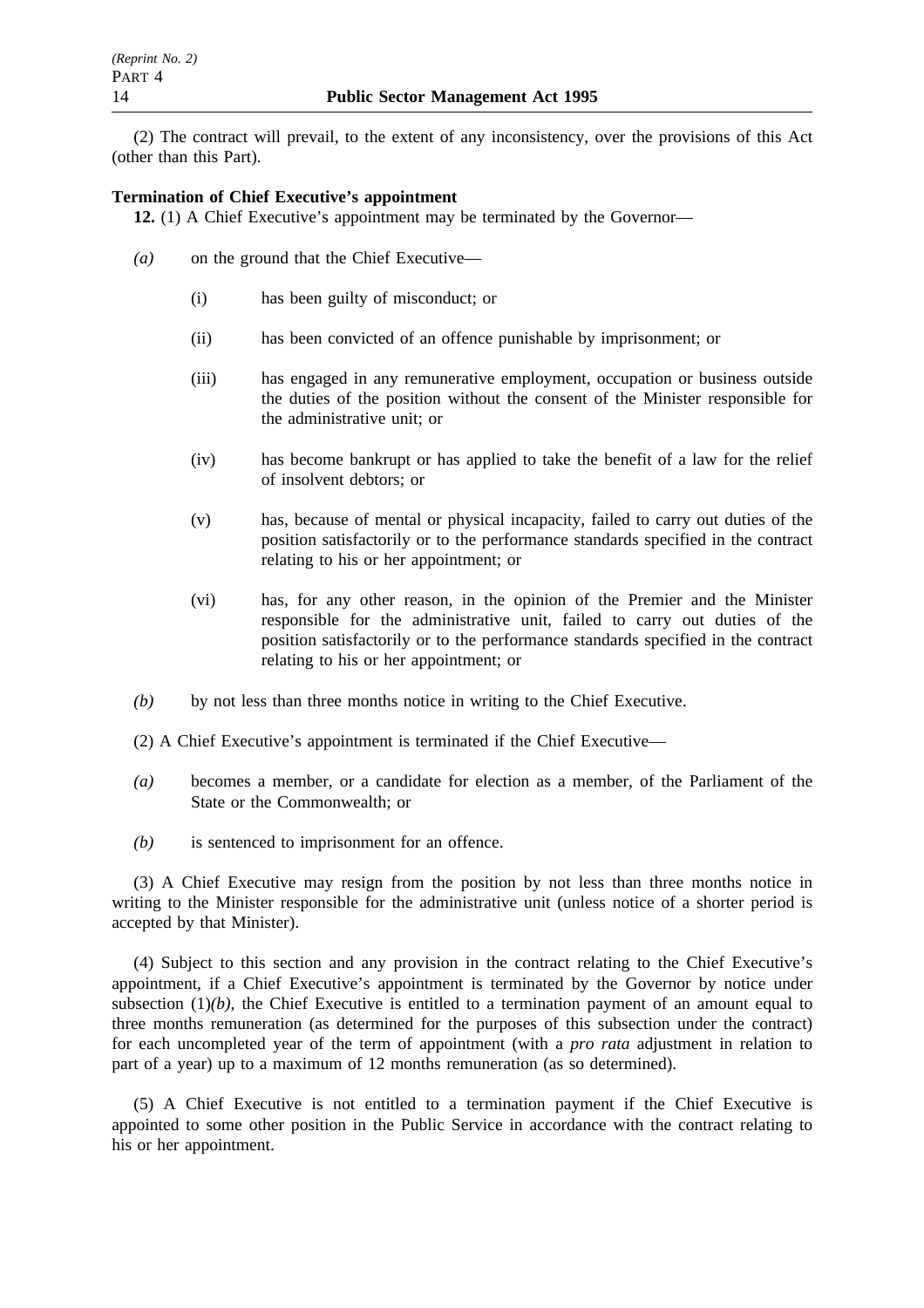## **Provision for statutory office holder to have powers etc of Chief Executive**

**13.** Despite the preceding provisions of this Part, the Minister may, by notice published in the *Gazette*—

- *(a)* declare that the person for the time being holding or acting in a specified statutory office established under an Act will have the powers and functions of Chief Executive in relation to an administrative unit; and
- *(b)* revoke a declaration under this section.

### **Chief Executive's general responsibilities**

**14.** The Chief Executive of an administrative unit is responsible to the Minister responsible for the unit for—

- *(a)* the effective management of the unit and the general conduct of its employees; and
- *(b)* the attainment of the performance standards set from time to time under the contract relating to the Chief Executive's appointment; and
- *(c)* ensuring the observance within the unit of the aims and standards contained in Part 2; and
- *(d)* ensuring that the unit contributes to the attainment of the Government's overall objectives consistently with legislative requirements.

### **Extent to which Chief Executive is subject to Ministerial direction**

**15.** (1) Subject to this section, the Chief Executive of an administrative unit is subject to direction by the Minister or by the Minister responsible for the unit.

(2) No Ministerial direction may be given to a Chief Executive relating to the appointment, assignment, transfer, remuneration, discipline or termination of a particular person.

### **Right of employee representatives and recognised organisations to make representations**

**16.** (1) Before making a decision, or taking action, that will affect a significant number of employees, a Chief Executive must, so far as is practicable—

- *(a)* give notice of the proposed decision or action—
	- (i) to the employees; and
	- (ii) if a significant number of the members of a recognised organisation will be affected by the proposed decision or action—to the organisation; and
- *(b)* hear any representations or argument that representatives of the employees or the organisation may wish to present in relation to the proposed decision or action.

(2) Nothing in this section limits or restricts the carrying out of a function or exercise of a power by a Chief Executive under this Act.

### **Delegation**

**17.** (1) The Chief Executive of an administrative unit may, by instrument in writing, delegate a power or function under this Act—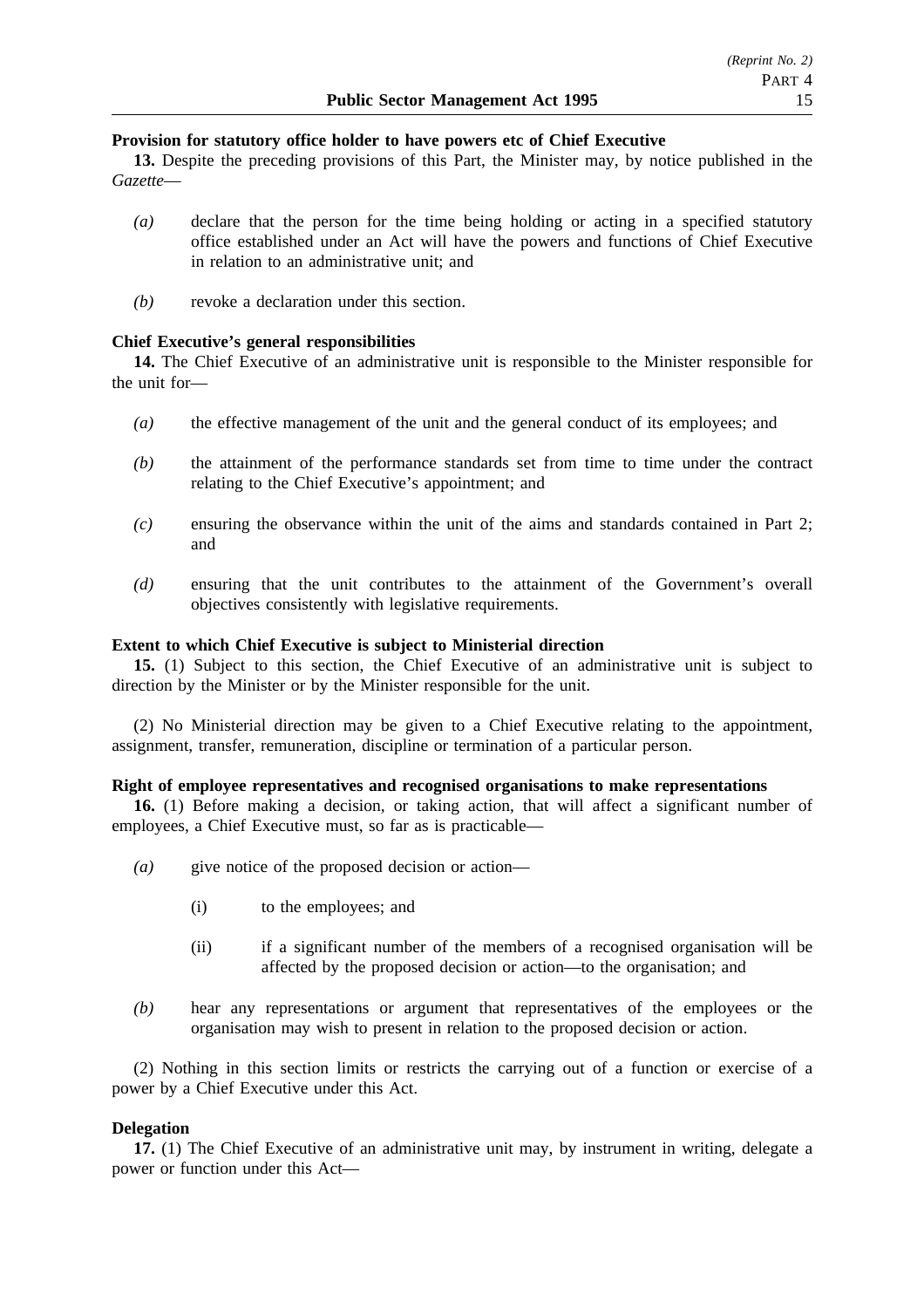- *(a)* to a particular person or committee; or
- *(b)* to the person for the time being occupying a particular position.

(2) A power or function delegated under this section may, if the instrument of delegation so provides, be further delegated.

- (3) A delegation—
- *(a)* may be absolute or conditional; and
- *(b)* does not derogate from the power of the delegator to act personally in a matter; and
- *(c)* is revocable at will.

## **Chief Executive to disclose pecuniary interests**

**18.** (1) The Chief Executive of an administrative unit must—

- *(a)* on appointment as Chief Executive, disclose his or her pecuniary interests to the Minister responsible for the unit in accordance with the regulations; and
- *(b)* on acquiring any further pecuniary interest of a kind specified in the regulations, disclose the pecuniary interest to that Minister; and
- *(c)* if a pecuniary or other personal interest of the Chief Executive conflicts or may conflict with his or her official duties—
	- (i) disclose the nature of the interest and the conflict or potential conflict to that Minister; and
	- (ii) not take action or further action in relation to the matter except as authorised by that Minister.

(2) The Minister responsible for the unit may direct the Chief Executive to resolve a conflict between a pecuniary or other personal interest and an official duty.

(3) Failure to comply with this section or a direction under this section constitutes misconduct unless the failure is due to inadvertence only.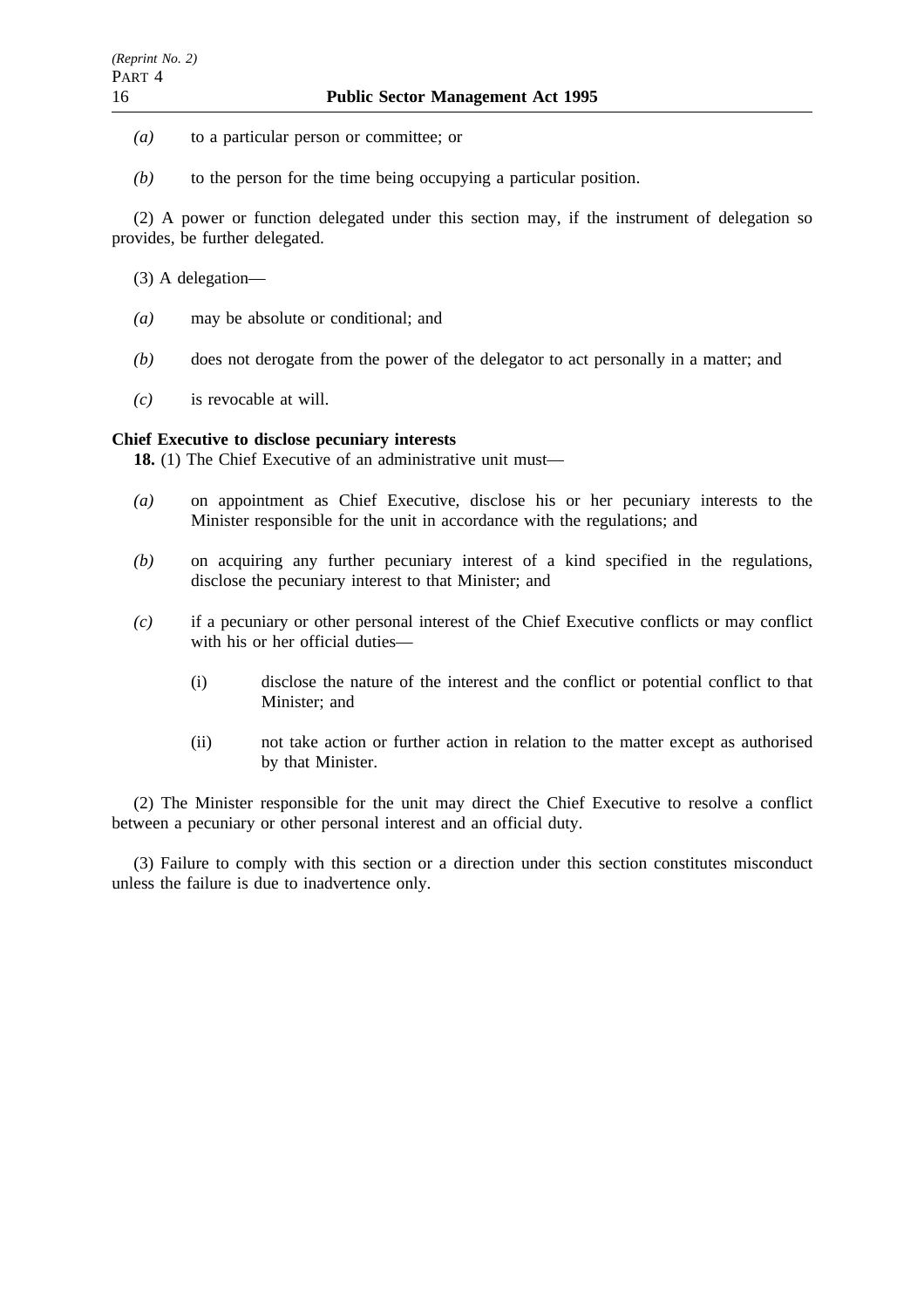# **Part 5—Commissioner for Public Employment**

### **Commissioner for Public Employment**

**19.** (1) There is to be a *Commissioner for Public Employment*.

(2) The Commissioner is to be appointed by the Governor.

(3) There is to be a *Deputy Commissioner for Public Employment* who is also to be appointed by the Governor.

- (4) The Deputy Commissioner is to act as Commissioner—
- *(a)* during a vacancy in the position of the Commissioner; or
- *(b)* when the Commissioner is absent from, or unable to discharge, official duties.

#### **Conditions of Commissioner's appointment**

**20.** (1) The Commissioner is to be appointed for a term not exceeding five years and on conditions determined by the Governor.

(2) The Commissioner is, at the end of a term of appointment, eligible for reappointment.

#### **Termination of Commissioner's appointment**

**21.** (1) The Commissioner's appointment may be terminated by the Governor on the ground that the Commissioner—

- *(a)* has been guilty of misconduct; or
- *(b)* has been convicted of an offence punishable by imprisonment; or
- *(c)* has engaged in any remunerative employment, occupation or business outside the duties of the position without the consent of the Minister; or
- *(d)* has become bankrupt or has applied to take the benefit of a law for the relief of insolvent debtors; or
- *(e)* has, because of mental or physical incapacity, failed to carry out duties of the position satisfactorily; or
- *(f)* is incompetent or has neglected the duties of the position.
- (2) The Commissioner's appointment is terminated if the Commissioner—
- *(a)* becomes a member, or a candidate for election as a member, of the Parliament of the State or the Commonwealth; or
- *(b)* is sentenced to imprisonment for an offence.

(3) The Commissioner may resign from the position by not less than three months notice in writing to the Minister (unless notice of a shorter period is accepted by the Minister).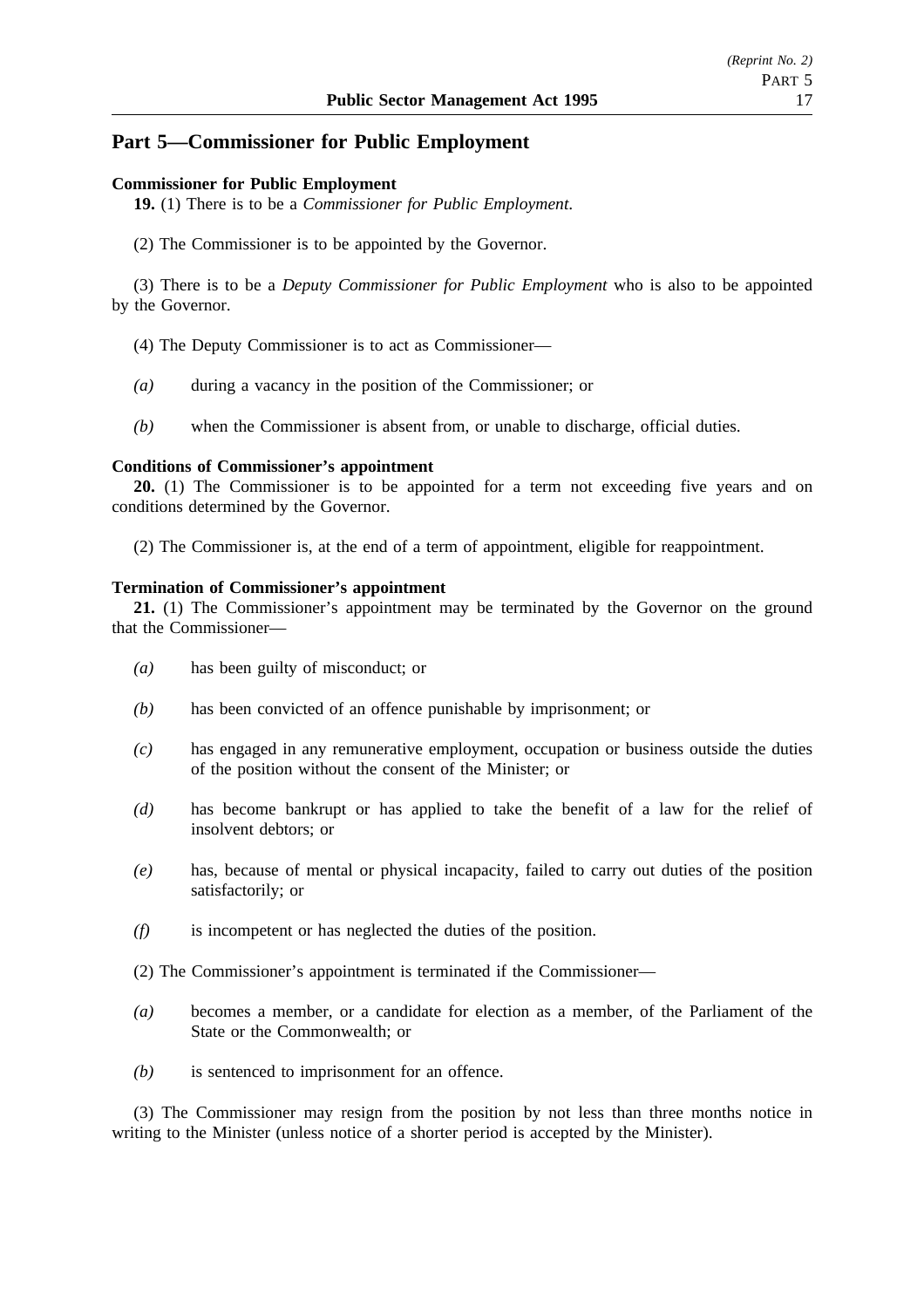# **Functions of Commissioner**

**22.** (1) The functions of the Commissioner are as follows:

- *(a)* to develop and issue directions and guidelines relating to personnel management matters in the Public Service, including—
	- (i) appointment; and
	- (ii) deployment; and
	- (iii) termination of employment; and
	- (iv) merit and equity; and
	- (v) performance management; and
	- (vi) conduct, discipline and grievances;
- *(b)* to provide advice on personnel management issues, including—
	- (i) conditions of employment; and
	- (ii) remuneration; and
	- (iii) selection and development of executives;
- *(c)* to monitor and review personnel management and industrial relations practices, including—
	- (i) observance of the personnel management standards contained in Part 2; and
	- (ii) observance of the directions and guidelines issued by the Commissioner; and
	- (iii) the resolution of grievances in respect of administrative decisions;
- *(d)* to make binding determinations as to the cases or classes of cases in which selection processes will not be required to be conducted for appointments to positions in the Public Service;
- *(e)* to conduct reviews of personnel management or industrial relations practices as required by the Minister or on the Commissioner's own initiative;
- *(f)* to investigate or assist in the investigation of matters in connection with the conduct or discipline of employees;
- *(g)* to perform any other functions assigned to the Commissioner under this Act or by the Minister.
- (2) The Commissioner's directions—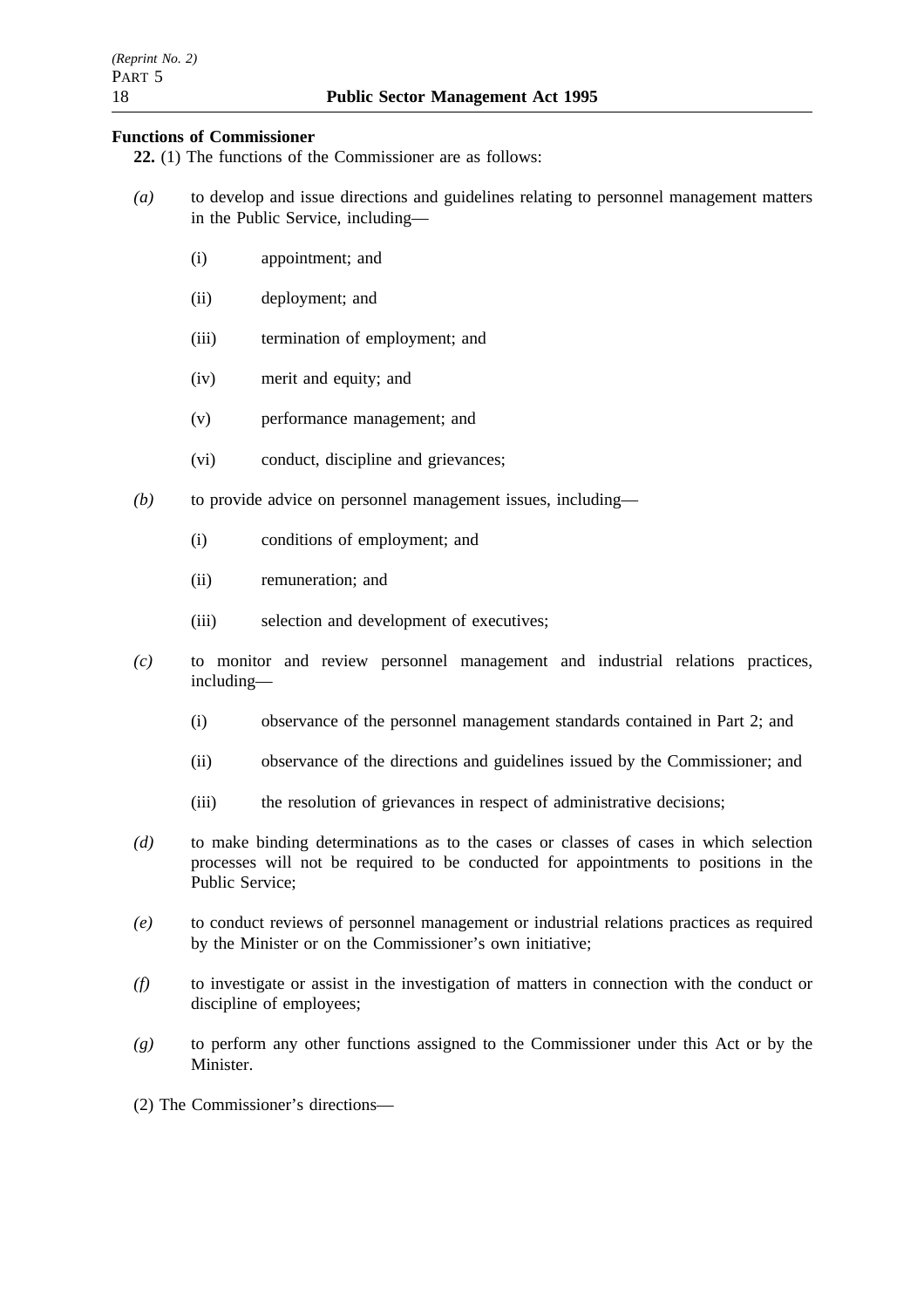- *(a)* may be expressed to apply to all employees or particular employees or classes of employees (including statutory office holders with the powers and functions of a Chief Executive under this Act); and
- *(b)* are binding on the persons to whom they are expressed to apply.

## **Extent to which Commissioner is subject to Ministerial direction**

**23.** (1) Subject to this section, the Commissioner is subject to direction by the Minister.

- (2) No Ministerial direction may be given to the Commissioner—
- *(a)* relating to the appointment, assignment, transfer, remuneration, discipline or termination of a particular person; or
- *(b)* requiring that material be included in, or excluded from, a report that is to be laid before Parliament; or
- *(c)* requiring the Commissioner to refrain from making a particular review or investigation; or
- *(d)* requiring the Commissioner to declare, or refrain from declaring, a particular association to be a recognised organisation or to revoke, or refrain from revoking, such a declaration.
- (3) A Ministerial direction to the Commissioner—
- *(a)* must be communicated to the Commissioner in writing; and
- *(b)* must be included in the annual report of the Commissioner.

# **Recognised organisations and right of employee representatives and organisations to make representations**

**24.** (1) If the Commissioner is of the opinion that an association registered under the *Industrial and Employee Relations Act 1994* or under the *Industrial Relations Act 1988* of the Commonwealth represents the interests of a significant number of employees, the Commissioner must, by notice published in the *Gazette*, declare the association to be a recognised organisation for the purposes of this Act.

(2) If the Commissioner is of the opinion that a recognised organisation has ceased to represent the interests of a significant number of employees, the Commissioner must, by notice published in the *Gazette*, revoke a declaration under subsection (1).

(3) Before making a decision or determination, or taking action, that will affect a significant number of employees, the Commissioner must, so far as is practicable—

- *(a)* give notice of the proposed decision, determination or action—
	- (i) to the employees; and
	- (ii) if a significant number of the members of a recognised organisation will be affected by the proposed decision, determination or action—to the organisation; and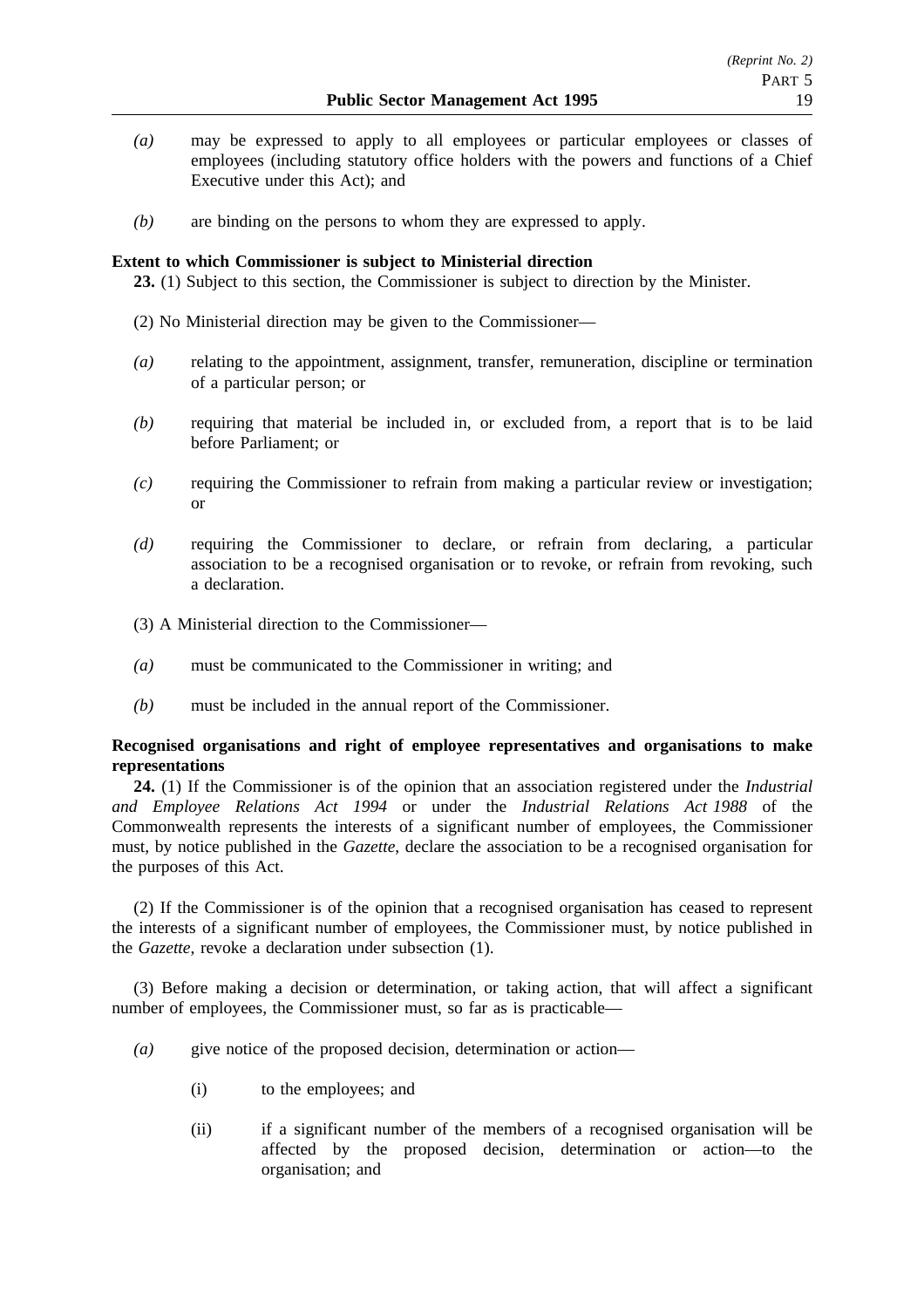*(b)* hear any representations or argument that representatives of the employees or the organisation may wish to present in relation to the proposed decision, determination or action.

(4) Nothing in this section limits or restricts the carrying out of a function or exercise of a power by the Commissioner under this Act.

## **Investigative powers of Commissioner**

**25.** (1) The powers conferred by this section—

- *(a)* may be exercised as reasonably required for the purposes of—
	- (i) the Commissioner's function of reviewing personnel management or industrial relations practices; or
	- (ii) the Commissioner's function of investigating matters in connection with the conduct or discipline of employees; or
	- (iii) a disciplinary inquiry under Division 8 of Part 8;
- *(b)* may (without limiting the Commissioner's power of delegation) be delegated by the Commissioner to a Chief Executive or a person conducting such a review, investigation or inquiry.
- (2) The Commissioner may—
- *(a)* by notice in writing—
	- (i) require a public sector employee or former public sector employee to appear at a specified time and place for examination; or
	- (ii) require a public sector employee or former public sector employee to produce a specified record or object that is relevant to the subject matter of the review, investigation or inquiry; and
- *(b)* require a public sector employee or former public sector employee to answer truthfully questions that are relevant to the subject matter of the review, investigation or inquiry; and
- *(c)* enter and inspect premises occupied by the Crown or a public sector agency.

(3) A public sector employee or former public sector employee who fails to comply with a requirement under this section or hinders the exercise of powers under this section is—

- *(a)* in the case of a public sector employee—liable to disciplinary action (whether under this Act or otherwise, as the case requires); or
- *(b)* in the case of a former public sector employee—guilty of an offence.

Penalty: Division 7 fine.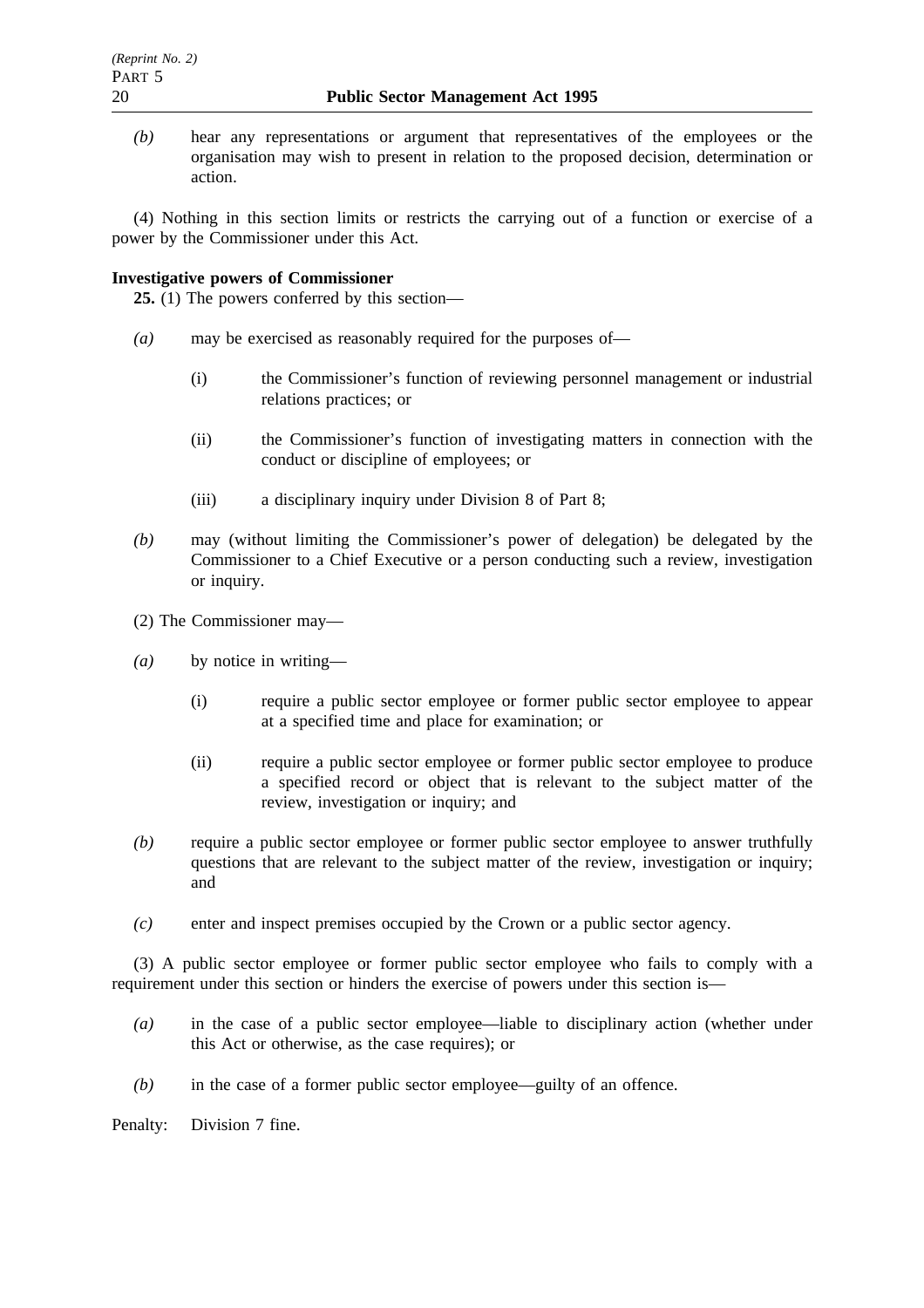(4) A person is not obliged to answer a question or to produce a record or object (other than a record or object of the Government) under this section if to do so would tend to incriminate the person of an offence.

## **Delegation by Commissioner**

**26.** (1) The Commissioner may, by instrument in writing, delegate a power or function under this Act—

- *(a)* to a particular person or committee; or
- *(b)* to the person for the time being occupying a particular position.

(2) A power or function delegated under this section may, if the instrument of delegation so provides, be further delegated.

- (3) A delegation—
- *(a)* may be absolute or conditional; and
- *(b)* does not derogate from the power of the delegator to act personally in a matter; and
- *(c)* is revocable at will.

### **Commissioner to disclose pecuniary interests**

**27.** (1) The Commissioner must—

- *(a)* on appointment as Commissioner, disclose his or her pecuniary interests to the Minister in accordance with the regulations; and
- *(b)* on acquiring any further pecuniary interest of a kind specified in the regulations, disclose the pecuniary interest to the Minister; and
- *(c)* if a pecuniary or other personal interest of the Commissioner conflicts or may conflict with his or her official duties—
	- (i) disclose the nature of the interest and the conflict or potential conflict to the Minister; and
	- (ii) not take action or further action in relation to the matter except as authorised by the Minister.

(2) The Minister may direct the Commissioner to resolve a conflict between a pecuniary or other personal interest and an official duty.

(3) Failure to comply with this section or a direction under this section constitutes misconduct unless the failure is due to inadvertence only.

### **Annual report**

**28.** (1) The Commissioner must, before 30 September in each year, present a report to the Minister on personnel management and industrial relations in the Public Service during the preceding financial year.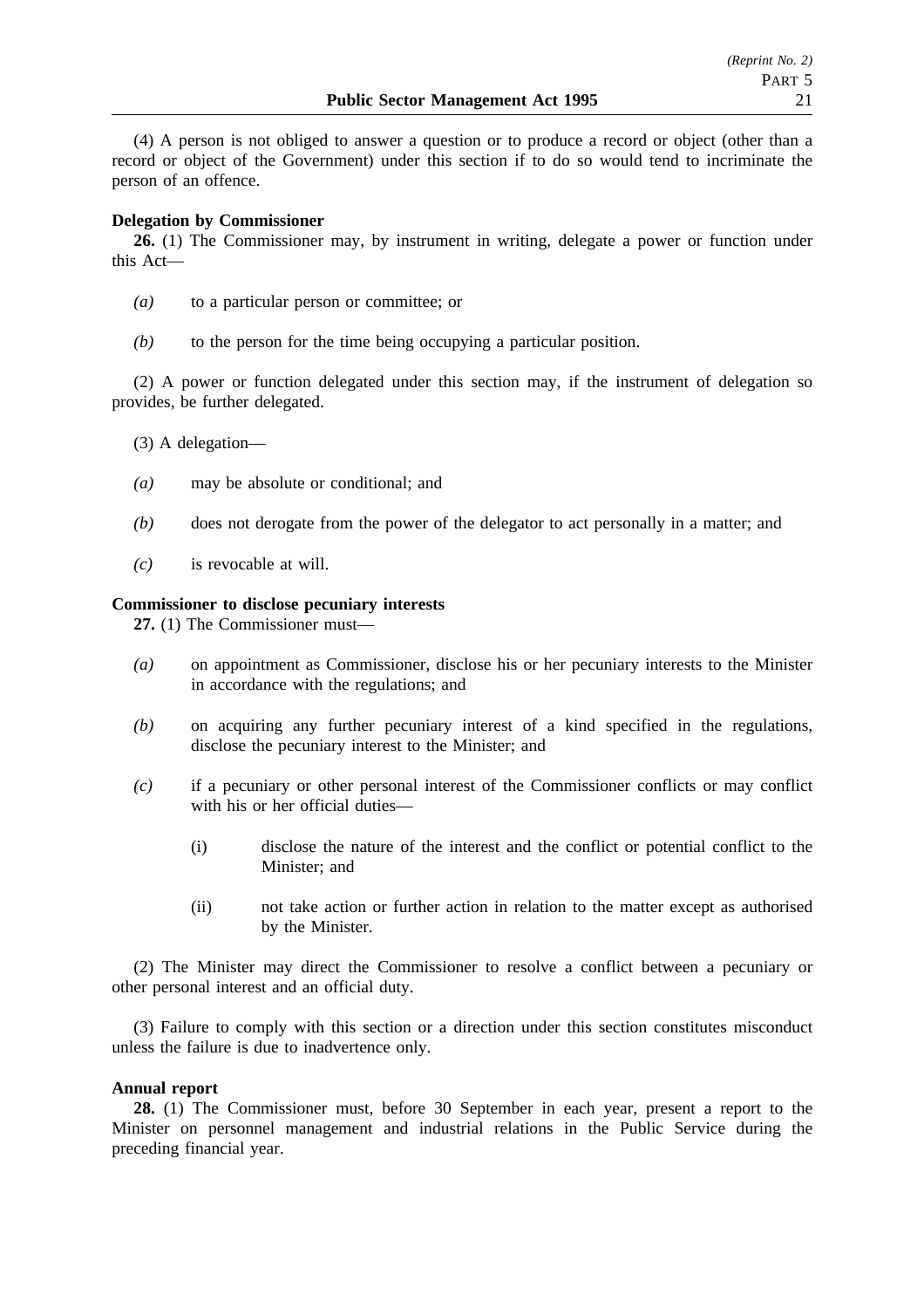- (2) The report must—
- *(a)* describe the extent of observance within the Public Service of—
	- (i) the personnel management standards contained in Part 2; and
	- (ii) the personnel management guidelines and directions issued by the Commissioner,

and measures taken to ensure observance of those standards, guidelines and directions; and

- *(b)* describe measures taken to improve personnel management in the various administrative units; and
- *(c)* describe any determinations made by the Commissioner that selection processes are not required to be conducted for appointments to positions in the Public Service; and
- *(d)* describe the extent to which disciplinary procedures were invoked in the Public Service; and
- *(e)* deal with any other matters stipulated by the regulations.

(3) The Minister must, within 12 sitting days after receipt of a report under this section, cause copies of the report to be laid before each House of Parliament.

## **Special reports**

**29.** (1) The Commissioner may at any time submit a special report to the Minister on matters relating to personnel management or industrial relations in the Public Service or a part of the Public Service.

(2) If the Commissioner becomes aware that significant breaches or evasions of—

- *(a)* the personnel management standards contained in Part 2; or
- *(b)* the personnel management guidelines or directions issued by the Commissioner,

have occurred in an administrative unit, the Commissioner must make a special report to the Minister describing the breaches or evasions.

(3) On receipt of a special report under subsection (2), the Minister must obtain a report from the Minister responsible for the administrative unit dealing with the matters raised by the Commissioner and describing any corrective measures taken by the Chief Executive of the administrative unit.

(4) The Minister must, within 12 sitting days after receipt of a special report under this section, cause copies of the report (together with any further report obtained under subsection (3)) to be laid before each House of Parliament.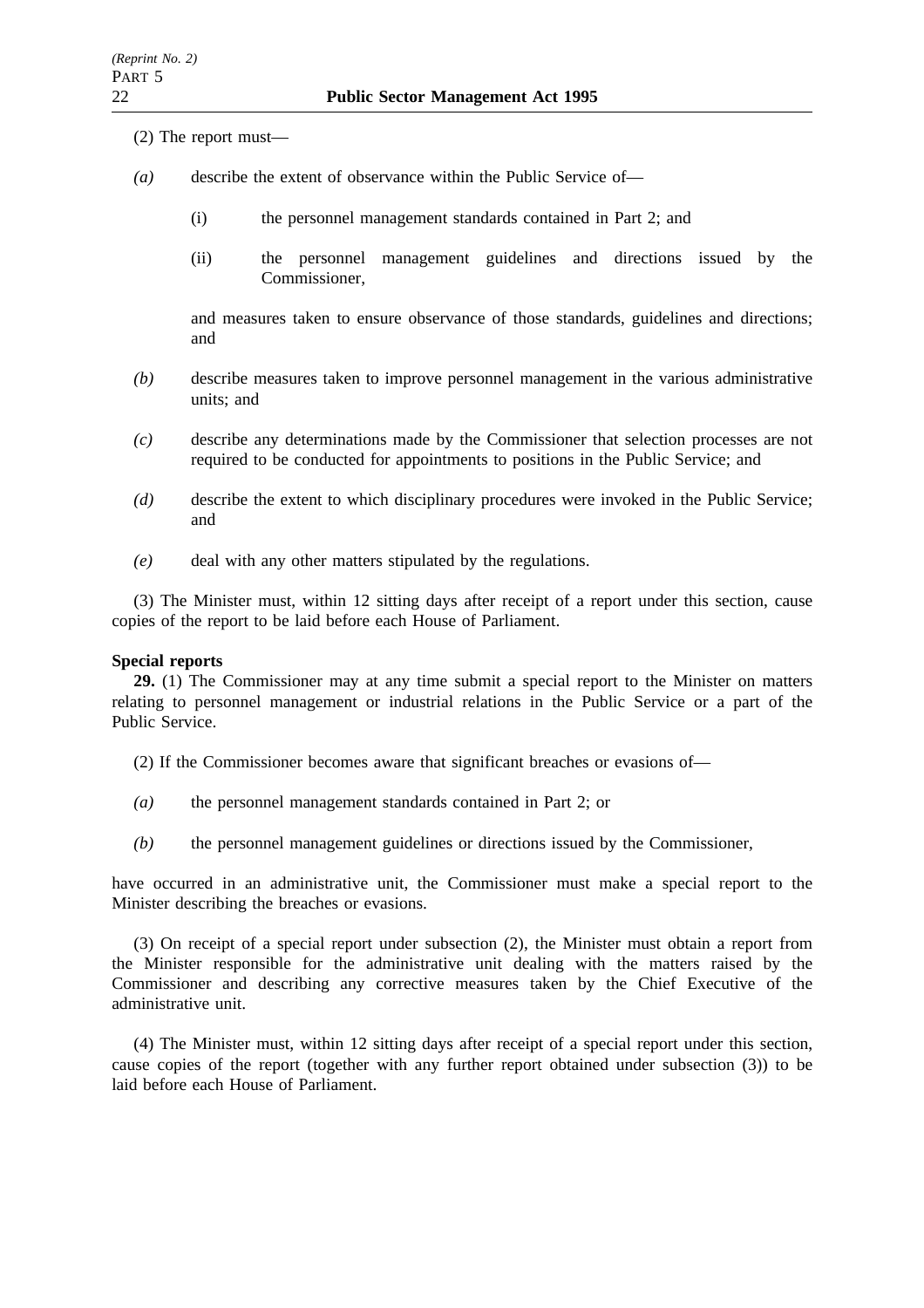# **Part 6—General employment determinations and positions**

## **General employment determinations**

**30.** (1) The Commissioner may determine—

- *(a)* structures in accordance with which remuneration levels may be fixed for positions in the Public Service; and
- *(b)* conditions of employment other than remuneration; and
- *(c)* processes to be followed in fixing remuneration levels and other employment conditions for positions; and
- *(d)* classes of positions that are to be executive positions for the purposes of this Act; and
- *(e)* allowances payable to employees and the circumstances in which they are payable; and
- *(f)* charges payable by employees in respect of accommodation, services, goods or other benefits provided to them in connection with their employment.
- (2) A determination by the Commissioner—
- *(a)* may be varied or revoked by subsequent determination; and
- *(b)* must be published in accordance with the regulations; and
- *(c)* is binding on Chief Executives and other employees; and
- *(d)* has effect from a date fixed by the Commissioner which may be a date earlier than the date of the determination.

### **Positions**

**31.** (1) The Chief Executive of an administrative unit may fix or vary the duties, titles and remuneration levels of positions in the unit.

(2) The remuneration level of a position may be varied at the initiative of the Chief Executive or on application made in accordance with the regulations by the employee occupying the position.

(3) A variation of the remuneration level of a position has effect from a date determined by the Chief Executive which may be a date earlier than the date of the decision to vary the level.

- (4) No position may—
- *(a)* be abolished while the position is occupied by an employee; or
- *(b)* have its remuneration level reduced while the position is occupied by an employee except—
	- (i) with the employee's consent; or
	- (ii) in order to correct a clerical error made in the course of the process of fixing or varying the remuneration level of the position.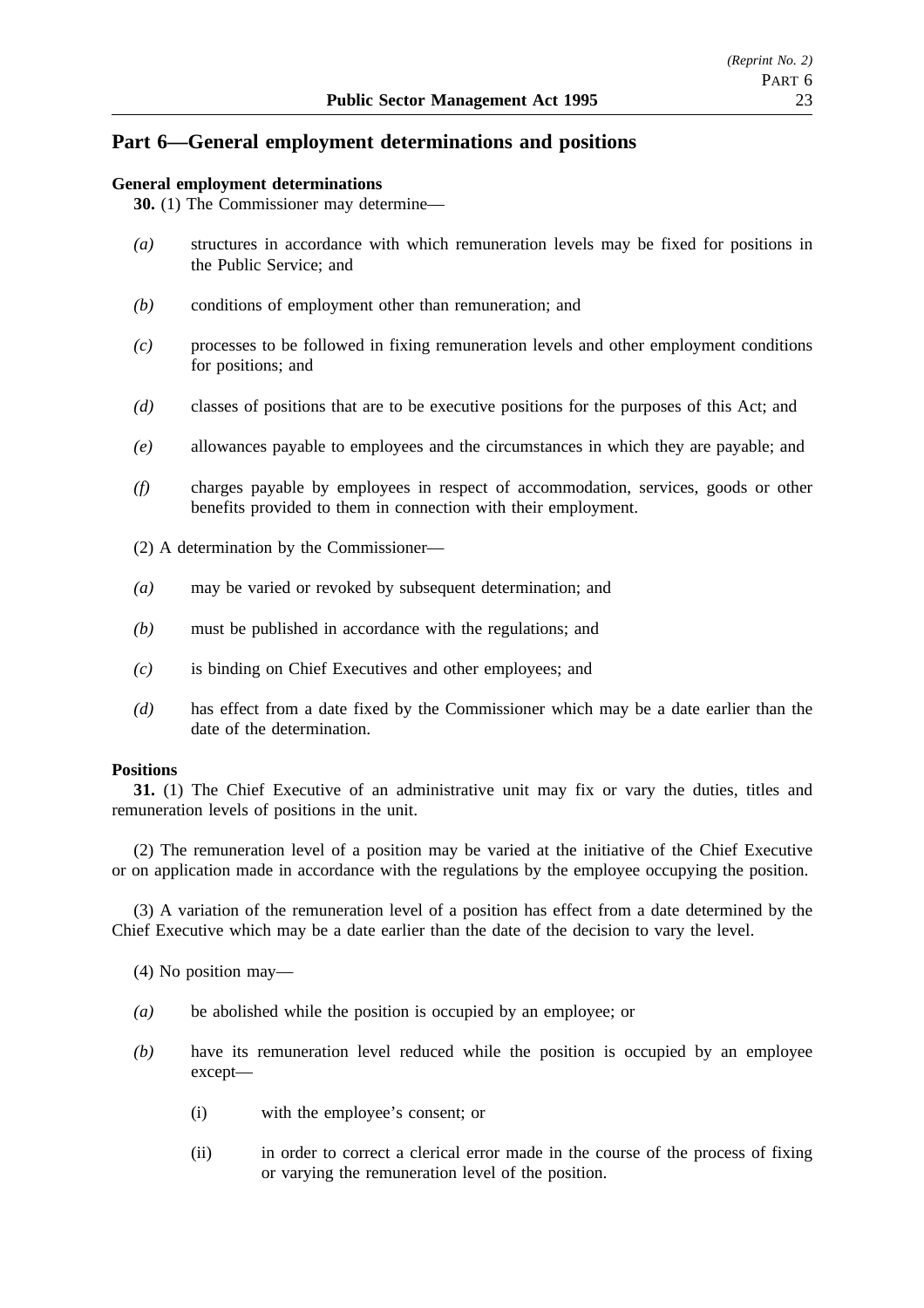## **Review of remuneration level of position**

**32.** (1) The Commissioner may establish review panels for the purposes of this section.

- (2) A review panel is to consist of—
- *(a)* the Commissioner or a delegate of the Commissioner; and
- *(b)* an employee selected by the Commissioner from a panel of employees nominated by recognised organisations; and
- *(c)* an employee selected by the Commissioner from a panel of employees nominated by the Commissioner.

(3) The Minister may from time to time invite the recognised organisations to nominate employees to constitute the panel referred to in subsection (2)*(b)*.

(4) If a recognised organisation fails to make a nomination in response to an invitation under subsection (3) within the time allowed in the invitation, the Minister may choose employees instead of nominees of the recognised organisation and any employees so chosen are to be taken to have been nominated to the relevant panel.

- (5) A person ceases to be a member of a panel if the person—
- *(a)* ceases to be an employee; or
- *(b)* resigns by notice in writing addressed to the Minister; or
- *(c)* is removed from the panel by the Minister on the ground of misconduct, neglect of duty, incompetence or mental or physical incapacity to carry out official duties; or
- *(d)* has completed a period of two years as a member of the panel since being nominated, or last renominated, as a member of the panel, and is not renominated to the panel.
- (6) Subject to subsection (7), an employee who—
- *(a)* has made an application under this Part for variation of the remuneration level of the employee's position; and
- *(b)* is dissatisfied with the decision on the application,

may, within 30 days after receiving notice of the decision, apply to the Commissioner for a review of the remuneration level of the employee's position.

- (7) An application for review may not be made—
- *(a)* by an executive or any employee whose employment is subject to a contract under Part 7; or
- *(b)* in a case of a kind excluded by the regulations.

(8) On an application for review, the Commissioner must refer the application to a review panel.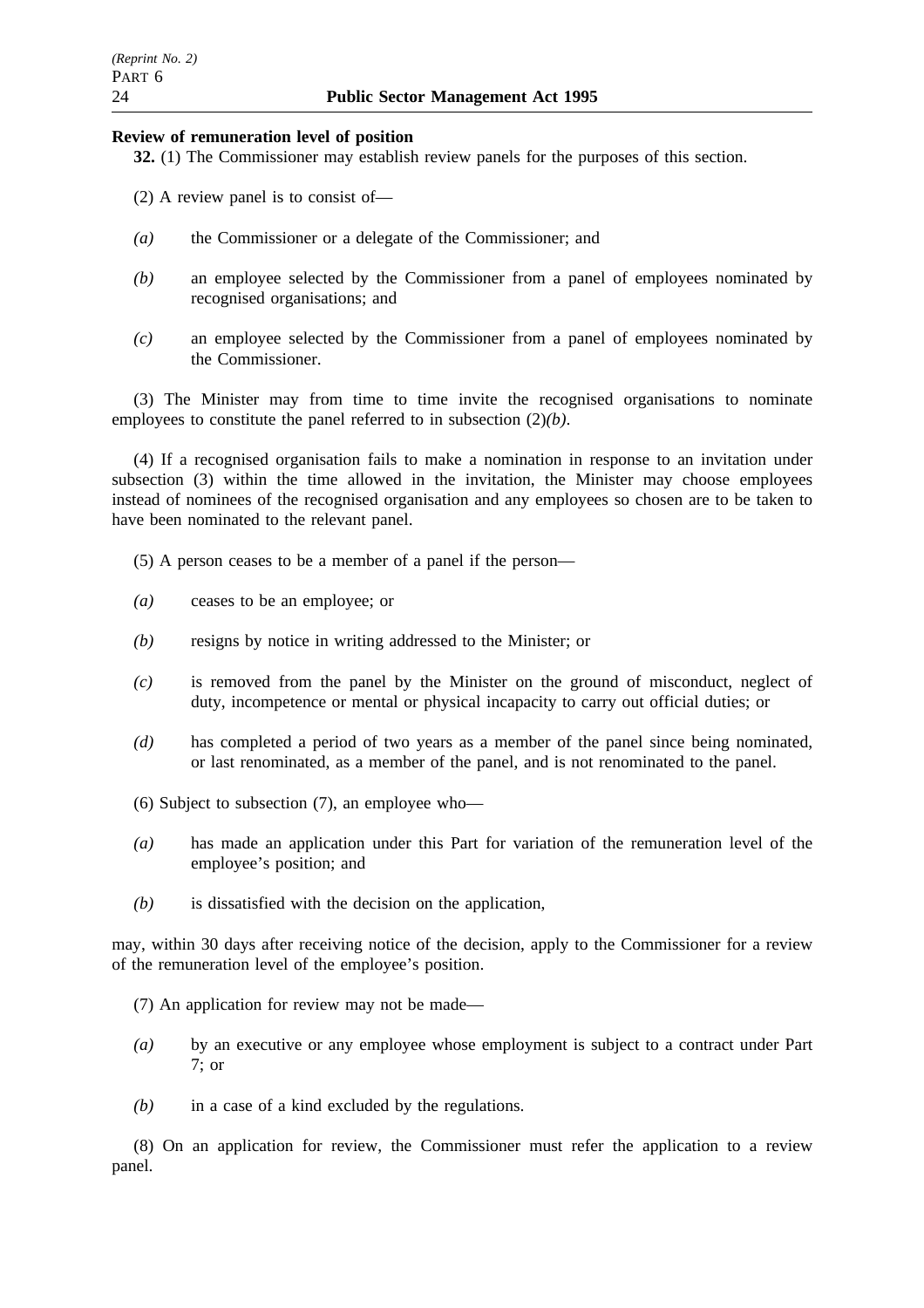(9) A review panel to which an application for review is referred must afford—

- *(a)* the applicant; and
- *(b)* the Chief Executive, or a nominee of the Chief Executive of the administrative unit in which the applicant is employed,

a reasonable opportunity to make submissions orally or in writing to the panel on the questions raised by the application.

(10) If an applicant wishes to make oral submissions, the applicant may appear before the panel personally or by a representative (who may not be a legal practitioner).

- (11) On completion of a review, the review panel may—
- *(a)* confirm the existing remuneration level of the applicant's position; or
- *(b)* determine that the remuneration level of the position should be varied with effect from a date determined by the panel (which may not be earlier than the date of the application for review nor later than three months from the date of that application).

(13) A decision in which any two or more members of a review panel concur is a decision of the panel.

(14) If a review panel determines that the remuneration level of a position should be varied, the Chief Executive must vary the remuneration level of the position in accordance with the determination.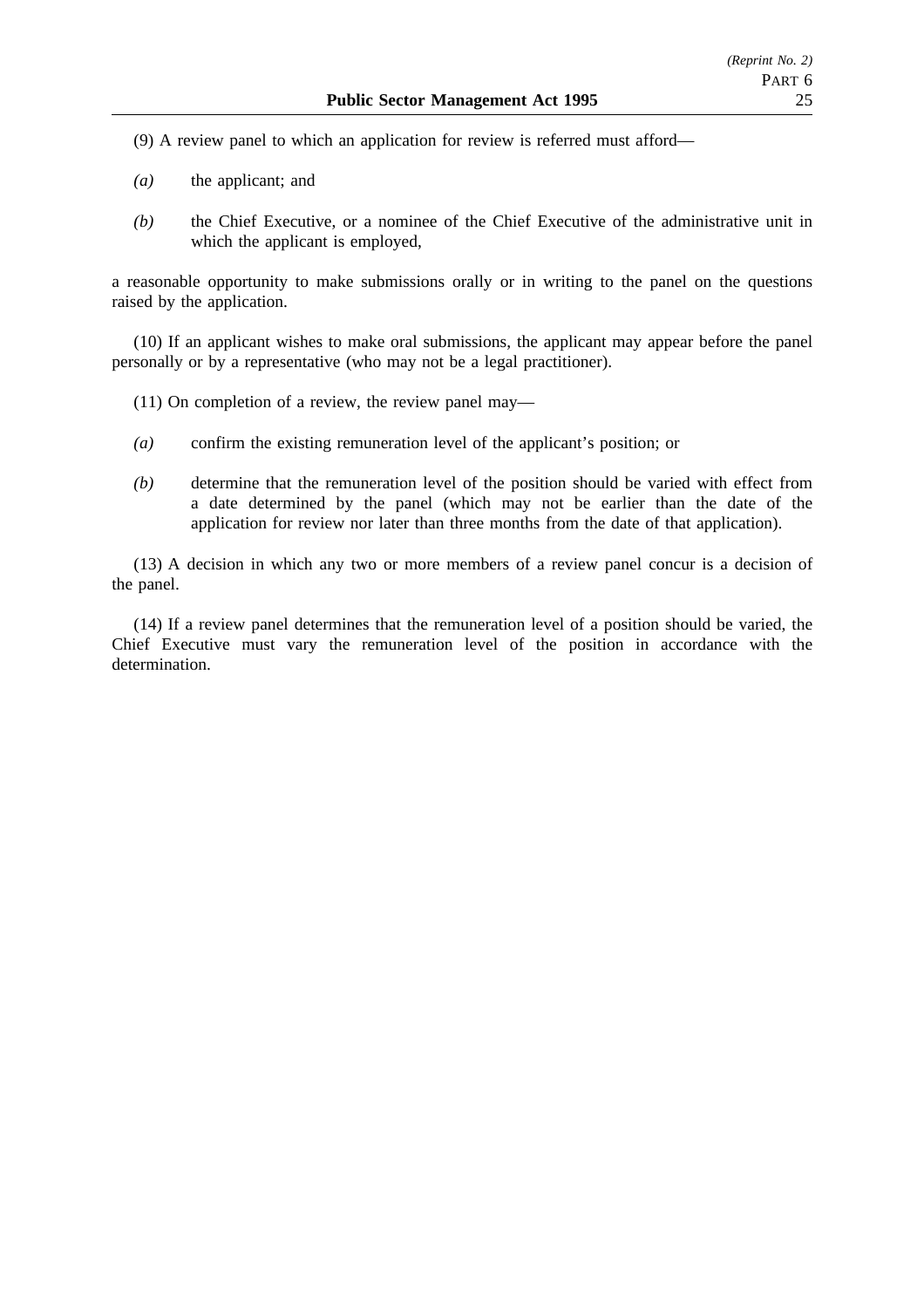# **Part 7—Public Service appointments (apart from Chief Executives)**

# **Division 1—Executive positions**

# **Appointment of executives**

**33.** (1) The Chief Executive of an administrative unit may appoint persons as executives of the unit.

(2) Subject to a determination of the Commissioner under Part 5, an appointment to an executive position may only be made as a consequence of selection processes conducted on the basis of merit in accordance with the regulations.

# **Conditions of executive's employment**

**34.** (1) The conditions of employment in an executive position are to be subject to a contract made between the executive and the Chief Executive.

- (2) The contract must specify—
- *(a)* that the executive is employed for a term not exceeding five years specified in the contract and is eligible for reappointment to the position; and
- *(b)* that the executive is to meet performance standards as set from time to time by the Chief Executive; and
- *(c)* that the executive is entitled to remuneration and other benefits specified in the contract; and
- *(d)* the sums representing the values of the benefits (other than remuneration); and
- *(e)* the total remuneration package value of the position under the contract; and
- *(f)* that the executive may resign from the Public Service by not less than three months notice in writing to the Chief Executive (unless notice of a shorter period is accepted by the Chief Executive).

(3) The decision whether to reappoint to the position at the end of a term of employment must be made and notified to the executive not less than three months before the end of the term.

(4) If the contract so provides, the executive will be entitled to some other specified appointment in the Public Service (without any requirement for selection processes to be conducted) in the event that he or she is not reappointed to the position at the end of a term of employment or in other circumstances specified in the contract.

 $(5)$  If—

- *(a)* the executive is not reappointed to the position at the end of a term of employment; and
- *(b)* the contract does not provide that he or she is entitled to some other specified appointment in that event; and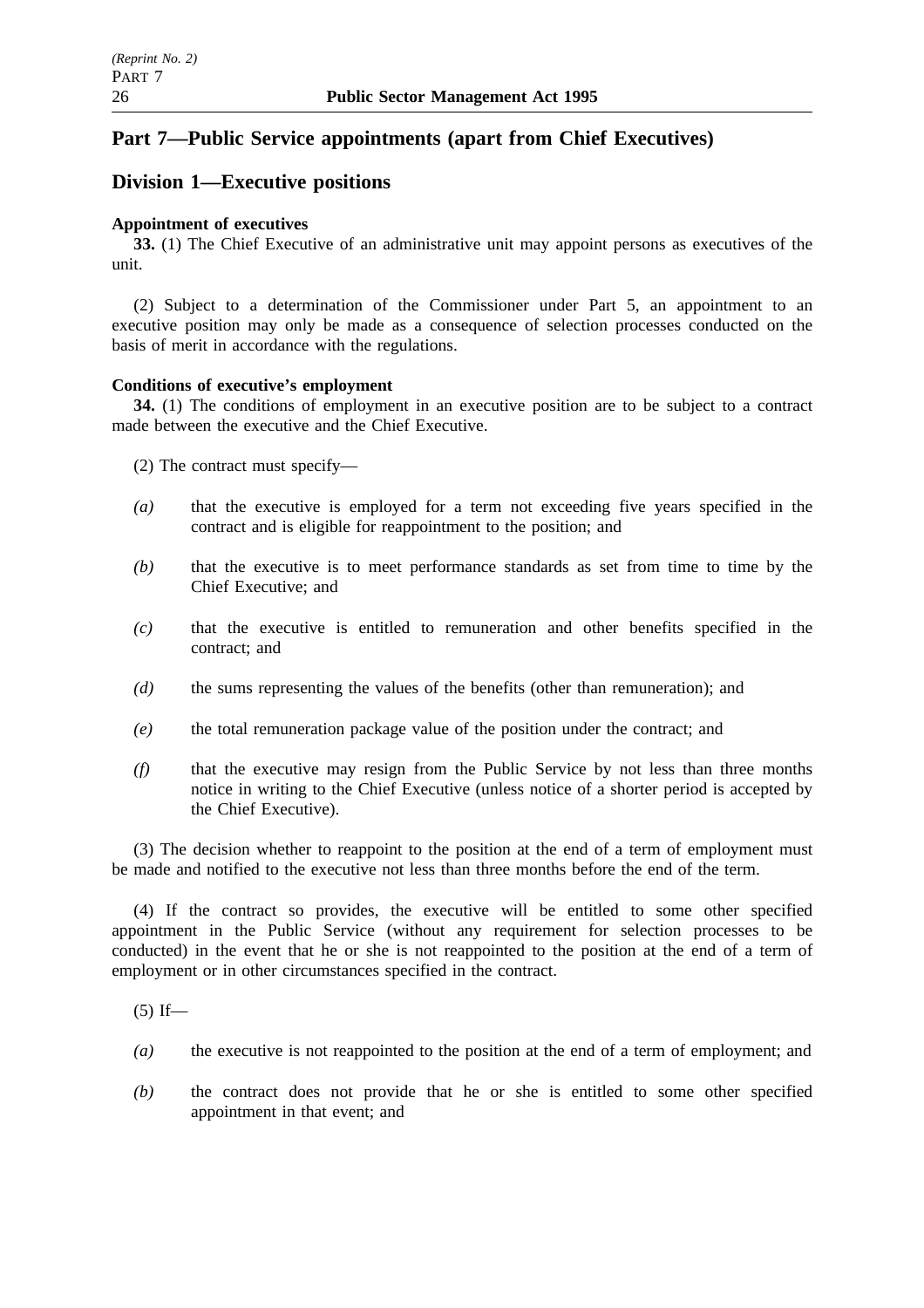- *(c)* immediately before the executive was first appointed to any executive position under this Act, he or she was employed in the Public Service (but not under a contract for a fixed term with no entitlement to employment in another position at the end of the fixed term); and
- *(d)* the contract does not exclude the operation of this subsection,

the executive is entitled to be appointed (without any requirement for selection processes to be conducted) to a position in the Public Service with a remuneration level the same as, or at least equivalent to, that of the position he or she occupied immediately before the commencement of his or her first term of employment in the position to which he or she is not being reappointed.

(6) If an employee is appointed as required by subsection (5) to a position that is an executive position, the conditions of his or her employment will not be required to be subject to a contract under this section (except in the event that he or she is appointed to another executive position).

(7) This section does not apply to an employee who is an executive as a result of assignment from a position other than an executive position.

### **Contract overrides other provisions**

**35.** (1) The contract relating to an executive's employment may make any other provision considered appropriate, including provision excluding or modifying a provision of this Act (other than this Division).

(2) The contract will prevail, to the extent of any inconsistency, over the provisions of this Act (other than Part 2 and this Division).

### **Termination of executive's employment by notice**

**36.** (1) This section applies only to an executive whose conditions of employment are subject to a contract under this Division.

(2) The Chief Executive of the administrative unit in which an executive is employed may, with the approval of the Commissioner, terminate the executive's employment by not less than three months notice in writing to the executive.

(3) If an executive's employment is terminated by the Chief Executive by notice under this section, the following provisions apply:

- *(a)* if—
	- (i) the contract relating to the executive's employment does not provide that he or she is entitled to some other specified appointment in the event of such termination; and
	- (ii) immediately before the executive was first appointed to any executive position under this Act, he or she was employed in the Public Service (but not under a contract for a fixed term containing provision for termination of his or her employment by notice in writing of a specified period); and
	- (iii) the contract does not exclude the operation of this paragraph,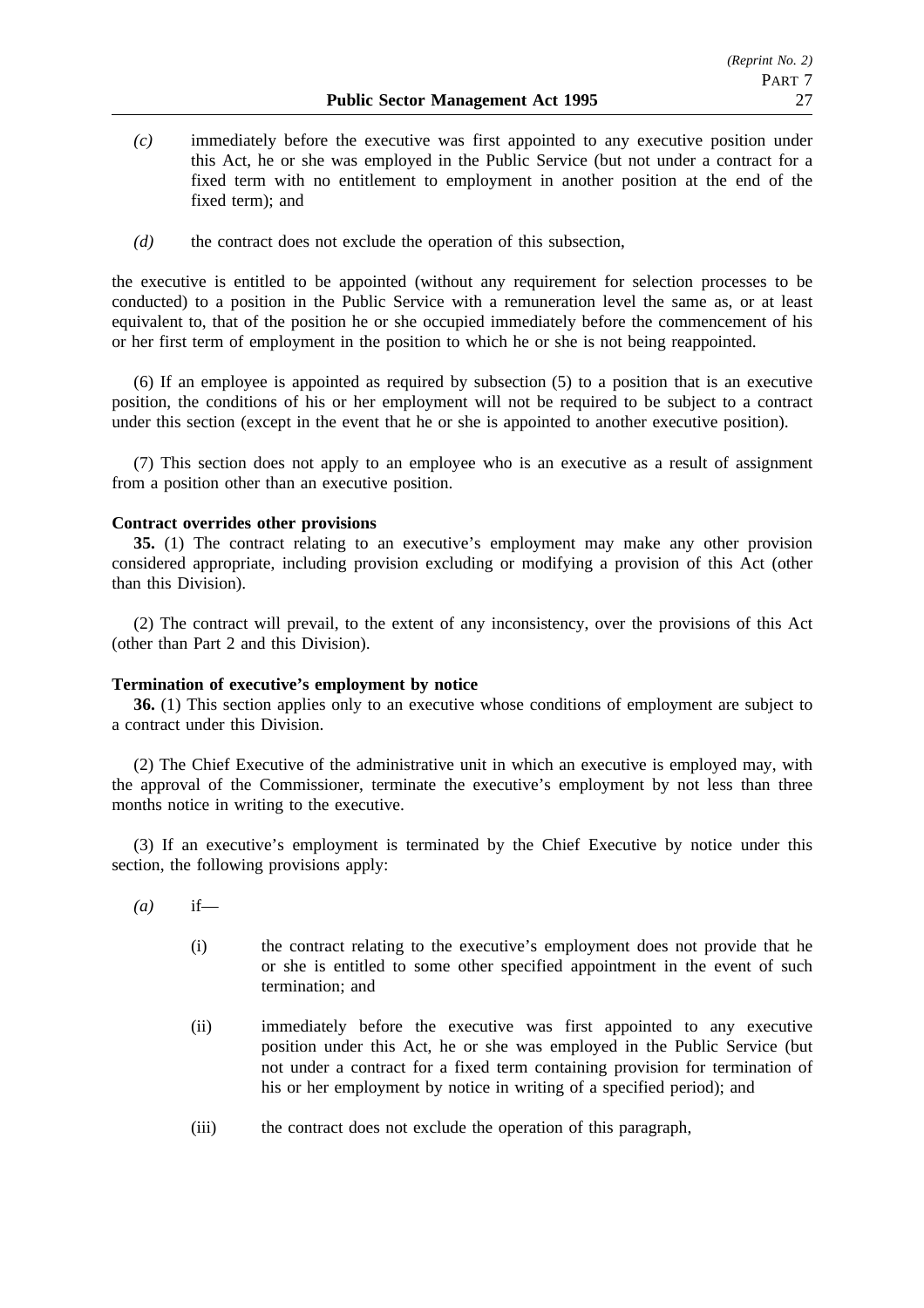the executive is entitled to be appointed (without any requirement for selection processes to be conducted) to a position in the Public Service with a remuneration level the same as, or at least equivalent to, that of the position he or she occupied immediately before the commencement of his or her first term of employment in the position occupied at the time of termination;

*(b)* in any other case—the executive is, subject to any provision in the contract, entitled to a termination payment of an amount equal to three months remuneration (as determined for the purposes of this subsection under the contract) for each uncompleted year of the term of employment (with a *pro rata* adjustment in relation to part of a year) up to a maximum of 12 months remuneration (as so determined).

(4) If an employee is appointed as required by subsection  $(3)(a)$  to a position that is an executive position, the conditions of his or her employment will not be required to be subject to a contract under this Division (except in the event that he or she is appointed to another executive position).

(5) Nothing in this section prevents termination of an executive's employment by a shorter period of notice than three months provided that a payment is made to the executive in lieu of notice of an amount equal to the salary and allowances (if any) that the executive would have been entitled to receive during the balance of the period of three months less, in the case of an executive appointed to another position under subsection  $(3)(a)$ , the salary and allowances (if any) payable in respect of employment in that position during the balance of the period of three months.

(6) The provisions of Part 8 relating to termination of an employee's employment apply to an executive in addition to this section but subject to any provision in the contract relating to the executive's employment.

# **Executive's general responsibilities**

**37.** An executive is responsible to the Chief Executive of the administrative unit in which he or she is employed for—

- *(a)* the efficient and effective management of the resources under his or her control; and
- *(b)* the attainment of the performance standards set from time to time under the contract relating to his or her employment; and
- *(c)* ensuring the observance within the areas under his or her control of the aims and standards contained in Part 2; and
- *(d)* contributing to the attainment of the Government's overall objectives consistently with legislative requirements.

# **Division 2—Other positions**

## **Division applies to positions other than executive positions**

**38.** This Division applies to positions other than executive positions.

# **Appointment**

**39.** (1) The Chief Executive of an administrative unit may appoint a person to a position in the unit.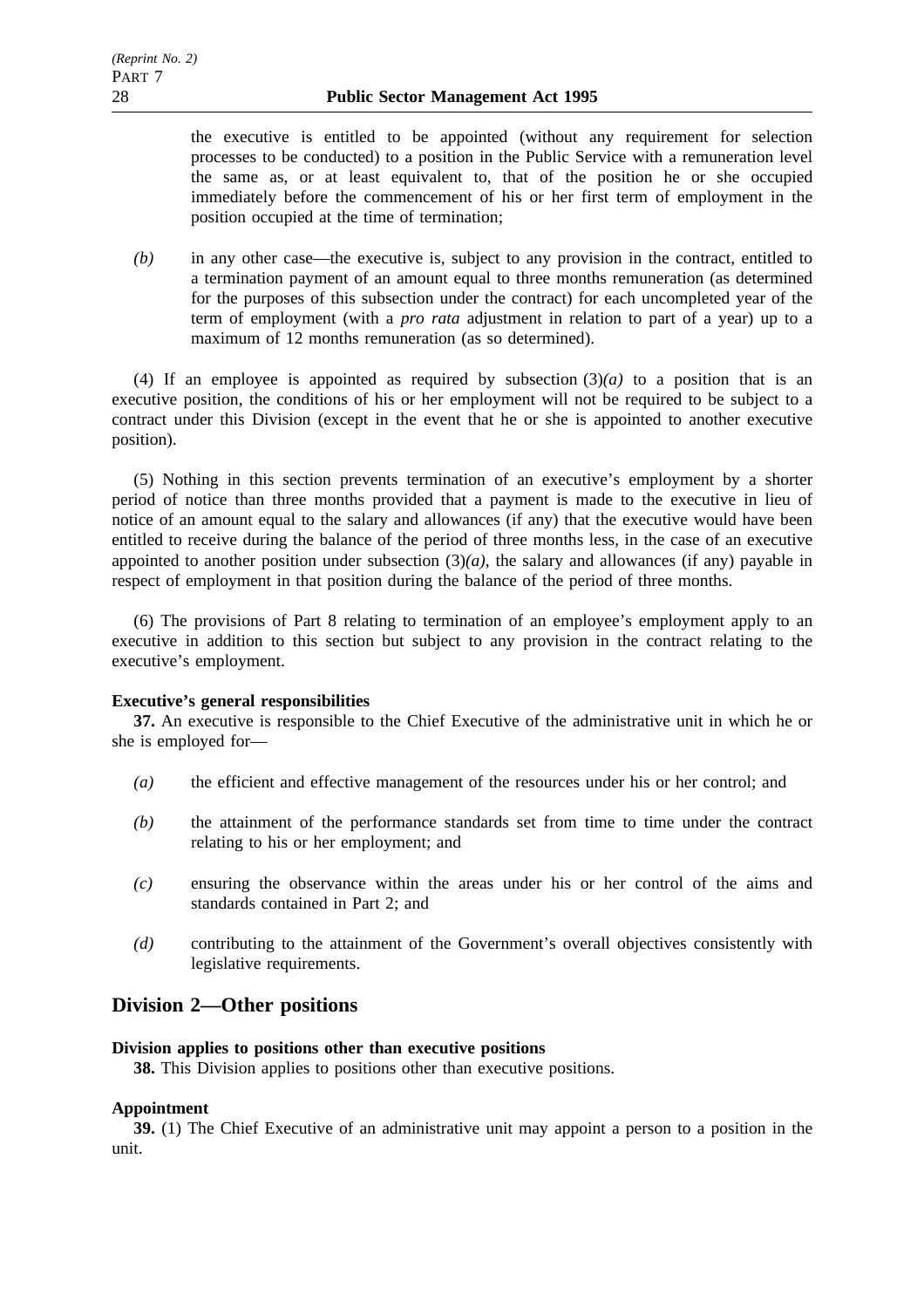(2) Subject to a determination of the Commissioner under Part 5 and except in the case of appointment to a temporary or casual position, an appointment may only be made as a consequence of selection processes conducted on the basis of merit in accordance with the regulations.

# **Conditions of employment**

**40.** (1) The conditions of an employee's employment in a position in an administrative unit may—

- *(a)* be left to be governed by the provisions of this Act; or
- *(b)* subject to this section, be made subject to a contract between the employee and the Chief Executive of the administrative unit.
- (2) A contract may do one or more of the following:
- *(a)* provide that the employee is employed for a term of not less than 12 months (except in the case of a casual or temporary position) and not exceeding five years specified in the contract;
- *(b)* provide that the employee is, at the end of a term of employment specified under paragraph *(a)*, eligible for reappointment, or entitled to some other appointment in the Public Service, without any requirement for selection processes to be conducted;
- *(c)* provide that the employee is entitled to remuneration and other benefits specified in the contract;
- *(d)* in the case of a temporary or casual position, provide that the Chief Executive may terminate the employee's employment at any time;
- *(e)* make any other provision that the Chief Executive considers appropriate, including provision excluding or modifying a provision of this Act.

(3) A contract will prevail, to the extent of any inconsistency, over the provisions of this Act (other than Part 2).

(4) Conditions of employment may not be made subject to a contract under this section except—

- *(a)* in the case of a temporary or casual position; or
- *(b)* with the Commissioner's approval—
	- (i) in the case of a position required for the carrying out of a project of a duration not exceeding five years; or
	- (ii) where special conditions need to be offered in respect of a position to secure or retain the services of a suitable person; or
	- (iii) in other cases of a special or exceptional kind prescribed by regulation.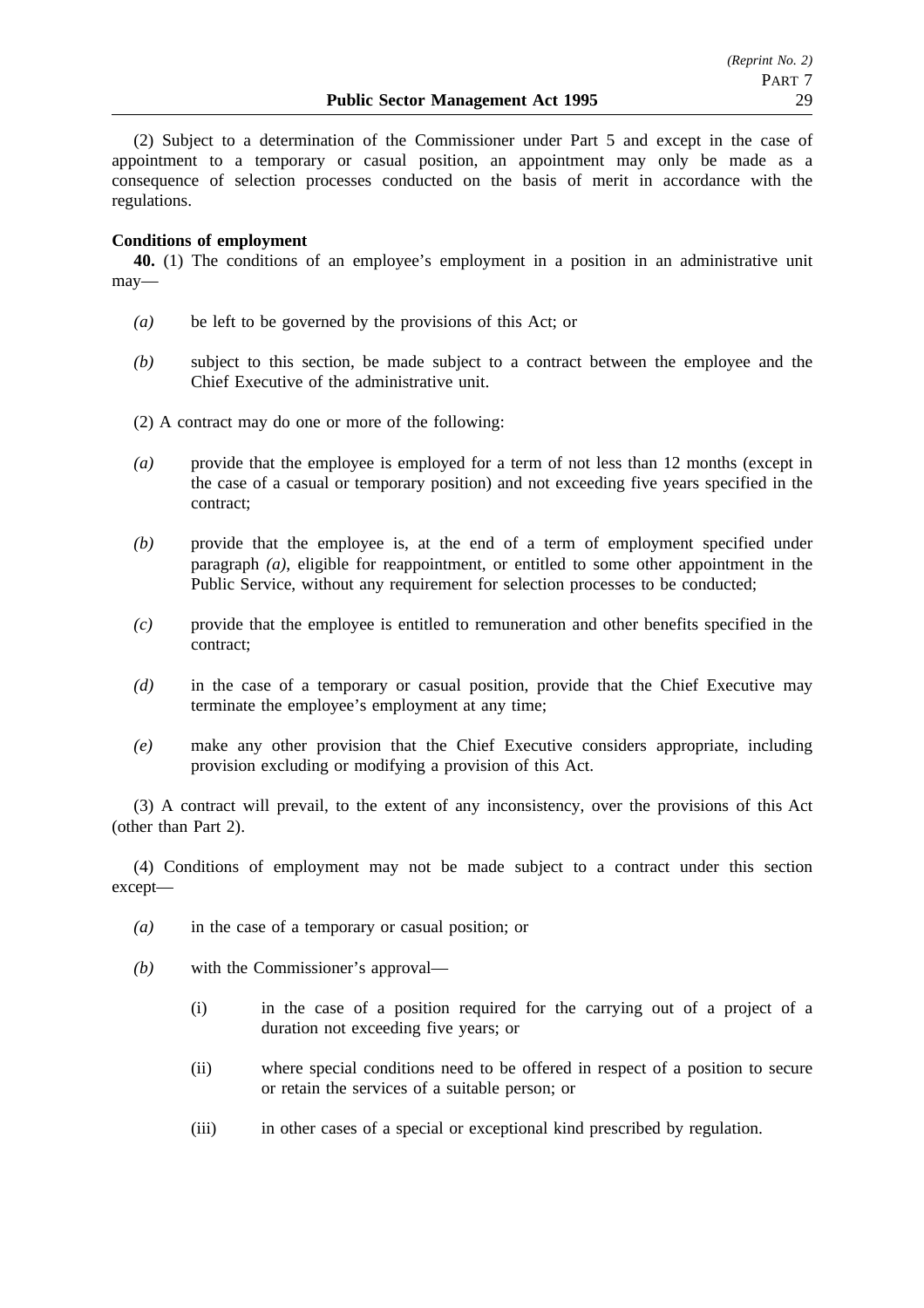(5) The term of an employee's employment in a temporary position may be extended from time to time and an employee may be reappointed to a temporary position, but the aggregate period for which an employee continues in a temporary position may not exceed two years.

(6) The Commissioner may give a general approval that will be sufficient for the purposes of subsection  $(4)(b)$  in relation to a class of positions that the Commissioner is satisfied are required for the carrying out of projects of a duration not exceeding five years.

## **Probation**

**41.** (1) Unless the Chief Executive otherwise determines, a person who is not already employed in the Public Service is when appointed to a position in an administrative unit at first on probation.

(2) The appointment of an employee who is on probation may be terminated by the Chief Executive at any time.

(3) If an employee has been on probation for six months or more, the Chief Executive may confirm the appointment and, in that event, the employee ceases to be on probation.

(4) Unless the appointment is sooner confirmed or terminated, the employee ceases to be on probation at the end of a period of 12 months probationary service.

(5) For the purposes of this section, probationary service does not include a period for which the employee has been absent on leave without pay.

# **Division 3—Appointment procedures and promotion appeals**

### **Appointment procedures**

**42.** (1) This section applies to an appointment to a position that is required to be made as a consequence of selection procedures conducted on the basis of merit.

(2) A Chief Executive may, for the purpose of filling a position—

- *(a)* cause applications to be sought and an applicant selected on the basis of merit in accordance with the regulations; or
- *(b)* if a pool of applicants has been established under subsection (3) for the purpose of filling positions of a class to which the position belongs—cause an applicant to be selected on the basis of merit in accordance with the regulations from amongst applicants in the pool.

(3) A Chief Executive may, with the approval of the Commissioner, for the purpose of filling positions of a class prescribed by regulation—

- *(a)* cause applications to be sought in accordance with the regulations; and
- *(b)* cause selections to be made on the basis of merit in accordance with the regulations for the purpose of establishing a pool of applicants from which further selections may be made to fill positions of that class as from time to time required.

(4) If an applicant selected for a position is not an employee, the Chief Executive may proceed directly to appoint the person to the position.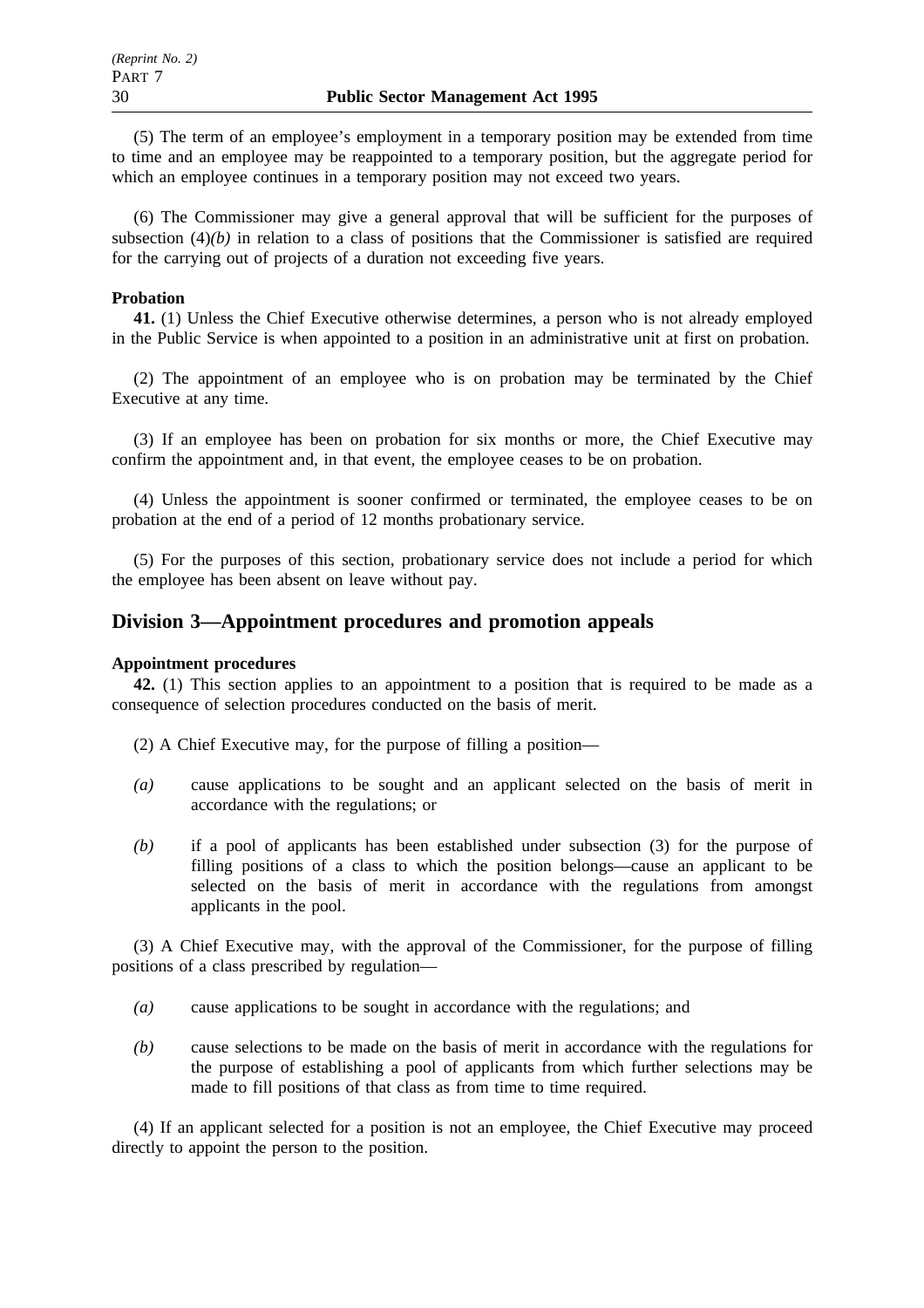(5) If an applicant selected for a position is an employee, then—

- *(a)* in a case where no other employee applied for the position or the Chief Executive is authorised by the regulations to do so—the Chief Executive may proceed directly to appoint the person to the position;
- *(b)* in any other case—the Chief Executive must first nominate the person for appointment to the position.

(6) The Chief Executive may withdraw a nomination for appointment to a position at any time before appointment of the nominee if—

- *(a)* the nominee requests in writing that the nomination be withdrawn; or
- *(b)* the Commissioner approves withdrawal of the nomination,

and, in the event of such withdrawal, another applicant may be selected for appointment to the position.

### **Promotion appeals**

**43.** (1) Where an employee has been nominated for appointment to a position, any other employee who applied for the position and is eligible for appointment to the position may, within seven days after the publication of the notice of nomination, appeal to the Promotion and Grievance Appeals Tribunal against the nomination.

(2) An appeal against a nomination may only be made on one or more of the following grounds:

- *(a)* that the employee nominated is not eligible for appointment to the position; or
- *(b)* that the selection processes leading to the nomination were affected by nepotism or patronage or were otherwise not properly based on assessment of the respective merits of the applicants; or
- *(c)* that there was some other serious irregularity in the selection processes,

and may not be made merely on the basis that the Tribunal should redetermine the respective merits of the appellant and the employee nominated.

(3) The Tribunal may, if of the opinion that an appeal is frivolous or vexatious, decline to entertain the appeal.

(4) Where, on an appeal under this section, the Tribunal is satisfied that there has been some serious irregularity in the selection processes leading to the nomination such that it would be unreasonable for the nomination to stand, the Tribunal may—

- *(a)* set aside the nomination; and
- *(b)* order that the selection processes be recommenced from the beginning or some later stage specified by the Tribunal.
- (5) For the purposes of this section—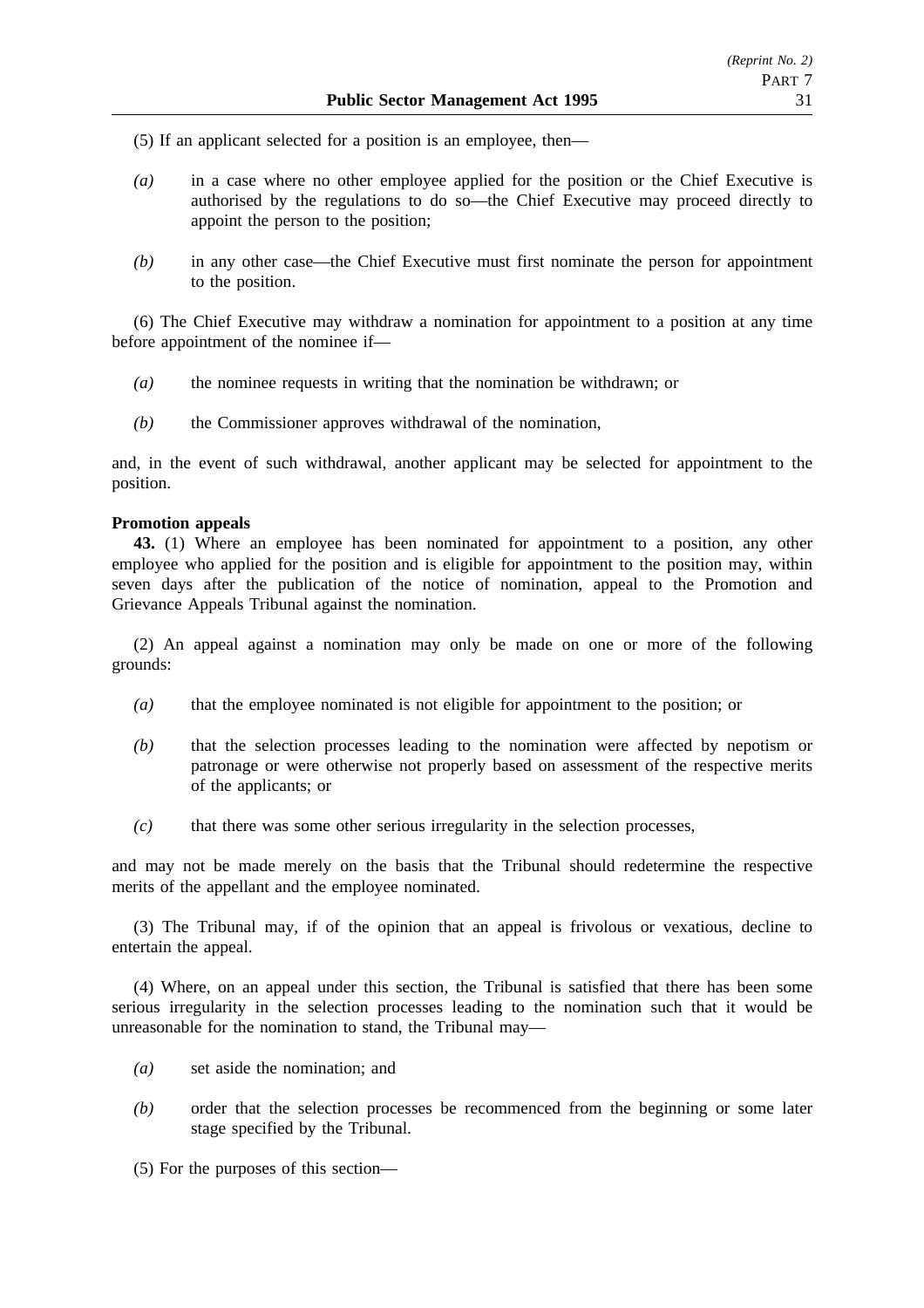- *(a)* a person is not eligible for appointment to a position if the person does not have qualifications determined by the Commissioner to be essential in respect of the position; and
- *(b)* a determination by the Chief Executive seeking to fill a position that specific qualifications, experience or other attributes are essential or desirable in respect of the position will be binding on the Tribunal.

(6) Where an employee has been nominated for appointment to a position and no other employee is entitled to appeal or successfully appeals against the nomination, the nominee must be appointed to the position.

(7) The regulations may make provision with respect to entitlement to appeal against a nomination under this section.

(8) Nothing in this section prevents a Chief Executive or the Commissioner from attempting to resolve by conciliation a matter the subject of an appeal under this section prior to the commencement of the hearing of the appeal.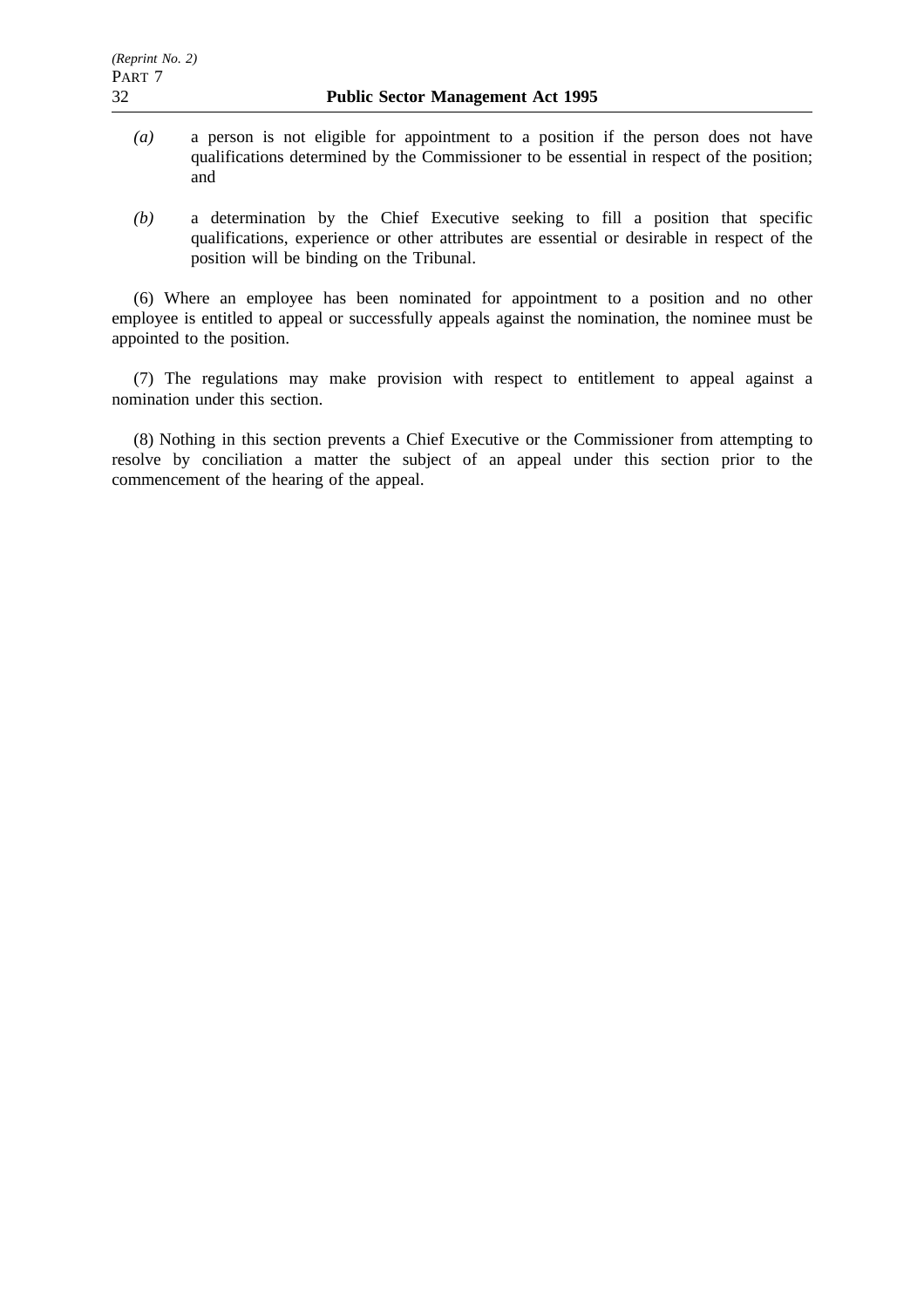# **Part 8—General Public Service employment provisions**

# **Division 1—Assignment between positions**

### **Assignment**

**44.** (1) Subject to this section, the Chief Executive of an administrative unit may assign an employee from one position in the unit to another position in the unit.

(2) Subject to this section, an employee may be assigned from a position in one administrative unit to a position in another administrative unit by the Commissioner in consultation with the Chief Executives of the units.

(3) Promotion of an employee to a higher remuneration level through assignment under this section—

- *(a)* may be made only subject to conditions determined by the Commissioner; and
- *(b)* may continue only for up to 12 months or such longer period not exceeding three years as the Commissioner may allow in a particular case.

(4) An employee may not be assigned from a position to another position with a lower remuneration level except—

- *(a)* with the employee's consent; or
- *(b)* in order to return an employee to his or her former remuneration level as required for compliance with subsection (3).

(5) If an employee whose employment is subject to a contract is assigned to another position, the provisions of the contract continue to apply in relation to the employee's employment in the new position subject to any necessary modifications or further agreement between the employee and the Chief Executive.

# **Division 2—Remuneration**

### **Remuneration**

**45.** (1) Subject to this Act, an employee is entitled to remuneration at the rate appropriate to the remuneration level of the position occupied by the employee.

(2) A deduction may be made from an employee's remuneration for any charge payable by the employee under a determination of the Commissioner under Part 6 in respect of accommodation, services, goods or any other benefit provided to the employee in connection with his or her employment.

### **Additional duties allowance**

**46.** (1) The Chief Executive of an administrative unit may direct an employee in the unit to perform specified duties in addition to those on which the remuneration level of the employee's position is based.

(2) If an employee performs duties in accordance with a direction under this section for a continuous period of more than one week, the Chief Executive may authorise payment to the employee of an allowance appropriate to the duties being performed.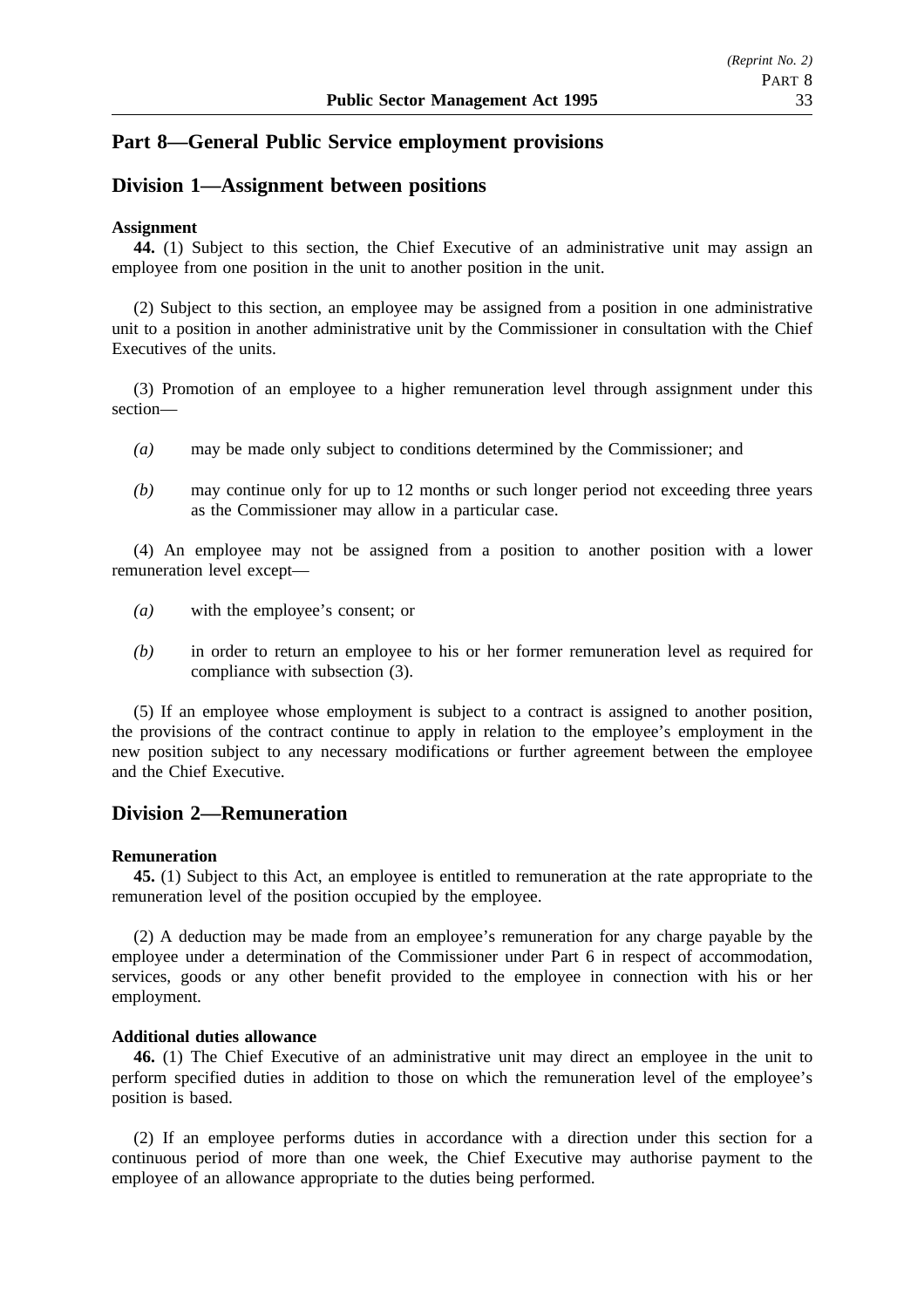### **Reduction in salary arising from refusal or failure to carry out duties**

**47.** (1) If, in consequence or furtherance of industrial action, an employee refuses or fails to carry out duties that the employee has been lawfully instructed to perform, the employee must not, if the Commissioner so directs, be paid salary for any day (or part of a day) on which the employee refuses or fails to carry out those duties.

(2) A direction under this section is effective to prevent payment of salary to an employee despite the fact that, on any day (or part of a day) to which the direction relates, the employee performs some (but not all) of the duties that the employee has been lawfully instructed to perform.

### **Payment of remuneration on death**

**48.** On the death of an employee, the Commissioner may, if of the opinion that it is appropriate to do so, direct that an amount payable in respect of the employee's remuneration be paid to dependants of the employee and not to the personal representative.

# **Division 3—Hours of duty and leave**

#### **Hours of duty and leave**

**49.** The hours of duty of an employee and the rights of an employee to holidays and leave are governed by Schedule 2.

# **Division 4—Excess employees**

#### **Excess employees**

**50.** (1) If the Chief Executive of an administrative unit is satisfied—

- $(a)$  that—
	- (i) the services of an employee have become underutilised; or
	- (ii) an employee is no longer required to perform, or cannot perform, the duties of his or her position,

because of—

- (iii) changes in technology or work methods or in the organisation or nature or extent of operations of the administrative unit; or
- (iv) loss of a qualification that is necessary for the performance or proper performance of the duties; and
- *(b)* that it is not practicable to assign the employee under Division 1 to another position in the administrative unit,

the Chief Executive must refer the matter to the Commissioner.

(2) If a matter is referred to the Commissioner under subsection (1) and the Commissioner is satisfied—

(a) as to the matters referred to in subsection  $(1)(a)$ ; and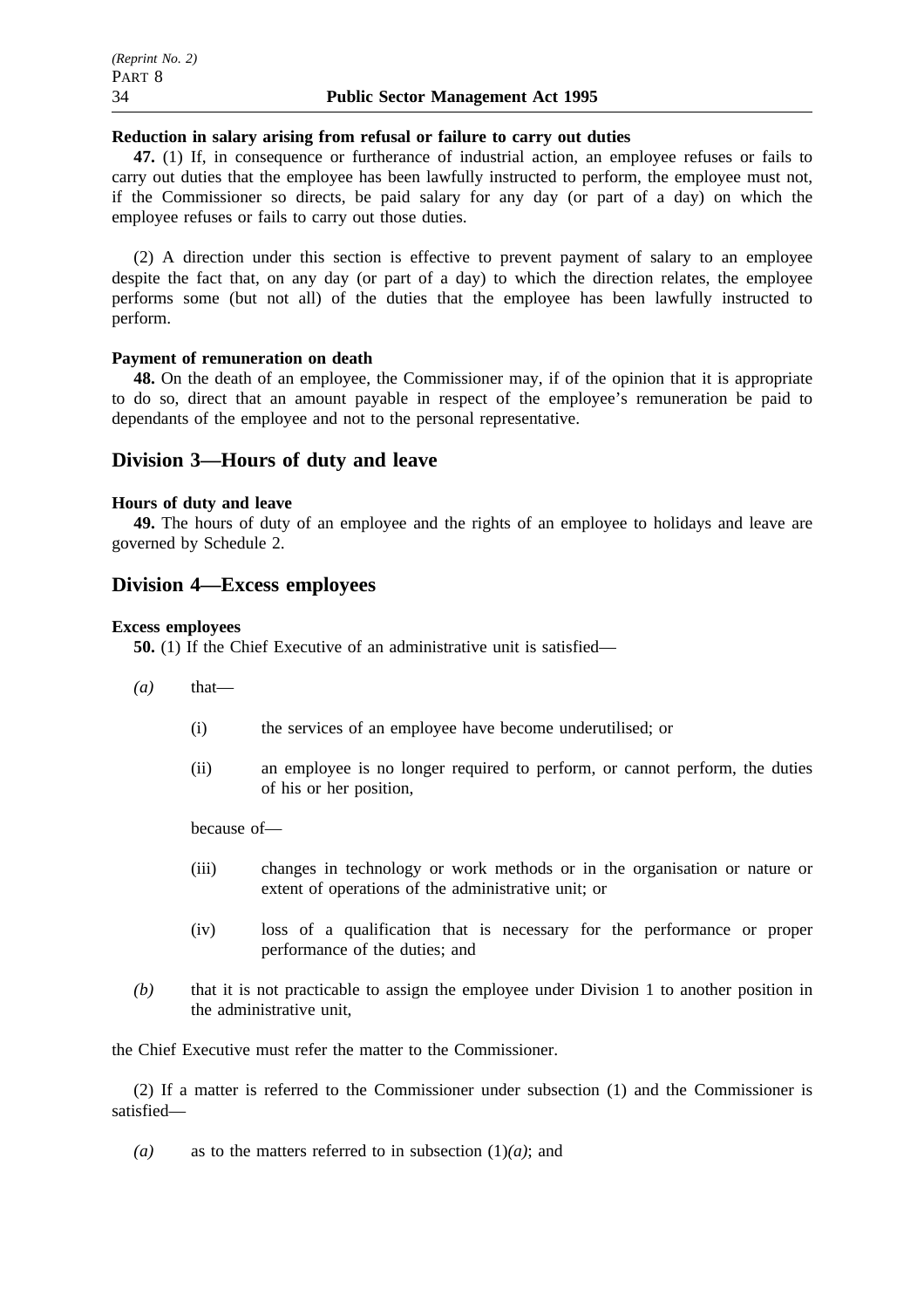- *(b)* that all reasonable endeavours have been made to assign the employee under Division 1 to another position in the Public Service (whether in the same or another administrative unit) but that it is not practicable to do so in the circumstances of the case; and
- *(c)* that reasonable consultations have taken place with the appropriate recognised organisation,

the Commissioner may—

- *(d)* transfer the employee to another position in the Public Service with a lower remuneration level; or
- *(e)* recommend to the Governor that the employee's employment in the Public Service be terminated.

(3) The Governor may, on the recommendation of the Commissioner under this section, terminate an employee's employment in the Public Service.

(4) If an employee is transferred under this section to a position with a lower remuneration level, the employee is entitled to supplementation of the employee's remuneration in accordance with the relevant provisions of an award or enterprise or industrial agreement or, if there is no award or enterprise or industrial agreement covering the matter, in accordance with a scheme prescribed by the regulations.

# **Division 5—Mental or physical incapacity**

### **Mental or physical incapacity**

**51.** (1) If—

- *(a)* the Chief Executive of an administrative unit is satisfied that an employee in the unit is not performing duties of his or her position satisfactorily; and
- *(b)* it appears to the Chief Executive that the employee's unsatisfactory performance is caused by mental or physical illness or disability,

the Chief Executive may require the employee to undergo a medical examination by a medical practitioner selected by the employee from a panel of medical practitioners nominated by the Chief Executive.

(2) If an employee refuses or fails, without reasonable excuse, to submit to a medical examination as required under subsection (1), the Chief Executive may suspend the employee from duty in the Public Service (without remuneration and, as the Chief Executive thinks fit, with or without accrual of rights in respect of recreation leave and long service leave) until the employee submits to a medical examination as required by the Chief Executive.

- (3) The Chief Executive must—
- *(a)* furnish the employee with a copy of any report on the results of a medical examination required under this section; and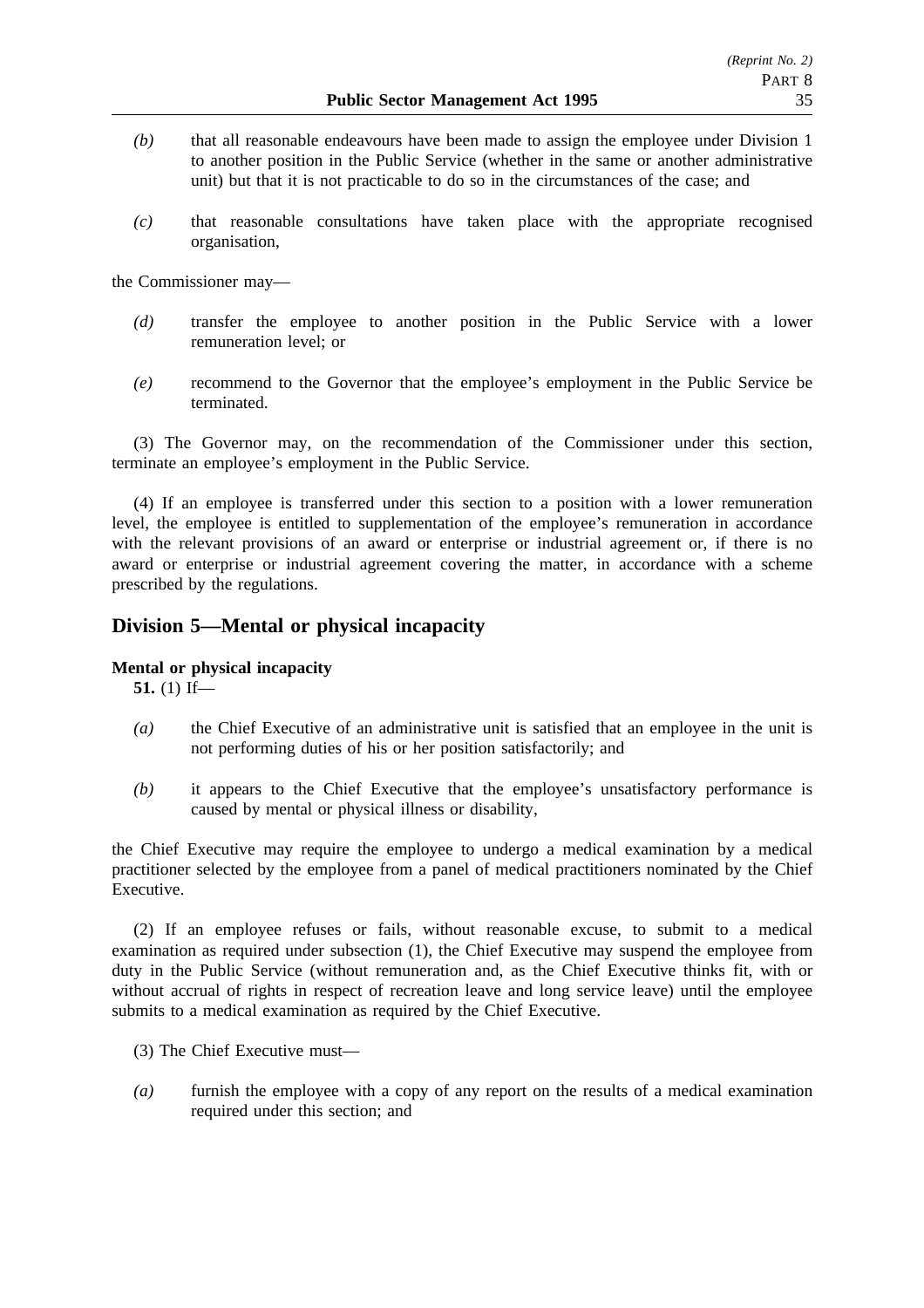*(b)* before considering the report under subsection (4), allow the employee a period of not less than 14 days from the date of the employee's receipt of the report to furnish the Chief Executive with any medical reports obtained by the employee on his or her mental or physical condition.

(4) If the Chief Executive of an administrative unit is satisfied, after consideration of all relevant medical reports, that—

- *(a)* an employee in the unit is not performing duties of his or her position satisfactorily; and
- *(b)* the employee's unsatisfactory performance is caused by mental or physical illness or disability; and
- *(c)* it is not practicable to assign the employee under Division 1 to another position (whether in the same or another administrative unit) with duties within the employee's capacity,

the Chief Executive must consult with the Commissioner about the matter.

(5) If the Commissioner and the Chief Executive are both satisfied that it is not practicable to assign the employee under Division 1 to another position (whether in the same or another administrative unit), the following provisions apply:

- *(a)* the Commissioner and the Chief Executive must examine whether it is practicable to transfer the employee to another position with a lower remuneration level (whether in the same or another administrative unit);
- *(b)* if it is practicable to do so, the employee may be transferred by the Chief Executive to another position with a lower remuneration level in the same unit, or may be transferred to a position with a lower remuneration level in another unit by the Commissioner in consultation with the Chief Executive of the other unit;
- *(c)* if the Commissioner and the Chief Executive are satisfied that it is not practicable to so transfer the employee, the Commissioner may recommend to the Governor that the employee's employment in the Public Service be terminated.

(6) The Governor may, on the recommendation of the Commissioner under this section, terminate an employee's employment in the Public Service.

(7) The termination of an employee's employment under this section may, with the consent of the employee, have effect from a date earlier than the date of the decision to terminate the employee's employment.

(8) In this section—

"**relevant medical report**" means—

- *(a)* if a medical examination is required by the Chief Executive under subsection  $(1)$ —
	- (i) the report on the results of that examination; and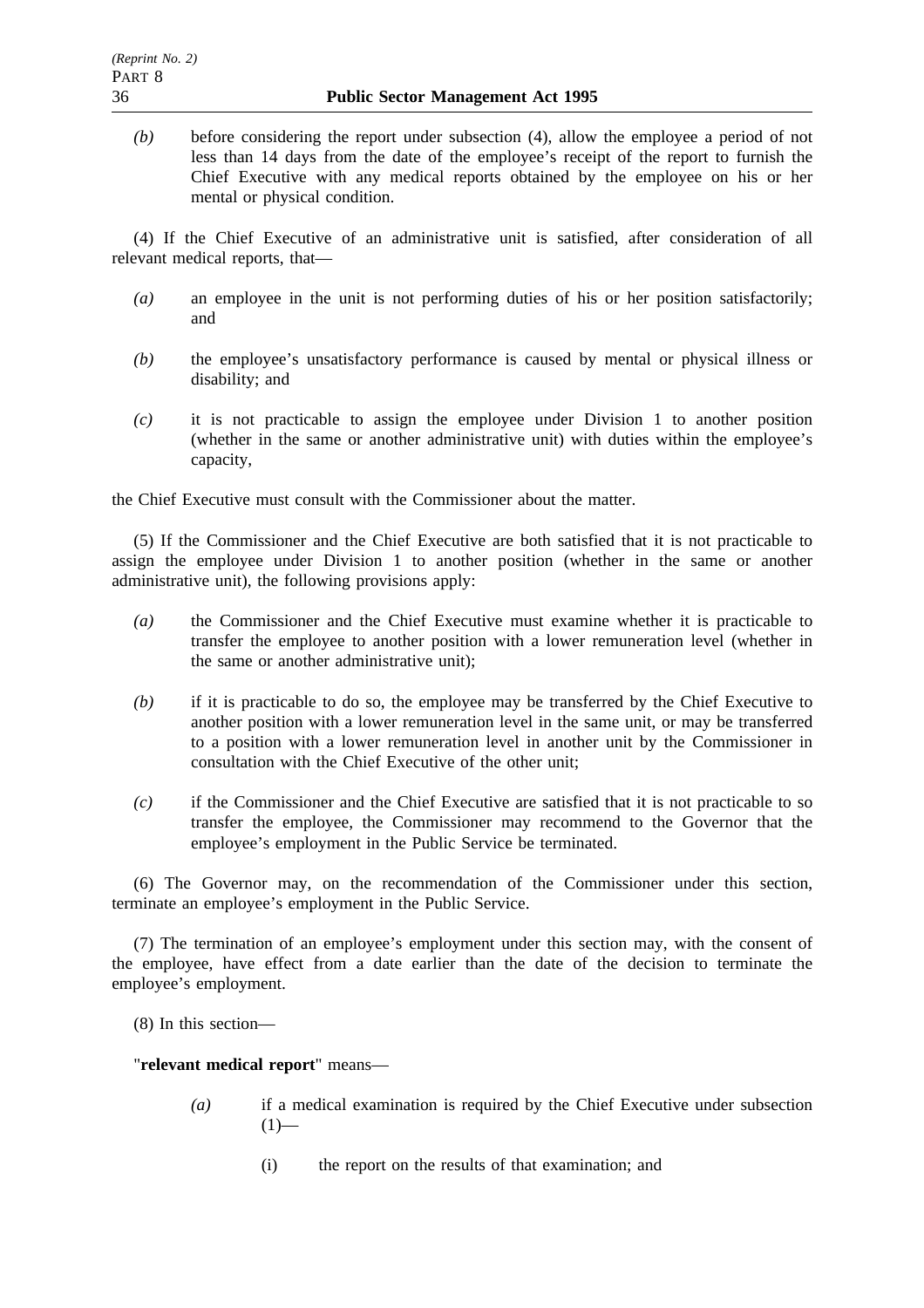- (ii) any medical reports furnished to the Chief Executive by the employee before or within the period allowed under subsection (3); or
- *(b)* in any other case—any medical report furnished to the Chief Executive by the employee.

# **Division 6—Unsatisfactory performance**

### **Unsatisfactory performance**

**52.** (1) If the Chief Executive of an administrative unit is satisfied that—

- *(a)* an employee in the unit is not performing duties of his or her position satisfactorily or to performance standards specified in a contract relating to his or her employment; and
- *(b)* it is not practicable to assign the employee under Division 1 to another position (whether in the same or another administrative unit) with duties suited to the employee's capabilities or qualifications,

the Chief Executive must consult with the Commissioner about the matter.

(2) If the Commissioner and the Chief Executive are both satisfied that it is not practicable to assign the employee under Division 1 to another position (whether in the same or another administrative unit), the following provisions apply:

- *(a)* the Commissioner and the Chief Executive must examine whether it is practicable to transfer the employee to another position with a lower remuneration level (whether in the same or another administrative unit);
- *(b)* if it is practicable to do so, the employee may be transferred by the Chief Executive to another position with a lower remuneration level in the same unit, or may be transferred to a position with a lower remuneration level in another unit by the Commissioner in consultation with the Chief Executive of the other unit;
- *(c)* if the Commissioner and the Chief Executive are satisfied that it is not practicable to so transfer the employee, the Commissioner may recommend to the Governor that the employee's employment in the Public Service be terminated.

(3) The Chief Executive may not take action under this section on the ground that an employee is not performing duties satisfactorily or to applicable performance standards unless the employee has first been advised of his or her unsatisfactory performance and allowed a reasonable opportunity to improve.

(4) An employee must be given not less than 14 days notice in writing of a decision to transfer the employee or recommend that the employee's employment in the Public Service be terminated under this section.

(5) If, within the period referred to in subsection (4), the employee appeals to the Promotion and Grievance Appeals Tribunal against the decision, the decision is suspended until the determination of the appeal.

(6) The Governor may, on the recommendation of the Commissioner under this section, terminate an employee's employment in the Public Service.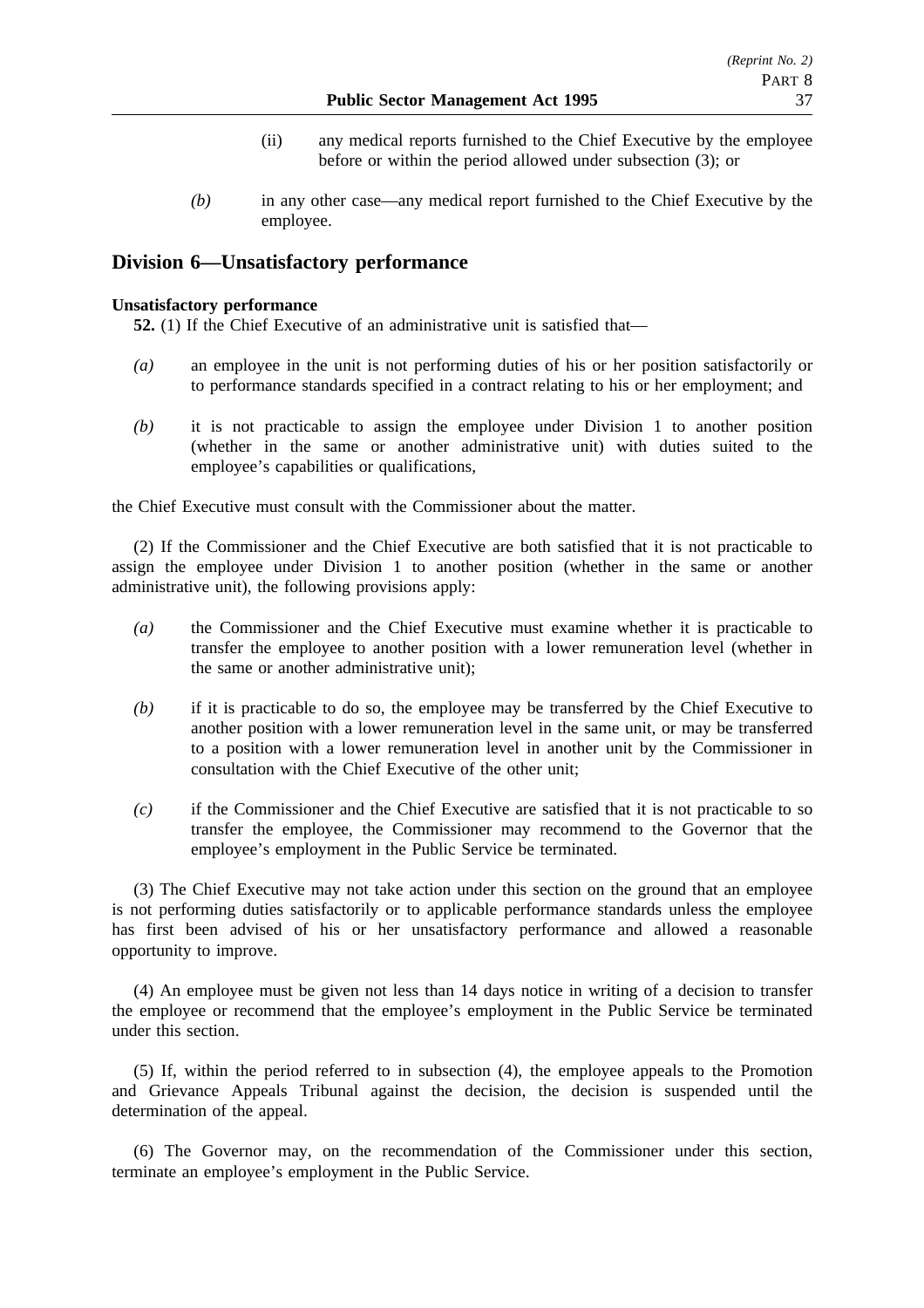(7) This section does not apply if an employee's unsatisfactory performance is due to mental or physical illness or disability.

# **Division 7—Resignation and retirement**

## **Resignation**

**53.** (1) An employee may resign from the Public Service by not less than 14 days notice in writing to the Chief Executive of the administrative unit in which the employee is employed (unless notice of a shorter period is accepted by the Chief Executive).

- (2) If an employee—
- *(a)* is absent, without authority, from employment in the Public Service for a period of 10 working days; and
- *(b)* gives no proper written explanation or excuse for the absence to the Chief Executive of the administrative unit in which the employee is employed before the end of that period,

the employee will, if the Chief Executive so determines, be taken to have resigned from the Public Service.

### **Reappointment of employee who resigns to contest election**

**54.** (1) If—

- *(a)* an employee resigns from the Public Service for the purpose of standing as a candidate for election to the Parliament of the State or the Commonwealth; and
- *(b)* the resignation takes effect not more than one month before the issue of the writ for the election; and
- *(c)* the former employee is not elected and applies for reappointment to the Public Service within two months after the return of the writ for the election.

the employee must be reappointed (without any requirement for selection processes and without probation) to his or her former position in the Public Service or a position with the same remuneration level as that position.

(2) For the purpose of determining the rights of an employee who is reappointed to the Public Service under this section, the period between the resignation and reappointment is to be taken to be leave without pay granted under this Act.

# **Retirement**

**55.** An employee who has attained the age of 55 years is entitled to retire from the Public Service.

# **Division 8—Conduct and discipline**

# **Conflict of interest**

**56.** (1) If—

*(a)* an employee has a pecuniary or other personal interest in a matter; and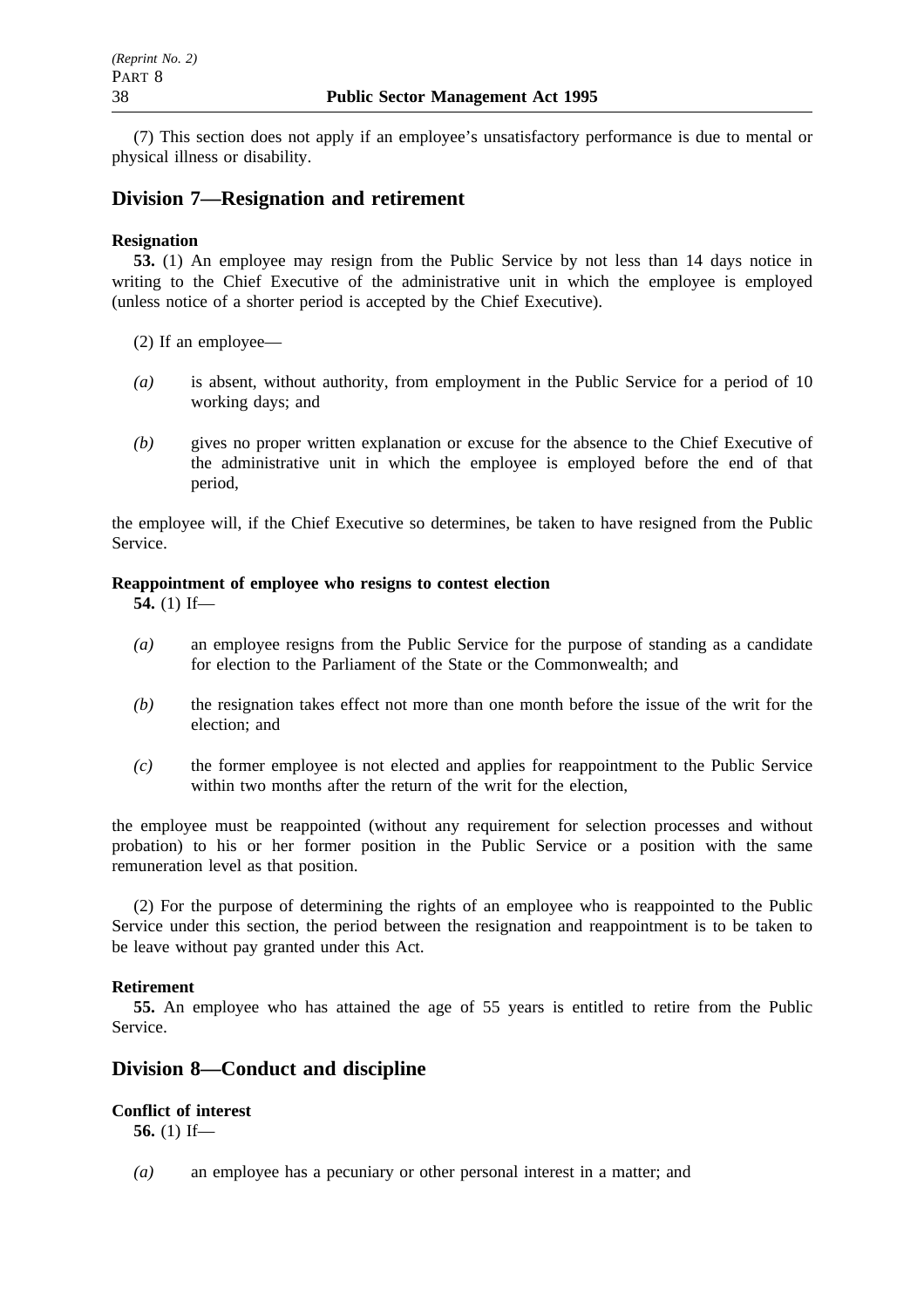*(b)* the interest conflicts or may conflict with the employee's official duties,

the employee must disclose the nature of the interest to the Chief Executive of the administrative unit in which the employee is employed.

(2) The Chief Executive of an administrative unit may direct an employee employed in the unit to resolve a conflict between a pecuniary or other personal interest and a duty as an employee.

## **General rules of conduct**

**57.** An employee is liable to disciplinary action if the employee—

- *(a)* contravenes or fails to comply with—
	- (i) a provision of this Act; or
	- (ii) a direction given to the person as an employee by a person with authority to give that direction (whether the authority derives from this Act or otherwise); or
- *(b)* is negligent or indolent in the discharge of the duties of the employee's position; or
- *(c)* is absent from duty without reasonable excuse (proof of which lies on the employee); or
- *(d)* is guilty of disgraceful or improper conduct in an official capacity, or is guilty in a private capacity of disgraceful or improper conduct that reflects seriously and adversely on the Public Service; or
- *(e)* makes improper use of property of the Crown; or
- *(f)* except as authorised under the regulations, engages in any remunerative employment, occupation or business outside the Public Service; or
- *(g)* except as authorised under the regulations, discloses information gained in the employee's official capacity, or comments on any matter affecting the Public Service or the business of the Public Service.

## **Inquiries and disciplinary action**

**58.** (1) If the Chief Executive of an administrative unit suspects on reasonable grounds that an employee in the unit may be liable to disciplinary action, the Chief Executive may hold an inquiry to determine whether the employee is liable to disciplinary action.

(2) Notice in writing of an inquiry under this section setting out the grounds on which the employee is suspected of being liable to disciplinary action must be given to the employee.

(3) Nothing in this section prevents the making of any preliminary investigations prior to the holding of an inquiry or the giving of a notice of inquiry under this section.

- (4) The employee affected by an inquiry under this section—
- *(a)* may be assisted or represented in the inquiry by another person; and
- *(b)* must be afforded a reasonable opportunity—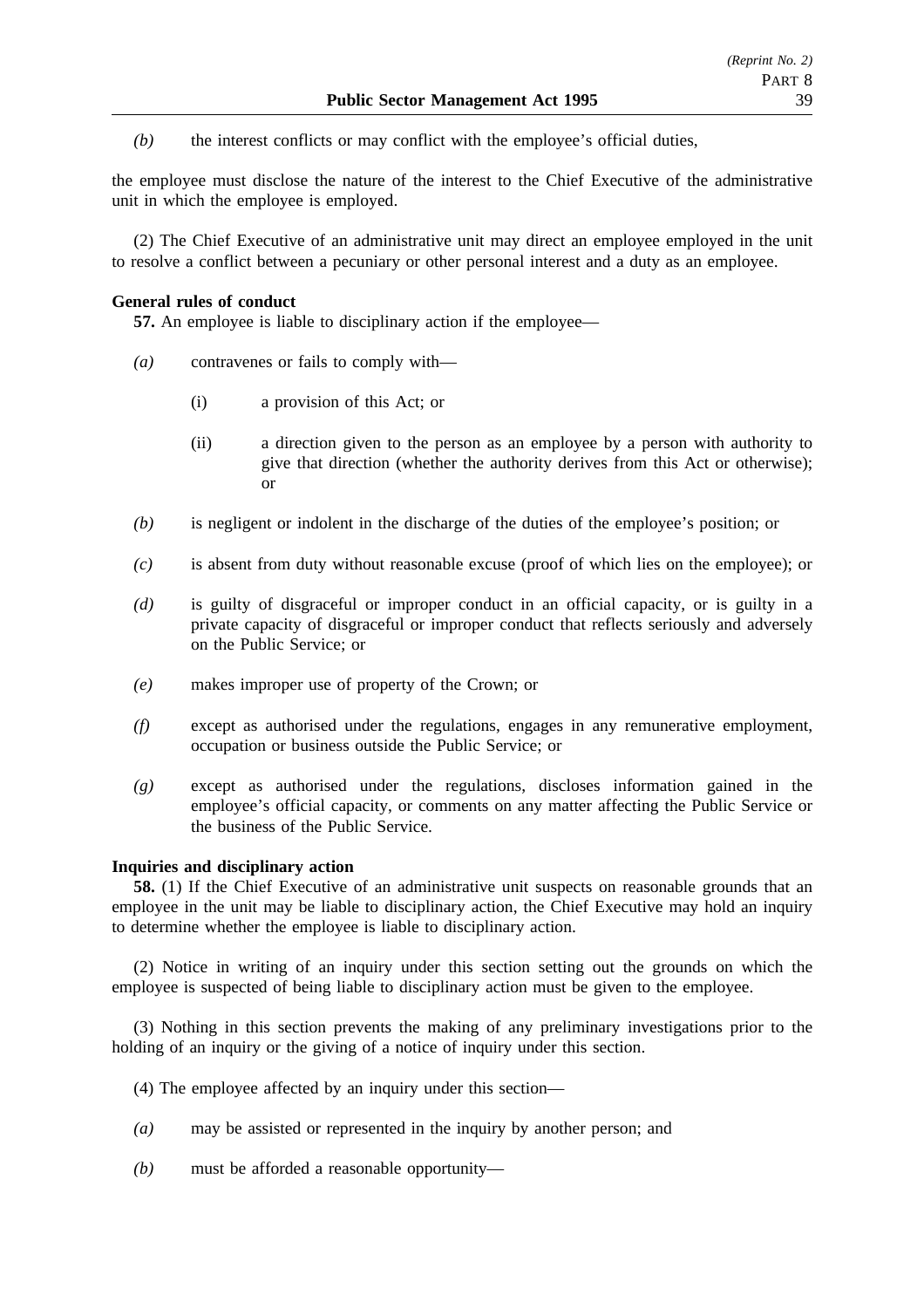- (i) to be present throughout the course of the inquiry; and
- (ii) to question persons making allegations against the employee or providing information in support of the allegations; and
- (iii) to bring persons or documents before the Chief Executive to provide information in support of the employee; and
- (iv) to make statements and representations to the Chief Executive.

(5) If, on an inquiry under this section, the Chief Executive is satisfied on the balance of probabilities that the employee is liable to disciplinary action, then the Chief Executive may do one or more of the following:

- *(a)* reprimand the employee;
- *(b)* order that the leave entitlement of the employee be reduced by a specified amount;
- *(c)* order that the employee be suspended from duty in the Public Service for a specified period with or without remuneration and, as the Chief Executive thinks fit, with or without accrual of rights in respect of recreation leave and long service leave:
- *(d)* order that the salary of the employee be reduced by a specified amount for a specified period;
- *(e)* recommend to the Governor—
	- (i) that the employee be transferred to some other position in the Public Service with a lower remuneration level; or
	- (ii) that the employee's employment in the Public Service be terminated.

(6) For the purposes of subsection (5), a period of suspension may, if the Chief Executive thinks fit to so order, be comprised of or include the whole or part of any period for which the employee has been suspended without remuneration under another power conferred by this Division.

(7) The Chief Executive may, if he or she thinks fit, suspend an order under subsection (5) subject to compliance by the employee with conditions specified by the Chief Executive.

(8) Before taking or recommending disciplinary action in respect of an employee under subsection (5), the Chief Executive must give the employee at least 14 days notice in writing of his or her findings and of the disciplinary action (if any) that he or she proposes to take or recommend.

(9) The holding of an inquiry under this section in respect of an employee must, if the employee is charged with an offence relating to a matter to which the inquiry relates, be suspended pending the determination of the proceedings in respect of the offence.

(10) The Governor may, on the recommendation of the Chief Executive under this section—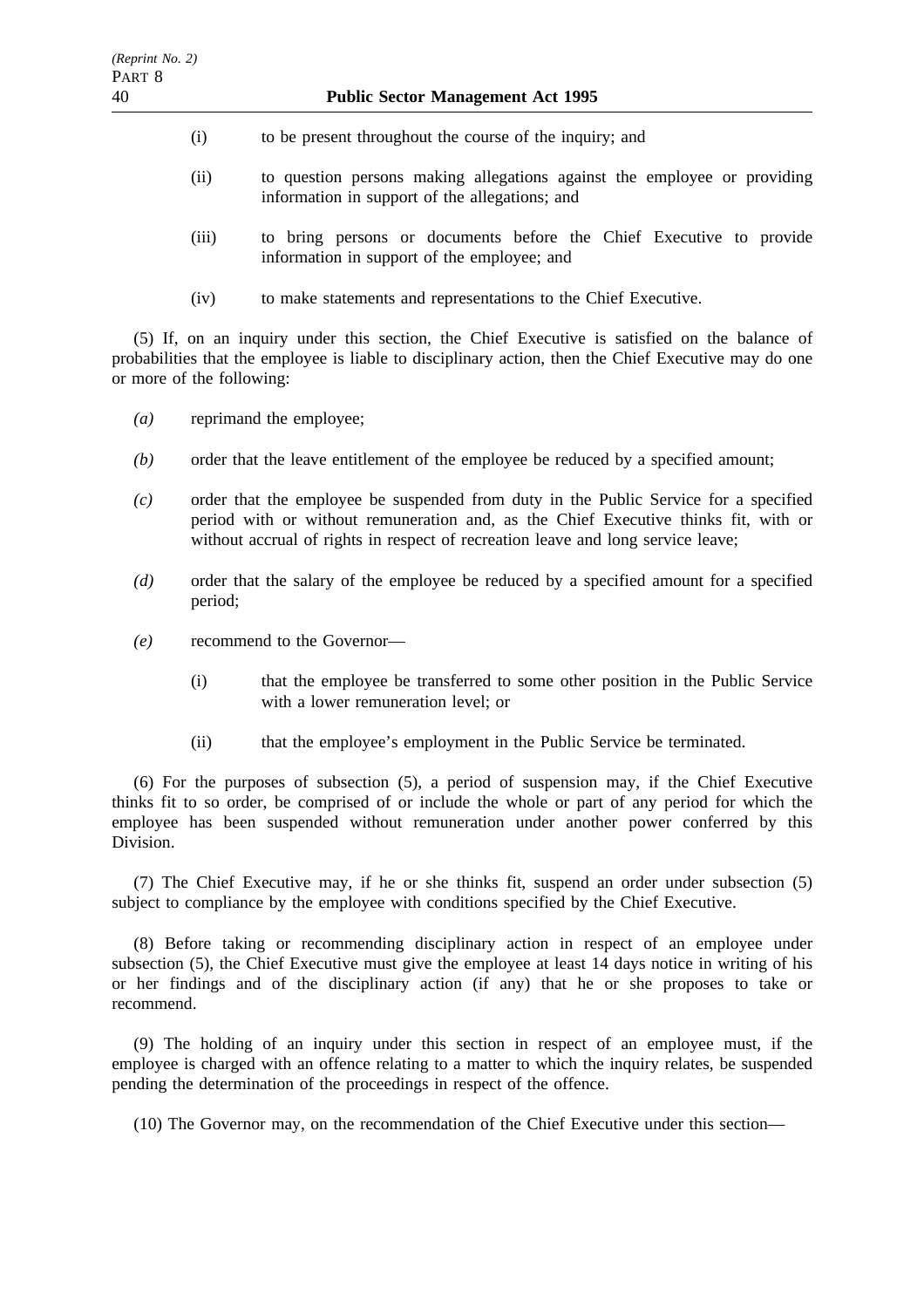- *(a)* transfer an employee to some other position in the Public Service with a lower remuneration level; or
- *(b)* terminate an employee's employment in the Public Service.

# **Suspension or transfer where disciplinary inquiry or offence punishable by imprisonment charged**

**59.** (1) If an employee—

- *(a)* is charged with an offence punishable by imprisonment; or
- *(b)* is given notice of a disciplinary inquiry under this Division,

the Chief Executive of the administrative unit in which the employee is employed may—

- *(c)* suspend the employee from duty in the Public Service (with or without remuneration and, as the Chief Executive thinks fit, with or without accrual of rights in respect of recreation leave and long service leave); or
- *(d)* transfer the employee from his or her position to some other position in the administrative unit with the same remuneration level; or
- *(e)* recommend to the Commissioner that the employee be transferred to a position in another administrative unit with the same remuneration level.

(2) An employee who is charged with an offence punishable by imprisonment must, as soon as practicable, notify the Chief Executive of the administrative unit in which he or she is employed of that fact.

(3) The Commissioner may, on the recommendation of the Chief Executive under this section, transfer an employee to a position in another administrative unit with the same remuneration level.

(4) A suspension or transfer imposed under this section is revocable at any time and must be revoked by the Chief Executive—

- *(a)* where the employee has been both charged with an offence (whether or not punishable by imprisonment) and given notice of a disciplinary inquiry under this Division relating to a matter to which the charge relates—if the employee is both acquitted of the charge and found not liable to disciplinary action on the inquiry; or
- *(b)* in any other case—if the employee is acquitted of the charge, or found not liable to disciplinary action on the inquiry, in relation to which the suspension or transfer was imposed.

(5) For the purposes of subsection (4), if a charge against an employee is dismissed, lapses or is withdrawn, the employee will be taken to have been acquitted of the charge.

(6) If a suspension imposed under this section is revoked, the employee is, subject to subsection (7), entitled to any remuneration and accrual of leave rights withheld in consequence of the suspension and any additional payment approved by the Commissioner.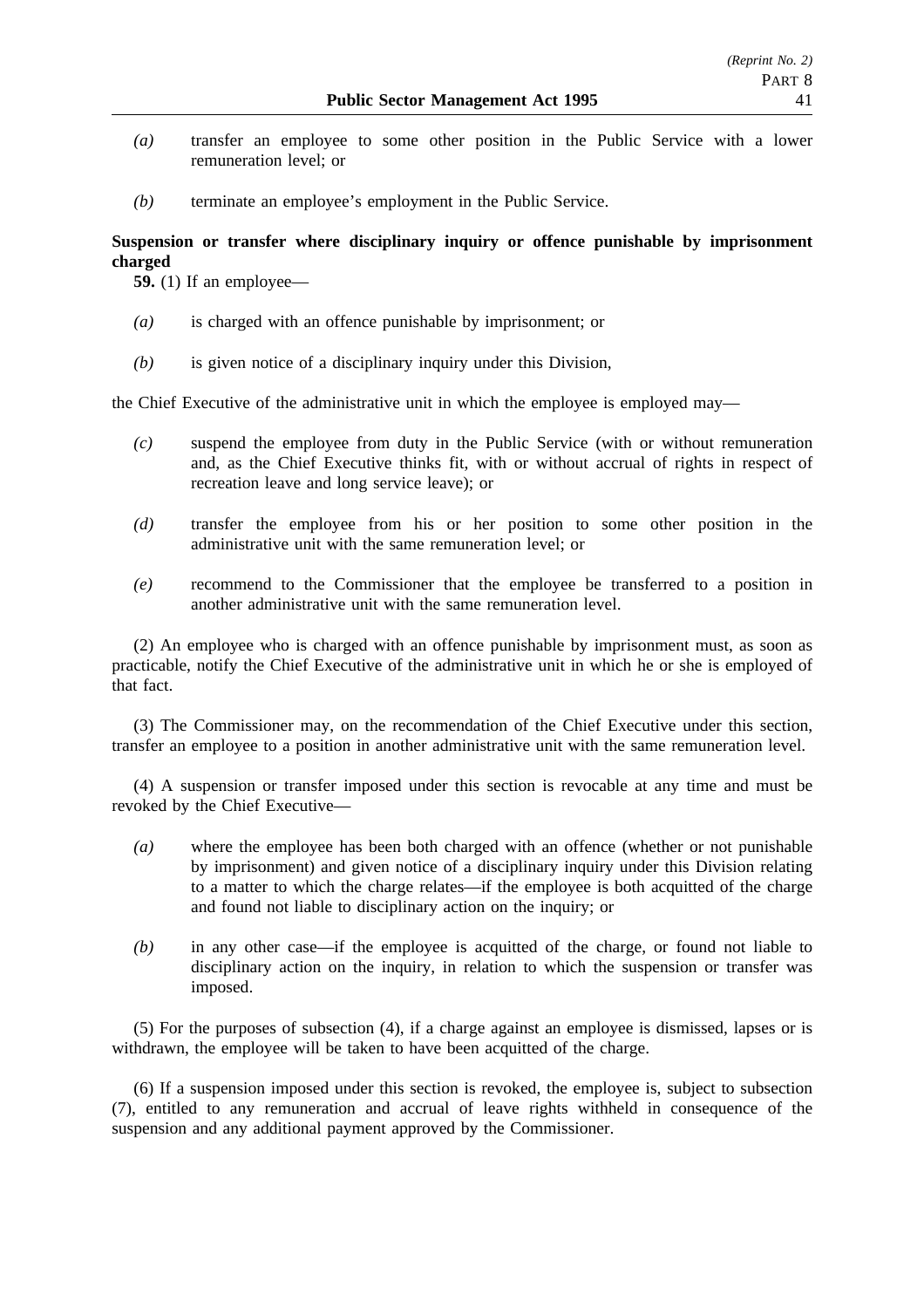(7) If a suspension imposed under this section is revoked on the employee being convicted of an offence punishable by imprisonment or being found liable to disciplinary action, the employee will not, unless the Chief Executive so determines, be entitled to any remuneration or accrual of leave rights withheld in consequence of the suspension.

(8) If a transfer imposed under this section is revoked, the employee must be transferred back to the employee's former position or, if that position is no longer available, to a position with the same remuneration level as the employee's former position.

(9) Subject to subsection (10), a decision to suspend or transfer an employee under this section is not subject to appeal or review under this Act or any other law.

(10) A decision that remuneration be withheld from a person suspended under this section may be the subject of an appeal under this Act.

## **Disciplinary action on conviction of an offence punishable by imprisonment**

**60.** (1) If an employee is convicted of an offence punishable by imprisonment, the Chief Executive of the administrative unit in which the employee is employed may recommend to the Governor—

- *(a)* that the employee be transferred to some other position in the Public Service with a lower remuneration level; or
- *(b)* that the employee's employment in the Public Service be terminated.

(2) The Chief Executive must, before recommending any disciplinary action under subsection (1) because an employee has been convicted of a summary offence, give the employee at least 14 days notice in writing of the disciplinary action that the Chief Executive proposes to recommend.

(3) Disciplinary action must not be taken under this section on the basis of a conviction that is under appeal, or against which a right of appeal still lies.

- (4) The Governor may, on the recommendation of the Chief Executive under this section—
- *(a)* transfer an employee to some other position in the Public Service with a lower remuneration level; or
- *(b)* terminate an employee's employment in the Public Service.

# **Disciplinary appeals**

**61.** (1) An employee may, within 14 days after receiving notice of a decision that the employee is liable to disciplinary action or a decision as to disciplinary action to be taken or recommended in respect of the employee under this Division, appeal to the Disciplinary Appeals Tribunal against the decision.

(2) The Tribunal may, on an appeal under this section—

- *(a)* affirm the decision subject to the appeal;
- *(b)* set aside the decision subject to the appeal and substitute a decision that should have been made in the first instance;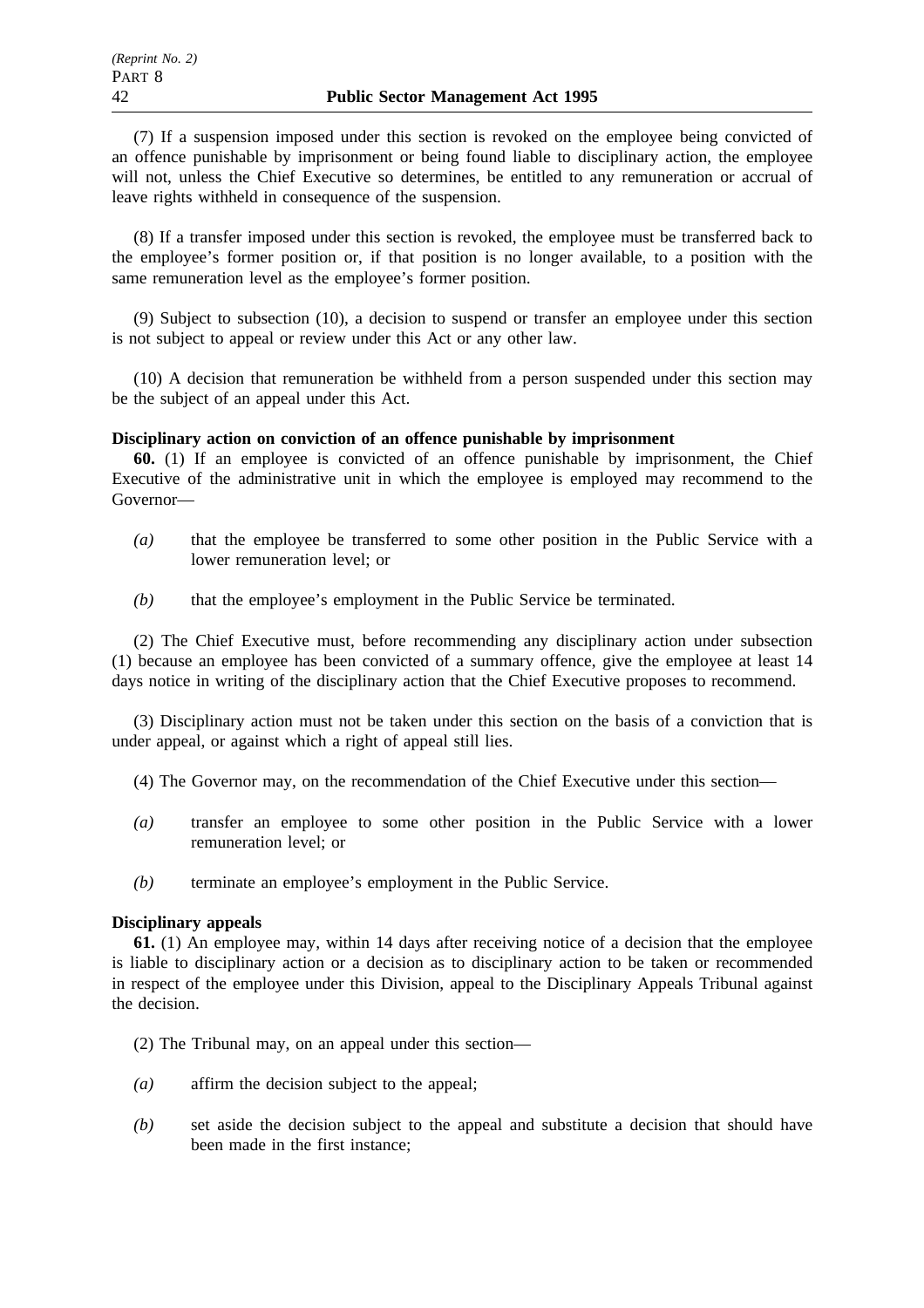*(c)* make any consequential or ancillary orders.

(3) If an appellant succeeds in an appeal under this section, the Tribunal may order costs against the Crown.

(4) An employee does not have a right of appeal under this section against a decision recommending disciplinary action because the employee has been convicted of an indictable offence.

### **Payments where employee has liability to Crown**

**62.** If an employee or former employee is alleged to have misappropriated or damaged property of the Crown or to have incurred any other liability to the Crown, a payment that would otherwise be required to be made to the person in respect of his or her employment in the Public Service—

- *(a)* may be withheld pending the determination of criminal or other proceedings in respect of the matter; and
- *(b)* may be applied in or towards satisfaction of any liability of the person to the Crown.

# **Division 9—Appeal against administrative decisions**

### **Chief Executive's responsibility to conciliate grievances**

**63.** Despite the provisions of this Division, the Chief Executive of an administrative unit is required to endeavour to resolve by conciliation any grievance that an employee in the unit may have in respect of his or her employment.

### **Grievance appeals**

**64.** (1) An employee who is aggrieved by an administrative decision that directly affects the employee may appeal to the Promotion and Grievance Appeals Tribunal against the decision.

(2) Nothing in this section prevents a Chief Executive or the Commissioner from attempting to resolve by conciliation a matter the subject of an appeal under this section prior to the commencement of the hearing of the appeal.

- (3) The Tribunal may, if of the opinion—
- *(a)* that an appeal is frivolous or vexatious; or
- *(b)* that an appellant has not fully explored avenues for review or redress available within the administrative unit in which the appellant is employed,

decline to entertain the appeal.

- (4) The Tribunal may, on an appeal under this section—
- *(a)* affirm the decision subject to the appeal; or
- *(b)* give any directions that are, in the opinion of the Tribunal, necessary or desirable to redress the grievance.
- (5) An employee does not have a right of appeal under this section against a decision—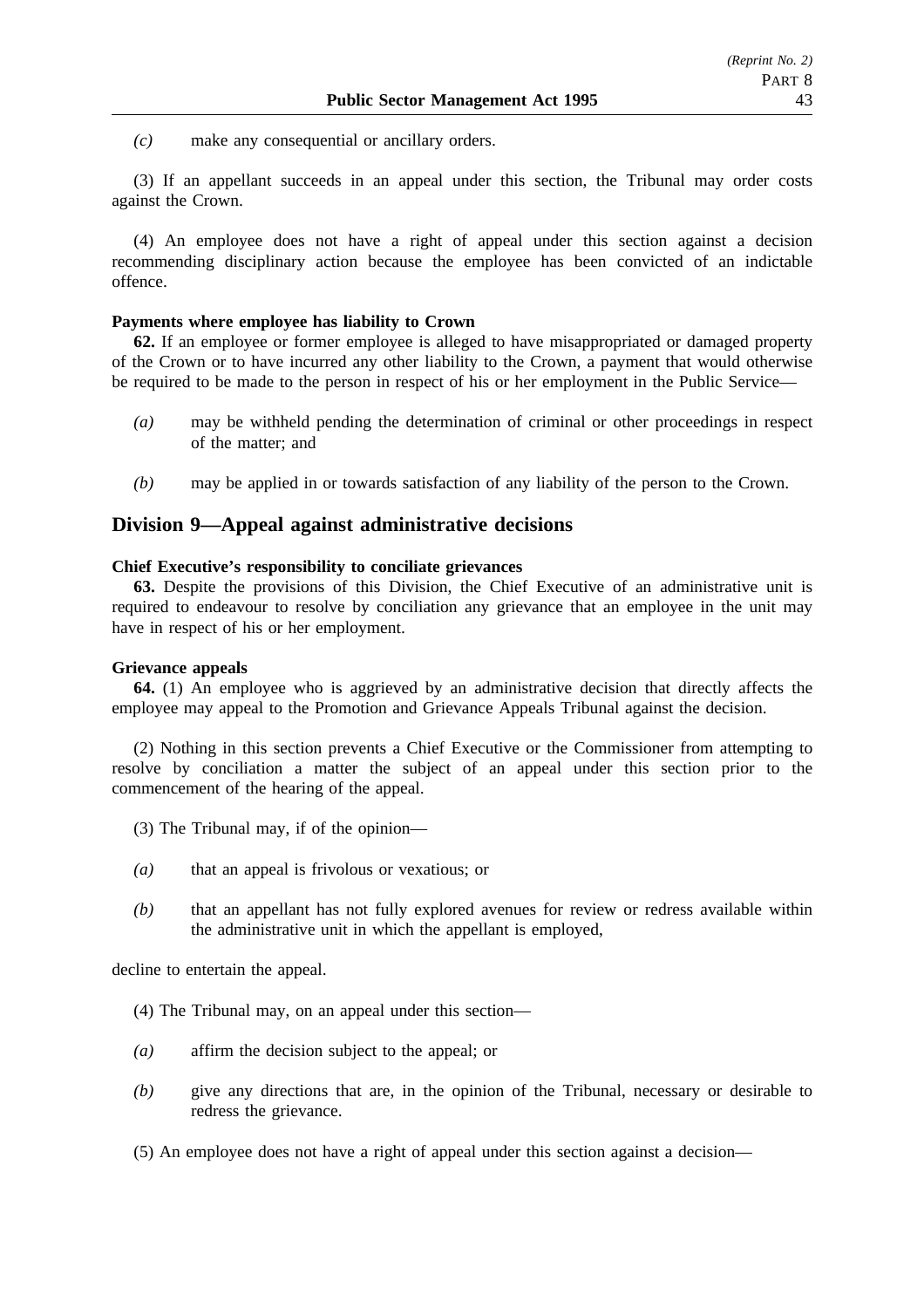- *(a)* that is appealable under some other provision of this Act; or
- *(b)* that is of a class excluded by regulation from appeal under this section.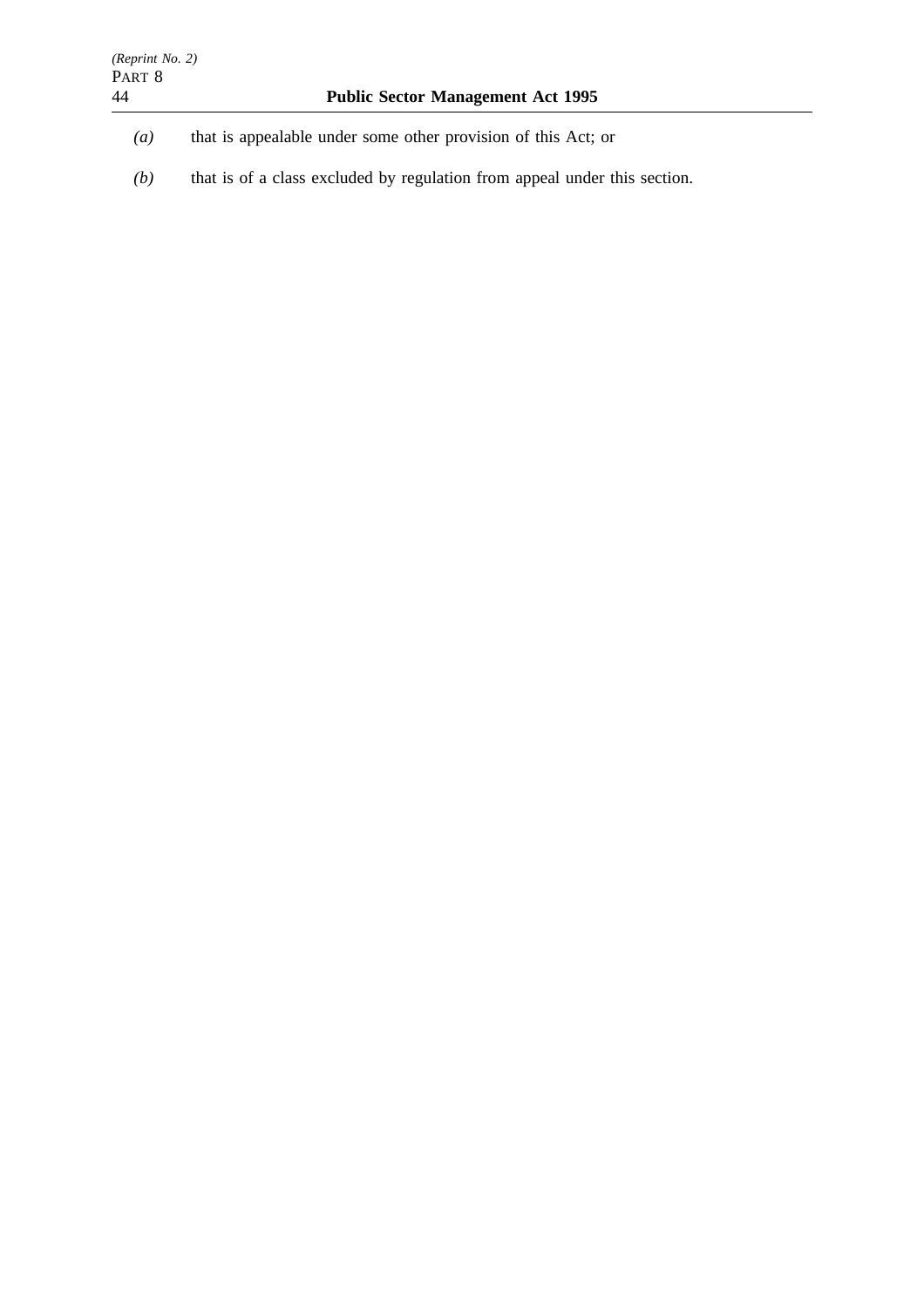# **Part 9—Miscellaneous**

## **Preservation of powers of Governor to appoint, transfer and dismiss**

**65.** (1) Nothing in this Act is to be taken to abrogate or restrict a right or power that the Governor may otherwise have to appoint a person to, or dismiss a person from, a position in the Public Service.

(2) The Governor may transfer an employee from a position in the Public Service to any other position in the Public Service with the same or a higher remuneration level.

(3) An employee may be transferred to a position for a specified term and, in that event, the employee must, at the end of the term—

- *(a)* be transferred back to the employee's former position; or
- *(b)* if that position is no longer available—be transferred to some other position with the same remuneration level as, or a higher remuneration level than, that of the employee's former position.

#### **Annual reports by public sector agencies**

**66.** (1) Each public sector agency must, once in each year, present a report to the Minister responsible for the agency on the operations of the agency.

(2) The report must contain information required by the regulations.

(3) Subject to this section, the report must be related to a financial year and must be presented within three months after the end of the financial year to which it relates.

(4) If a public sector agency is under some other statutory obligation to make an annual report to the Minister responsible for the agency—

- *(a)* the report required by this section may be incorporated with that other report; and
- *(b)* the period to which the report relates must be the same as for that other report; and
- *(c)* the report must be presented within three months after the end of the reporting period referred to above.

(5) A Minister must, within 12 sitting days after receipt of a report under this section, cause copies of the report to be laid before each House of Parliament.

#### **Equal employment opportunity programs**

**67.** (1) The Minister may publish in the *Gazette* equal employment opportunity programs designed to ensure that persons of a defined class have equal opportunities in relation to employment in the public sector with persons not of that class.

- (2) The Minister may, in an equal employment opportunity program, make special provision—
- *(a)* to assist persons of a defined class disproportionately represented amongst the unemployed to gain employment in the public sector; or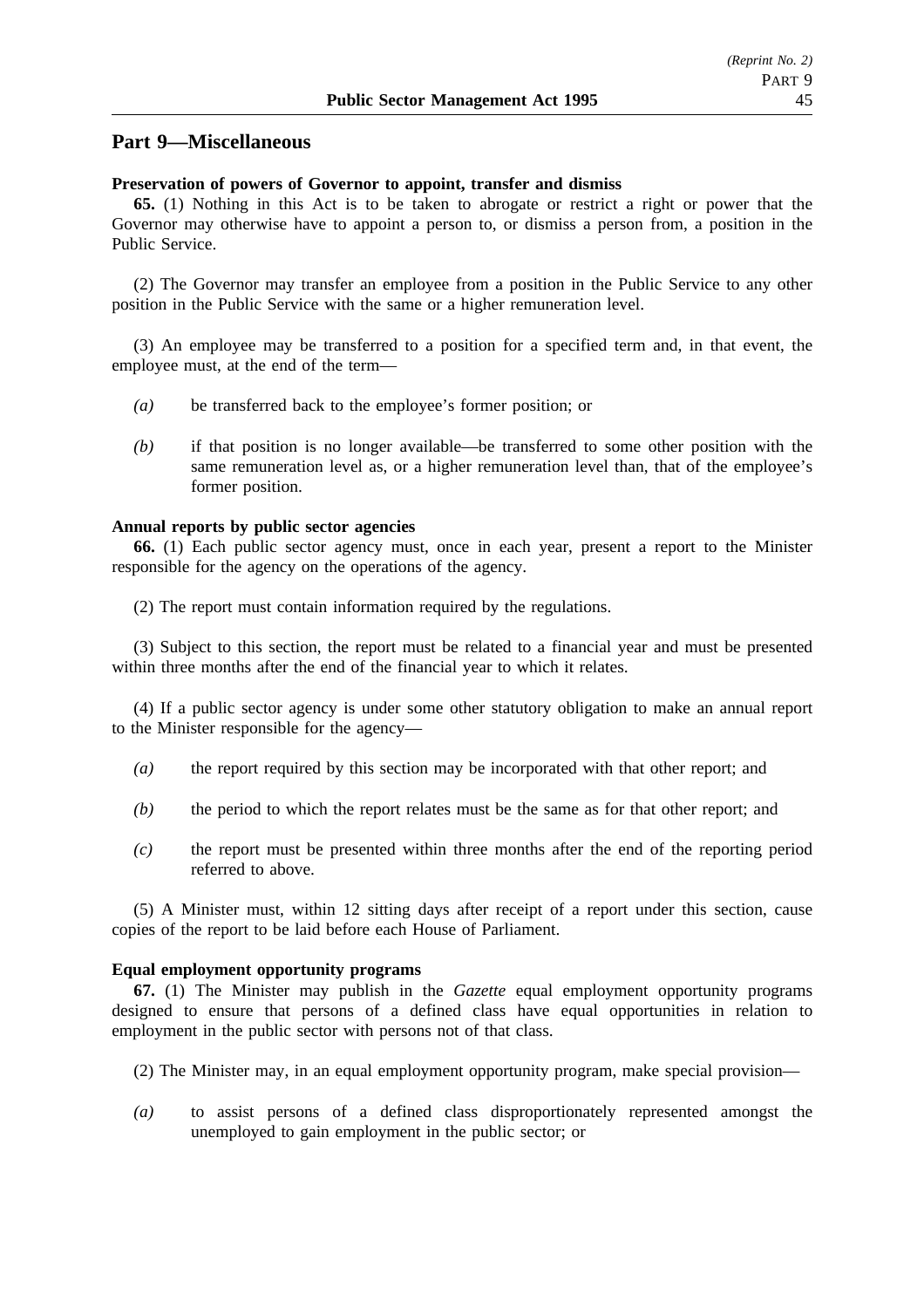*(b)* to assist persons of a defined class employed in the public sector to compete for other positions or pursue careers in the public sector as effectively as persons not of that class,

and any such special provision will, despite the provisions of this or any other Act, be lawful.

(3) The Minister may, by notice published in the *Gazette*, vary or revoke an equal employment opportunity program.

## **Transfers of employees within public sector**

**68.** (1) If an employee is liable to be transferred under Part 8 to another position in the Public Service, the Commissioner may instead, if the Commissioner thinks fit, transfer the employee to a position in the employment of a public sector agency outside the Public Service.

- (2) If a public sector agency outside the Public Service determines that—
- *(a)* a person employed by the agency is no longer required to perform the duties of his or her position, or cannot or is not performing the duties satisfactorily for health or other reasons; and
- *(b)* it is not practicable to transfer the person to some other position in the employment of the agency,

the Commissioner may, if the Commissioner thinks fit, transfer the person to a position in the Public Service or in the employment of another public sector agency.

- (3) A transfer under this section may be made on conditions as to—
- *(a)* maintenance (whether complete or partial) of the person's remuneration and accrued and accruing rights in respect of superannuation; and
- *(b)* maintenance of the person's accrued and accruing leave rights; and
- *(c)* transfer of the person back to the person's former position or an equivalent position,

as determined by the Commissioner.

(4) Conditions determined by the Commissioner under subsection (3) will have effect according to their terms and despite the provisions of this or any other Act.

# **Appointment of Ministerial staff**

**69.** (1) The Premier may appoint a person as a member of a Minister's personal staff on conditions determined by the Premier.

(2) A person appointed under this section is not an employee in the Public Service.

(3) Appointments may not be made under this section so that at any time the number of persons so employed exceeds one per cent of all employees in the Public Service.

(4) An appointment to a Minister's personal staff continues while the Minister continues to be a Minister (whether or not in the same Ministerial office) unless it sooner expires or is terminated under the conditions of appointment.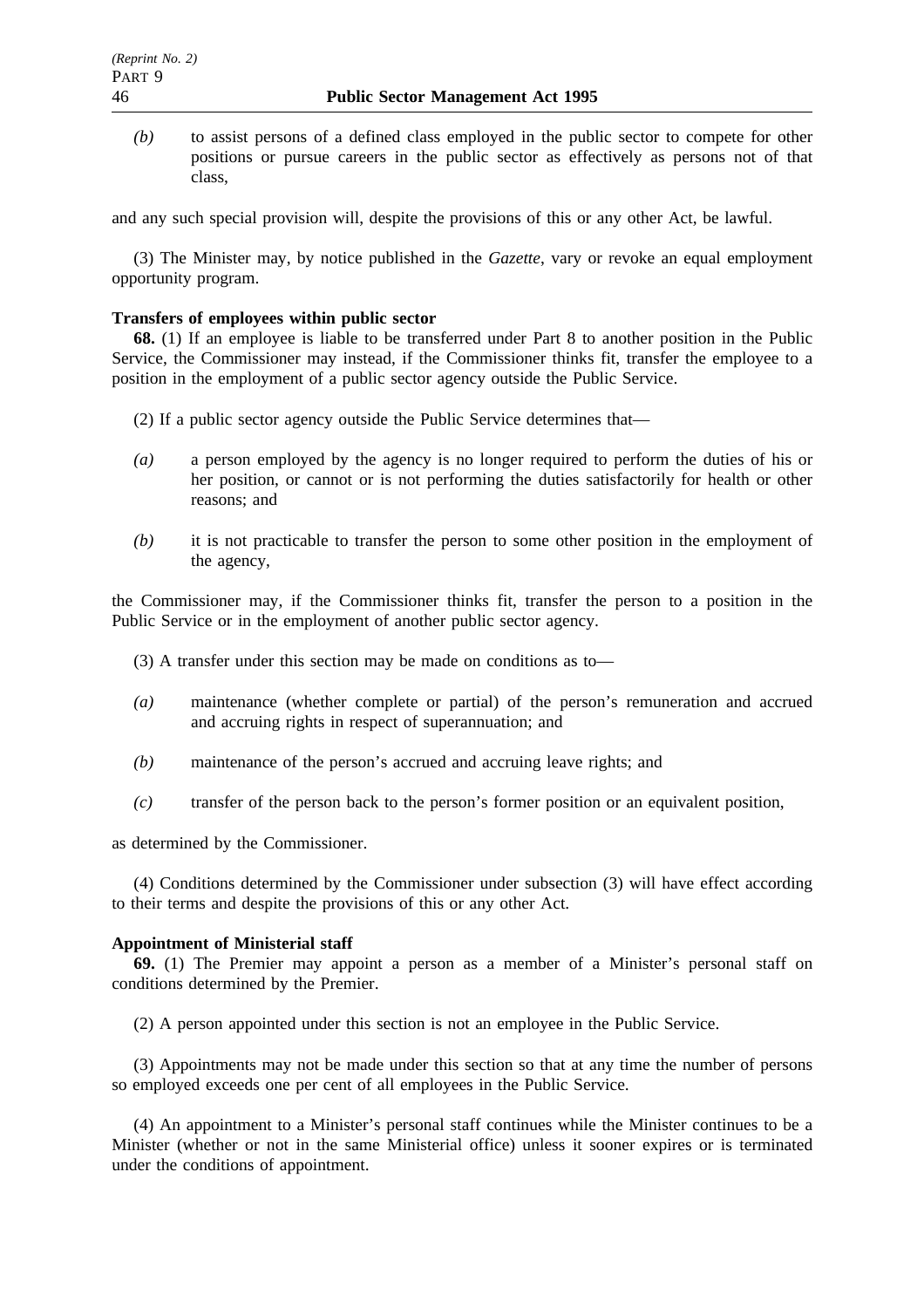(5) The Premier must cause a report to be prepared not less frequently than once every 12 months setting out with respect to each Minister—

- *(a)* details of all appointments made to the Minister's personal staff under this section (other than those described in previous reports under this section); and
- *(b)* the number of persons for the time being employed on the Minister's personal staff under this section; and
- *(c)* the remuneration and other conditions of appointment of each person for the time being employed on the Minister's personal staff under this section.
- (6) A report under subsection (5) must—
- *(a)* be published in the *Gazette* next issued after preparation of the report; and
- *(b)* be laid before each House of Parliament within six sitting days after preparation of the report.

### **Commissioner may approve arrangements for multiple appointments etc**

**70.** The Commissioner may approve, on conditions determined by the Commissioner, arrangements under which—

- *(a)* a person may be appointed to and employed in the Public Service for a period during which the person continues to hold or remains in some other office or employment outside the Public Service; or
- *(b)* a person who is employed in the Public Service may remain in that employment for a period during which the person holds or is engaged in some other office or employment outside the Public Service,

and any such arrangements will have effect according to their terms and despite the provisions of this or any other Act.

# **Incompatible public offices**

**70A.** (1) If a person holding an office is or has been appointed to a further office, he or she is not to be taken to have vacated the firstmentioned office or to have been invalidly appointed to the further office because—

- *(a)* the potential exists or has existed for the duties of the offices to be in conflict; or
- *(b)* the duties of either one or more of the offices require, by implication, the person's full time attention.

(2) The Governor may give directions in relation to an actual or potential conflict of duty and duty between offices held concurrently, or in relation to some other incompatibility between offices held concurrently, and, if the office holder concerned complies with those directions, he or she is excused from any breach that would otherwise have occurred.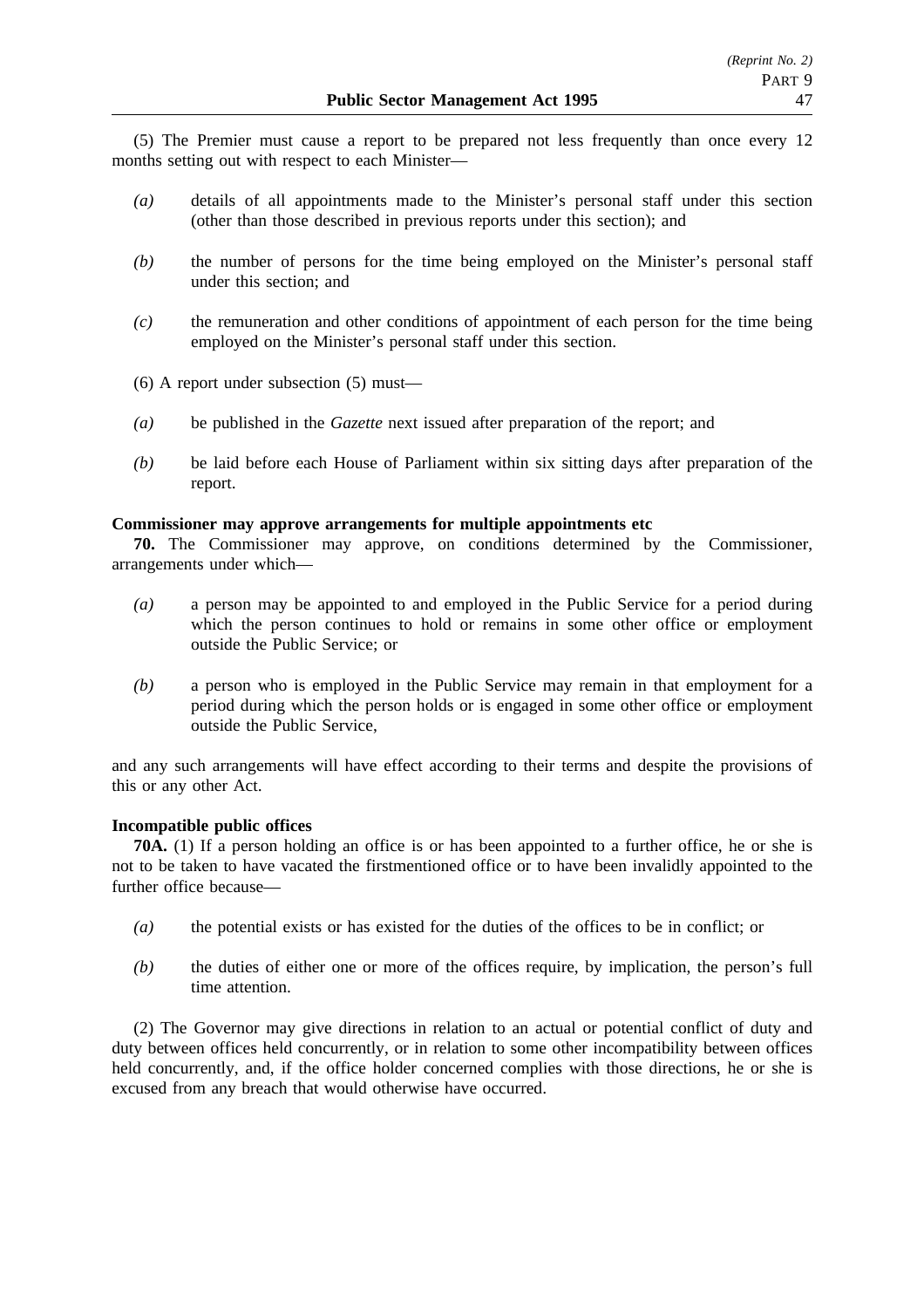(3) In this section—

"**office**" means—

- *(a)* a public office; or
- *(b)* any position or employment in the public sector.

# **Extension of operation of certain provisions of Act**

**71.** (1) The Governor may, by proclamation—

- *(a)* extend the operation of specified provisions of this Act, subject to such modifications (if any) as may be specified in the proclamation, to any specified class of public sector employees to whom those provisions do not apply of their own force; or
- *(b)* vary or revoke a proclamation previously made under this subsection.

(2) Subject to subsection (3), the provisions of Schedule 2 relating to long service leave apply to all public sector employees who—

- *(a)* are remunerated at hourly, daily, weekly or fortnightly rates of payment; and
- *(b)* are assigned to duties that form part of the operations of an administrative unit; and
- *(c)* are, in the performance of the duties, subject to direction by the Chief Executive of the administrative unit.
- (3) The Governor may, by proclamation—
- *(a)* declare that the provisions of Schedule 2 relating to long service leave do not apply to a class of employees referred to in subsection (2); or
- *(b)* vary or revoke a proclamation previously made under this subsection.

(4) A proclamation under this section may, if it so provides, have effect from a date specified in the proclamation that is earlier than the date of the proclamation.

#### **Operation of Industrial and Employee Relations Act**

**72.** A determination or decision under this Act affecting remuneration or conditions of employment is subject to an award, determination or enterprise or industrial agreement in force under the *Industrial and Employee Relations Act 1994*.

### **Freedom of association for employees**

**73.** (1) No employee may be compelled to become, or remain, a member of an industrial or professional association.

(2) No employee who is eligible for membership of an industrial or professional association may be prevented (except by the association itself acting in accordance with its rules) from becoming or remaining a member of the association.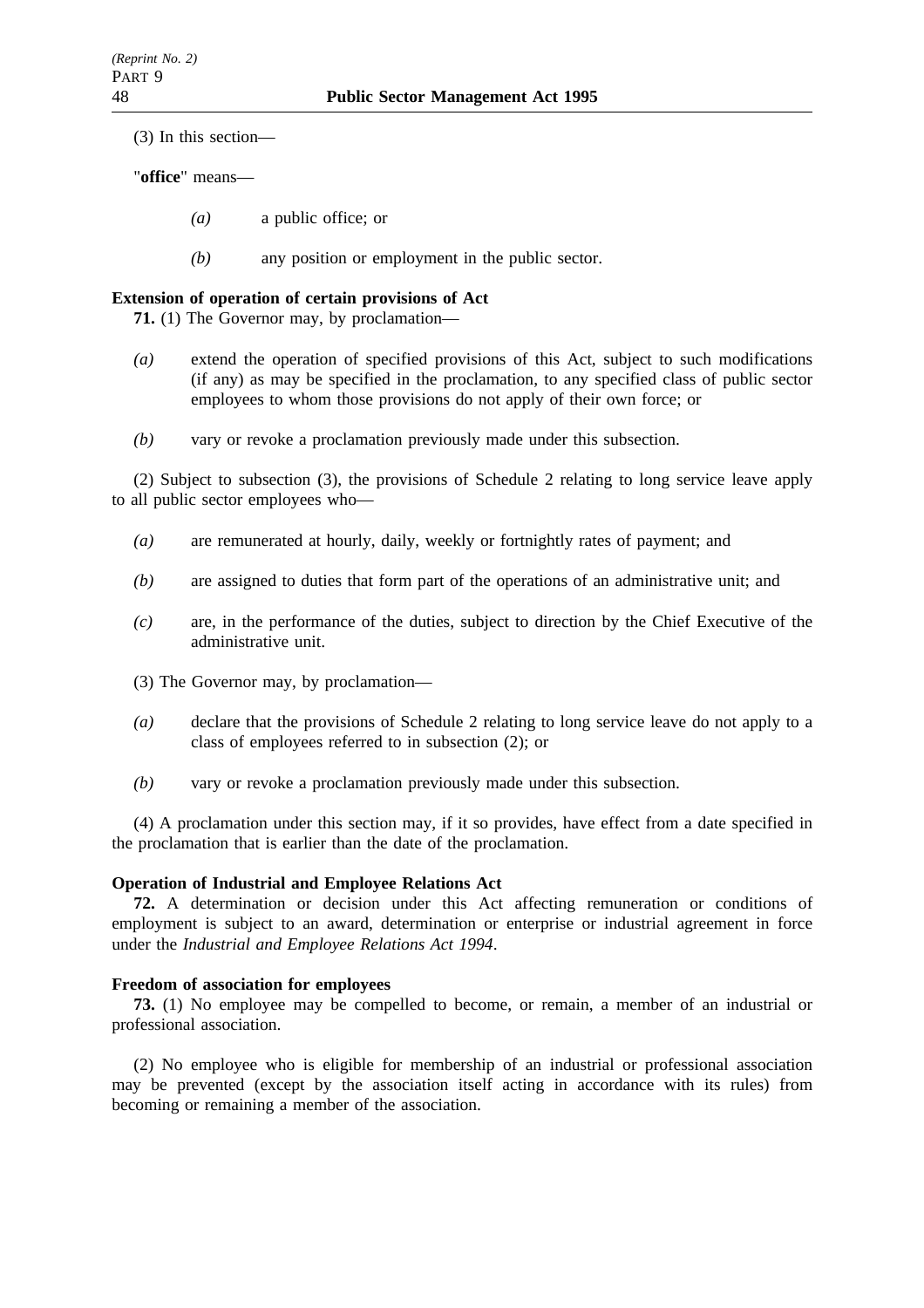### **Immunity from civil liability**

**74.** (1) Subject to subsection (3), no civil liability attaches to an employee or other person holding an office or position under this Act for an act or omission in the exercise or purported exercise of official powers or functions.

(2) An action that would, but for subsection (1), lie against an employee or other person lies instead against the Crown.

(3) This section does not prejudice rights of action of the Crown itself in respect of an act or omission not in good faith.

#### **Temporary exercise of statutory powers**

**75.** (1) If—

- *(a)* a statutory power or function is exercisable by an employee in an administrative unit; and
- *(b)* the employee is absent or is for any reason unable to exercise the power or function,

the power or function may be exercised by the Chief Executive of the administrative unit or some other employee nominated by the Chief Executive by instrument in writing.

(2) An apparently genuine document purporting to be a copy of an instrument of nomination under this section will be accepted in any legal proceedings, in the absence of proof to the contrary, as proof that the employee referred to as the nominee was duly authorised to exercise the power or function referred to in the instrument.

### **Obsolete references**

**76.** (1) If the title of an administrative unit or position in the Public Service is altered, a reference in an Act or statutory instrument to the administrative unit or position under an earlier title is, unless the contrary intention appears, to be read as a reference to the administrative unit or position under its new title.

(2) The Governor may, by proclamation, direct that a reference in an Act or statutory instrument to an administrative unit or position in the Public Service be read as a reference to some other administrative unit or position in the Public Service.

(3) In subsection (2)—

"**administrative unit**" includes an administrative unit or department established under a repealed Act;

"**position**" includes a position or office in the Public Service created under a repealed Act.

(4) The Governor may, by proclamation, vary or revoke a proclamation under this section.

### **Evidentiary provision**

**77.** (1) A certificate signed by the Commissioner certifying—

*(a)* that an administrative unit referred to in the certificate existed as an administrative unit of the Public Service at a time or over a period referred to in the certificate; or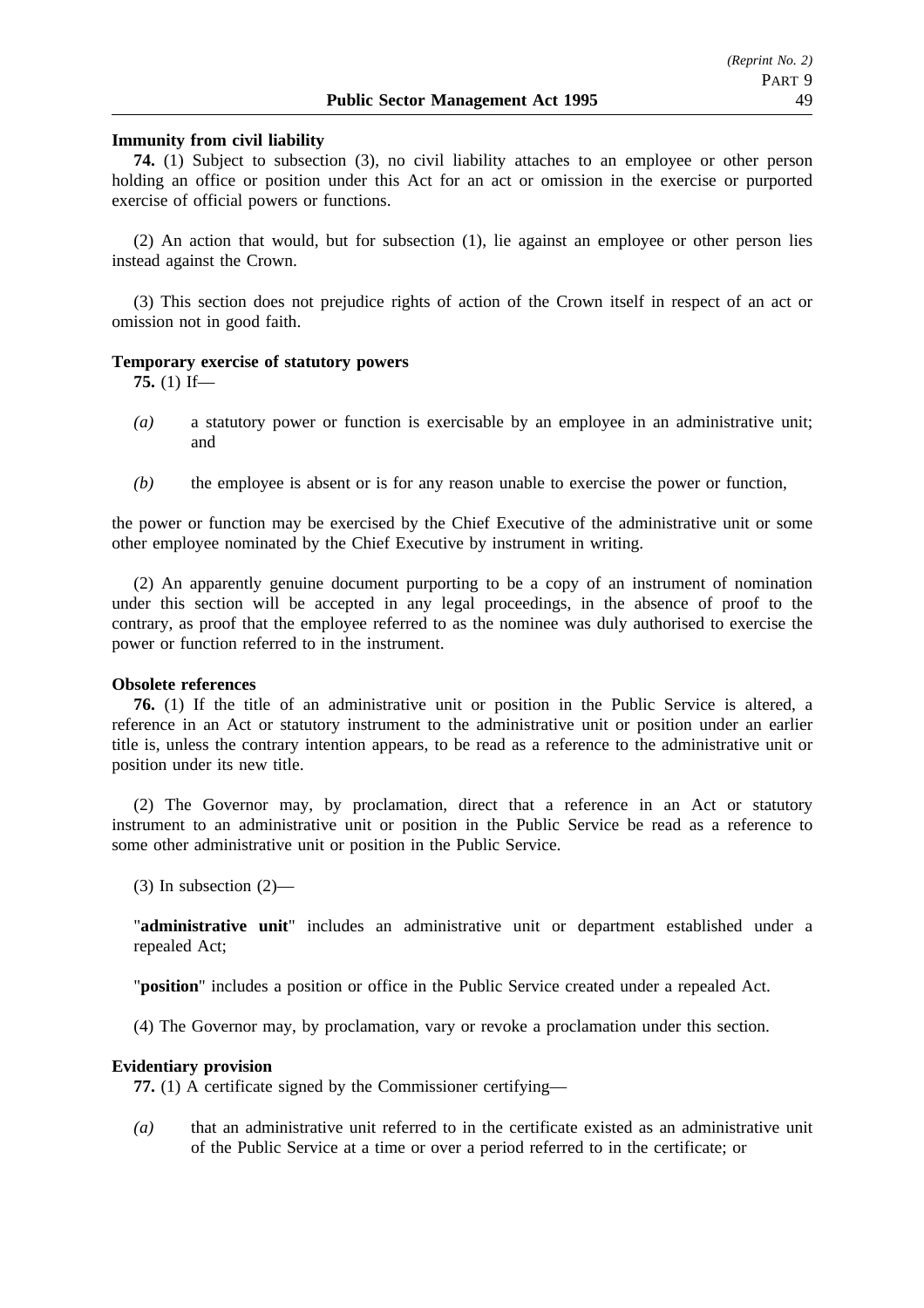*(b)* that a person named in the certificate occupied a specified position in the Public Service at a time or over a period referred to in the certificate,

will be accepted in any legal proceedings, in the absence of proof to the contrary, as proof of the matter so certified.

(2) An apparently genuine document purporting to be a certificate under this section will be accepted in any legal proceedings, in the absence of proof to the contrary, as such a certificate.

# **War Service (Preference in Employment) Act**

**78.** Nothing in this Act derogates from the *War Service (Preference in Employment) Act 1943*.

### **Service of notices**

**79.** A notice or document required or authorised by this Act to be given to or served on an employee may be given to or served on the employee personally or by post addressed to the employee at the address last notified by the employee in accordance with the regulations.

## **Regulations**

**80.** (1) The Governor may make such regulations as are contemplated by this Act, or as are necessary or expedient for the purposes of this Act.

- (2) A regulation—
- *(a)* may be of general or limited application and may vary in operation according to factors stated in the regulation; and
- *(b)* may leave a matter or thing to be determined, dispensed with, regulated or prohibited according to the discretion of the Minister, the Commissioner or a Chief Executive, either generally or in particular case or class of cases; and
- *(c)* may impose a penalty not exceeding a Division 8 fine for contravention of, or non-compliance with, the regulation.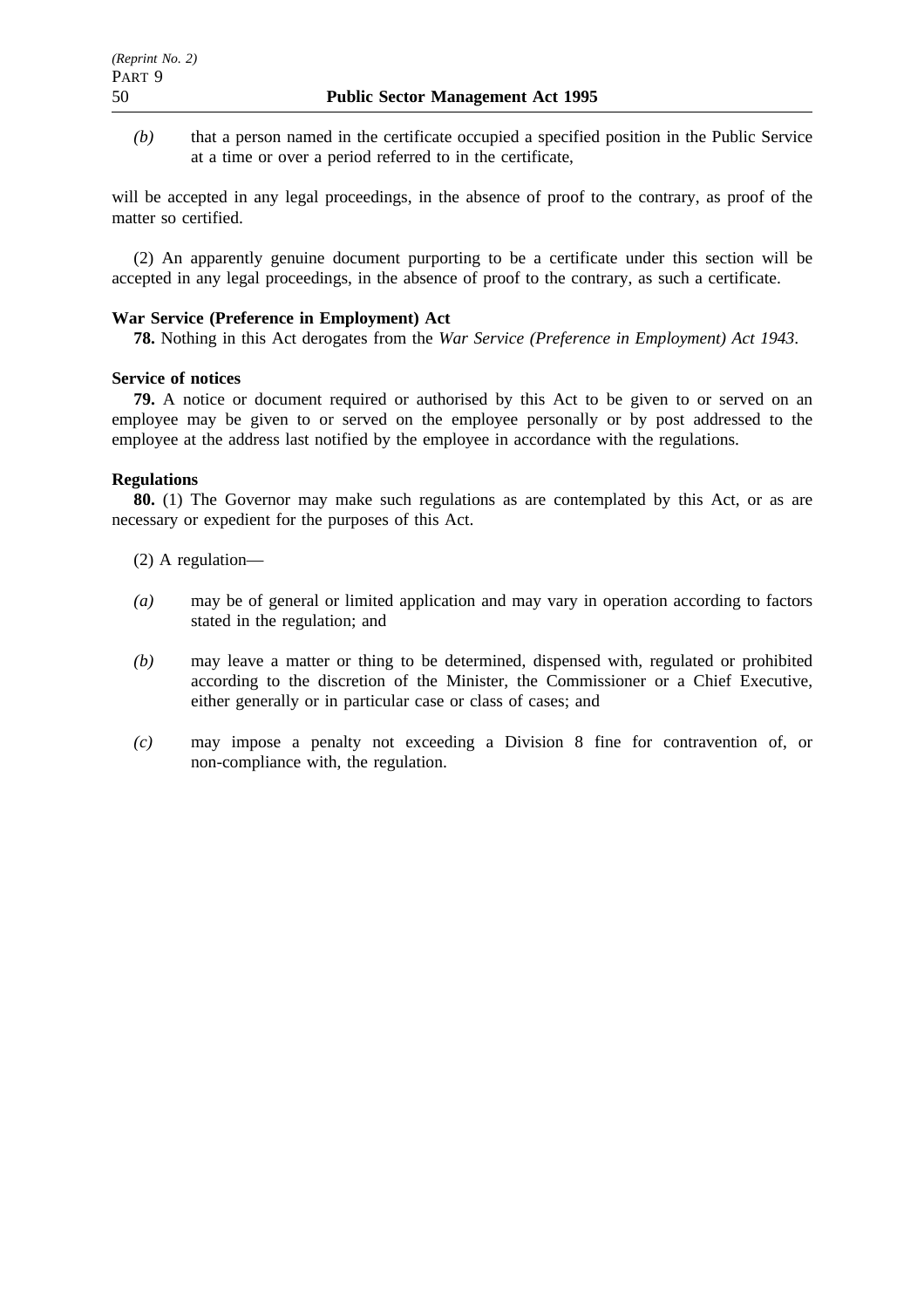# **Schedule 1—Persons excluded from Public Service**

- **1.** (1) The following persons are excluded from the Public Service:
- *(a)* members of the judiciary;
- *(b)* members of the police force;
- *(c)* the Auditor-General;
- *(d)* the Ombudsman;
- *(e)* the Police Complaints Authority;
- *(f)* the Electoral Commissioner and the Deputy Electoral Commissioner;
- *(g)* an officer of either House of Parliament or a person under the separate control of the President of the Legislative Council or the Speaker of the House of Assembly or a member of the joint parliamentary service;
- *(h)* the Commissioner;
- *(i)* an officer or employee appointed by the Minister under the *Education Act 1972*;
- *(j)* an officer or employee appointed by the Minister under the *Technical and Further Education Act 1975*;
- *(k)* a person appointed by the Premier to a Minister's personal staff under Part 9;
- *(l)* subject to a proclamation under Part 3—
	- (i) an officer or employee who is remunerated solely by fees, allowances or commission;
	- (ii) an employee who is remunerated at hourly, daily, weekly or piece-work rates of payment (other than a person appointed under Part 7 to a casual position);
	- (iii) an officer or employee who is excluded under any other Act from the Public Service or whose terms and conditions of appointment are under another Act to be determined by the Governor, a Minister or any specified person or body;
- *(m)* an officer or employee excluded from the Public Service by proclamation under subclause (2).
- (2) The Governor may, by proclamation—
- *(a)* exclude an officer or employee or class of officers or employees from the Public Service; or
- *(b)* vary or revoke a proclamation under this subclause.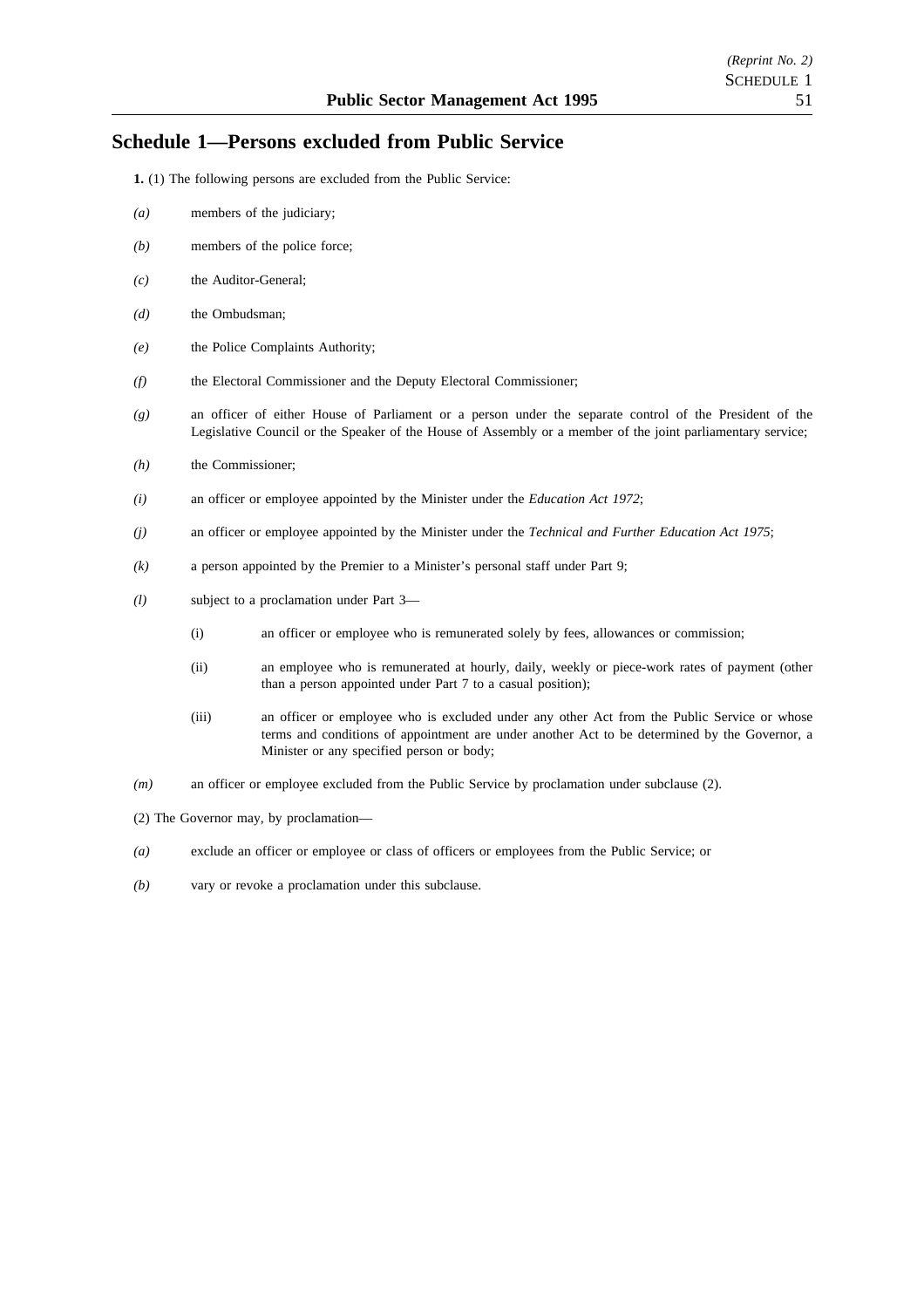# **Schedule 2—Hours of attendance, holidays and leave of absence**

# **Part 1—Hours of attendance**

#### **Hours of attendance**

**1.** (1) Subject to this clause and any direction of the Chief Executive of the relevant administrative unit, an employee is obliged to attend at the employee's place of employment throughout the hours fixed by the regulations as ordinary business hours in relation to the Public Service.

(2) The Chief Executive of an administrative unit may, at the request and with the consent of an employee occupying a position in the unit, determine that the duties of the position be performed on a part-time basis, and, in that event, the employee is not required to attend at his or her place of employment except according to the basis determined by the Chief Executive.

(3) An employee is entitled to be absent from the employee's place of employment if the absence is authorised by or under a flexi-time scheme adopted by the Chief Executive of the relevant administrative unit.

#### **Directions relating to part-time employment**

**2.** (1) The Commissioner may issue directions with respect to employment in the Public Service on a part-time basis.

(2) The directions issued by the Commissioner under this section will have effect according to their terms and despite the other provisions of this Act.

# **Part 2—Holidays and closure of offices**

#### **Public Service holidays**

**3.** (1) Subject to subclause (2), the following days are to be observed as holidays in the Public Service:

- *(a)* all public holidays;
- *(b)* any other days declared by proclamation to be holidays in the Public Service.

(2) The Chief Executive of an administrative unit may require employees employed in that administrative unit to attend for duty on a holiday.

#### **Closure of offices etc**

**4.** (1) The Minister may direct—

- *(a)* that all or any of the offices of an administrative unit be closed; and
- *(b)* that specified classes of employees be not required to work,

on a specified day or days.

(2) If an employee is not required to work on a particular day because of a direction under subclause (1) then, subject to subclause (3), the employee is to be taken to have been granted recreation leave on that day or those days.

(3) An employee who is not required to work on a day by reason of a direction under subclause (1) must if, the employee would, but for subclause (2), have been entitled to sick leave on that day, be granted the sick leave, and, in that event, the employee is to be taken not to have been granted recreation leave on that day.

# **Part 3—Recreation leave**

**5.** (1) Subject to this clause and the regulations, an employee is entitled to 1% days recreation leave for each completed month of the employee's service.

(2) If an employee performs the duties of a position on a part-time basis, the period of the employee's service for the purposes of this clause is to be determined in accordance with the regulations and any directions of the Commissioner.

(3) The Commissioner may, in appropriate cases, increase the entitlement to recreation leave of a particular employee or employees of a particular class.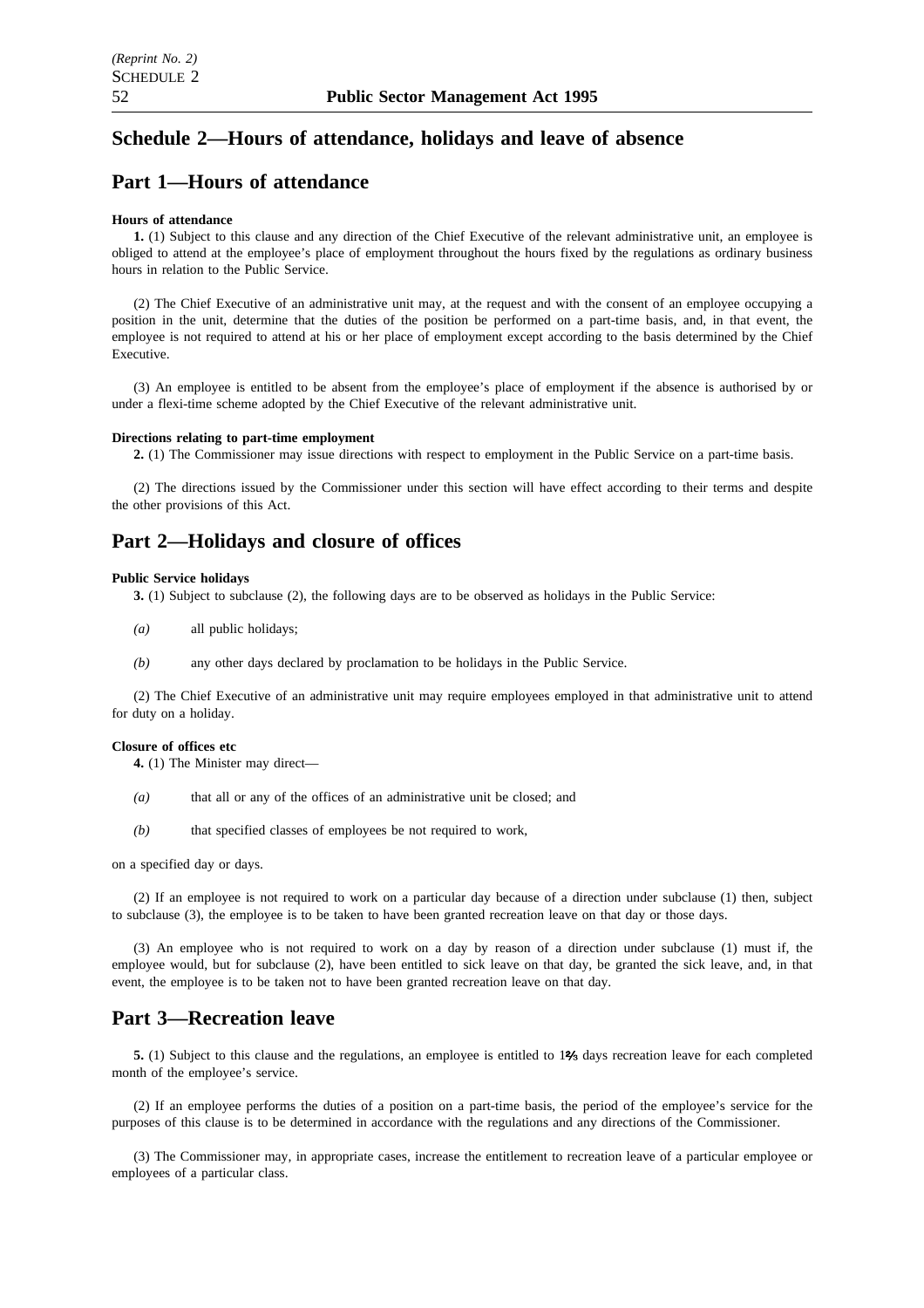(4) Recreation leave must be granted by the Chief Executive in accordance with the regulations and any directions of the Commissioner.

(5) Recreation leave may, in accordance with the regulations and any directions of the Commissioner, be taken in anticipation of the entitlement to that recreation leave accruing to the employee.

(6) If an employee who is entitled to recreation leave dies or ceases for any reason to be an employee, the employee, or the employee's personal representative, as the case requires, must, unless the Commissioner otherwise directs, be paid a sum calculated in accordance with the directions of the Commissioner as being the monetary value of the leave.

 $(7)$  If—

- *(a)* an employee has taken recreation leave in anticipation of the entitlement to that leave accruing to the employee; and
- *(b)* before the entitlement to the leave accrues to the employee, the employee ceases for any reason to be an employee,

then, unless the Commissioner otherwise directs, a sum equal to the sum paid to the employee in respect of that leave is payable to the Treasurer as a debt by the employee.

(8) This clause does not apply to an employee employed in a casual position.

# **Part 4—Sick leave**

#### **Sick leave etc**

**6.** (1) An employee is, subject to the regulations, entitled to take sick leave not exceeding the amount of sick leave standing to the credit of the employee.

- (2) Sick leave must be credited to an employee as follows:
- *(a)* on the commencement of the employee's employment, six days sick leave must be credited to the employee;
- *(b)* if an employee's employment commenced after 30 June in any year but before 1 January in the next year, then on 1 January a further six days sick leave must be credited to the employee;
- *(c)* on 1 July after the commencement of an employee's employment and on each succeeding 1 July, a further 12 days sick leave must be credited to the employee.
- (3) Despite the other provisions of this clause—
- *(a)* an employee is not entitled to take—
	- (i) more than six days sick leave during the first six months of the employee's employment; or
	- (ii) more than 12 days sick leave during the first 12 months of the employee's employment; and
- *(b)* the sick leave to be credited to an employee must—
	- (i) if an employee is employed on a part-time basis for any period; or
	- (ii) if an employee is absent for any period on leave without pay,

be reduced in accordance with the regulations and any directions of the Commissioner; and

- *(c)* the Commissioner may, in appropriate cases, increase the entitlement to sick leave of a particular employee or employees of a particular class; and
- *(d)* the Commissioner may approve a scheme in relation to a class of employees under which this clause will apply in a modified way in relation to employees of that class who individually apply to come under the scheme.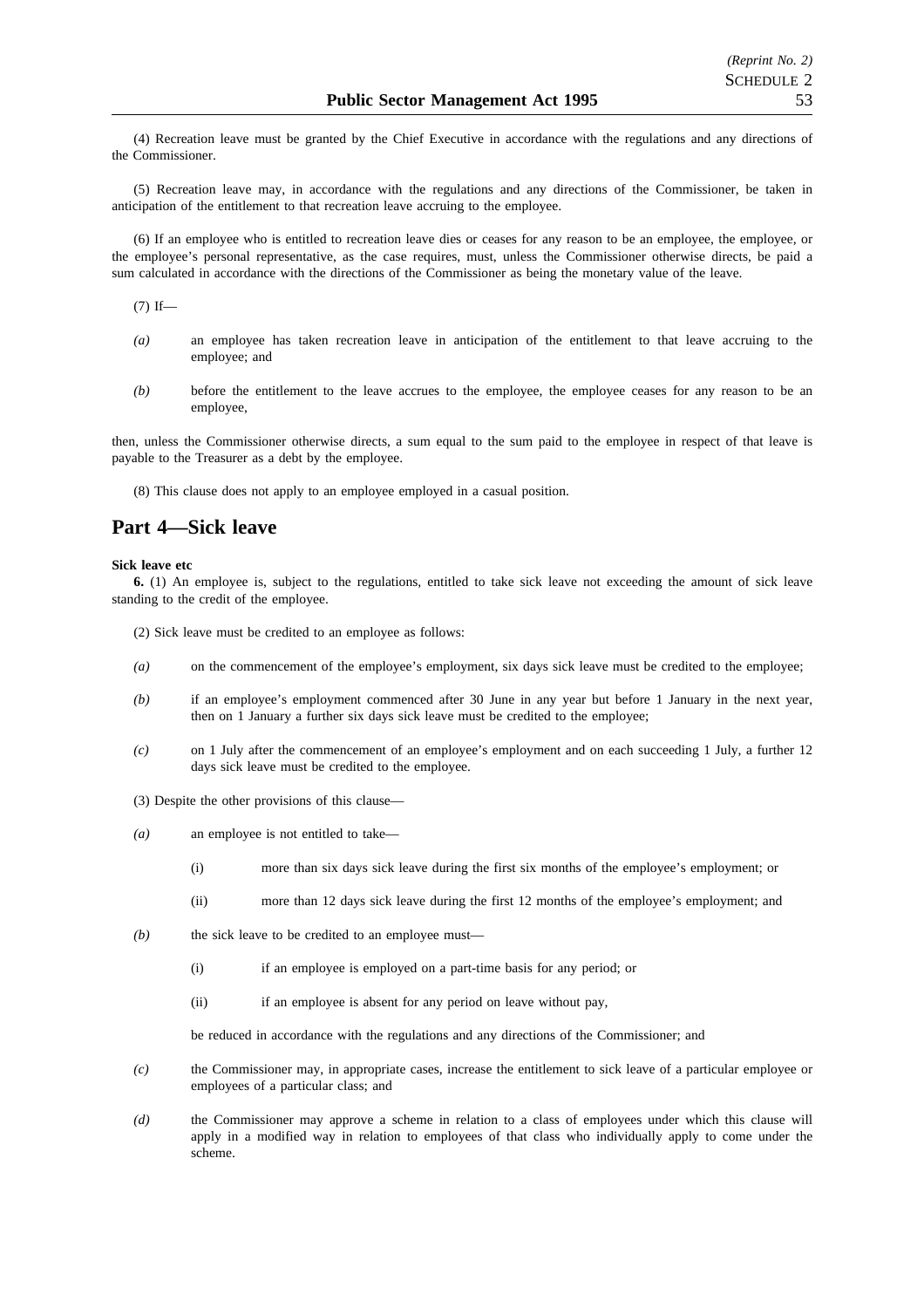(4) This clause does not apply to an employee employed in a casual position.

# **Part 5—Special leave**

#### **Special leave**

**7.** (1) Special leave with pay may be granted for purposes prescribed by regulation.

(2) The Chief Executive of the administrative unit in which an employee is employed may, subject to the directions of the Commissioner, grant to the employee special leave with pay—

- *(a)* for a period determined in accordance with the regulations and the directions of the Commissioner in relation to the purpose for which special leave is to be taken; or
- *(b)* for such other period as may be authorised, in the particular circumstances, by the Minister.
- (3) The Chief Executive of the administrative unit in which an employee is employed—
- *(a)* must, subject to the directions of the Commissioner, grant to the employee special leave without pay for a period determined in accordance with the regulations and the directions of the Commissioner if the employee applies for special leave on the ground that—
	- (i) the employee is pregnant; or
	- (ii) the employee requires the leave to undertake the care of a young child not of school age of whom the employee is a parent; and
- *(b)* may, subject to the directions of the Commissioner, grant to the employee special leave without pay for such other reason and such period as appears to the Chief Executive to be reasonable in the particular circumstances.

(4) The granting of special leave under this clause is to be on such conditions as the Chief Executive may, subject to the directions of the Commissioner, determine.

(5) The Chief Executive must, subject to the directions of the Commissioner, determine for what purposes (if any) and to what extent (if any) special leave without pay granted by the Chief Executive is to be counted as service or effective service for the purposes of this Act.

## **Part 6—Long service leave**

#### **Long service leave**

**8.** (1) An employee who has 10 years or more effective service is entitled to the following long service leave:

- *(a)* 90 days in respect of the first 10 years of effective service;
- *(b)* nine days in respect of each subsequent year of effective service;
- *(c)* 15 days in respect of the sixteenth and each subsequent year of effective service.

(2) If an employee performs the duties of a position on a part-time basis, the employee's effective service is to be determined in accordance with the regulations and any directions of the Commissioner.

(3) Every day occurring during a period of long service leave is (whether it is a working day or not) to be regarded as a day of that leave.

(4) Where long service leave has been taken by an employee or a payment in lieu of long service leave has been made to an employee (either before or after the commencement of this Act), the employee's entitlement to long service leave is reduced accordingly.

#### **Time and manner in which long service leave is to be taken**

**9.** (1) Subject to the regulations and the directions of the Commissioner, long service leave must be taken at times and for periods agreed on by the employee entitled to the leave and the Chief Executive of the administrative unit in which the employee is employed.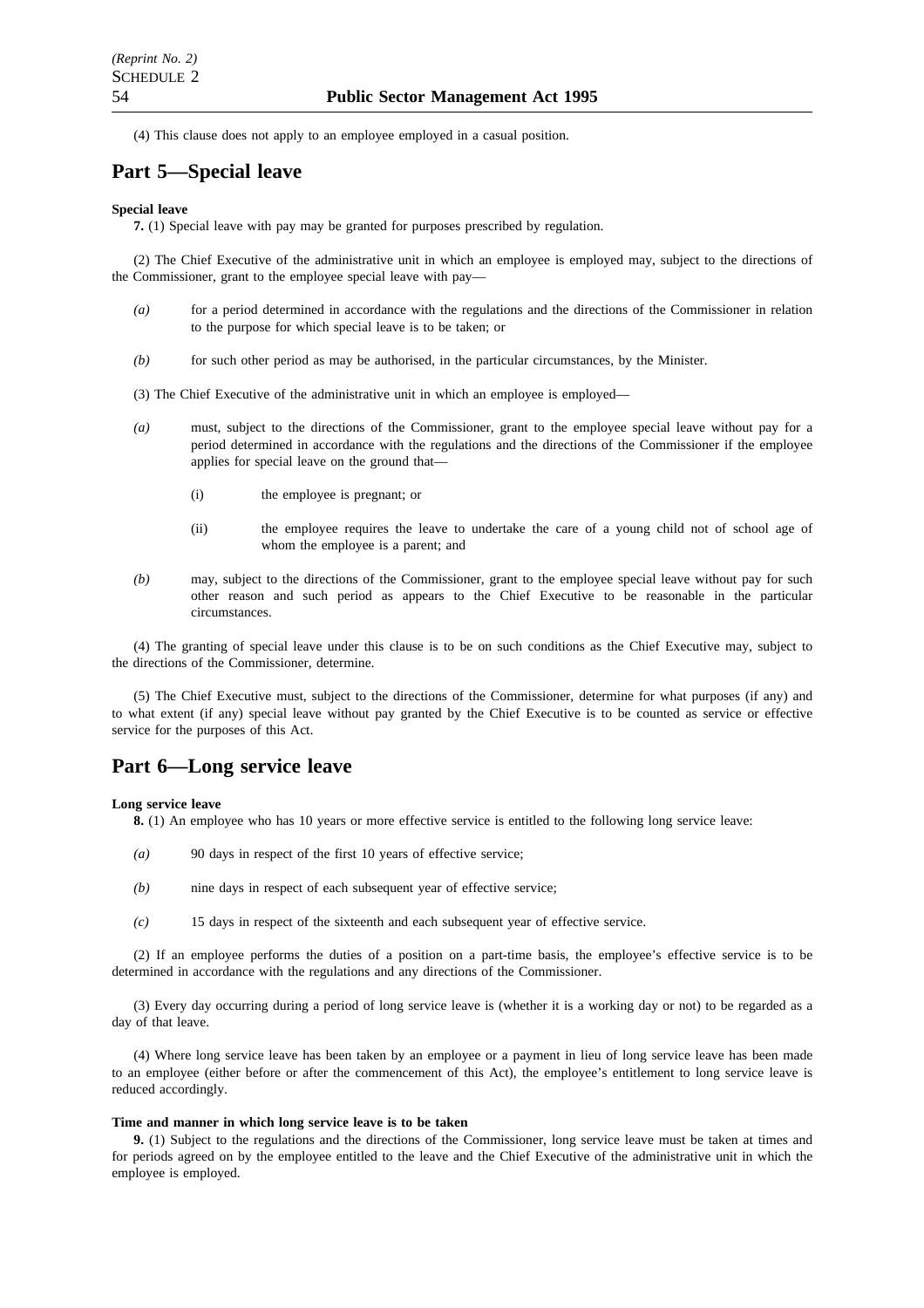(2) Subject to the regulations, the Chief Executive may permit an employee who has not less than seven years effective service to take *pro rata* long service leave in respect of that effective service.

#### **Long service leave to be on full pay**

- **10.** (1) Subject to this clause, the salary to which an employee is entitled during long service leave is—
- *(a)* the salary appropriate to the remuneration level of the employee's position during that leave; and
- *(b)* subject to the regulations, if the employee was employed at a higher remuneration level (either before or after the commencement of this Act) during part of the employee's effective service, additional salary as determined by the Commissioner.

(2) If the effective service of an employee consists in whole or in part of part-time service or service in a casual position, the salary to which the employee is entitled during long service leave is to be as determined by the Commissioner by reference to the rate of remuneration applying to the employee's position during the period of the leave and the extent to which the employee's effective service was part-time or in a casual position.

- (3) An employee may elect to take long service leave on half salary, and in that event—
- *(a)* the period of leave is to be twice the period to which the employee would otherwise have been entitled; and
- *(b)* the first half of the leave is to be on full pay; and
- *(c)* the second half of the leave is to be taken to be leave without pay.

(4) An employee is, while on long service leave, entitled to receive, in addition to salary, the allowances (if any) determined by the Commissioner.

#### **Payment in lieu of long service leave**

**11.** (1) The Minister may, on application by a Chief Executive, and the Chief Executive of an administrative unit may, on application by an executive in the unit, authorise that the Chief Executive or executive be paid, in lieu of a period of long service leave to which the person has accrued an entitlement, an amount equal to the salary and allowances (if any) that the person would have been entitled to receive during such a period of leave.

- (2) If an employee—
- *(a)* who is entitled to long service leave; or
- *(b)* to whom *pro rata* long service leave could have been granted,

dies or ceases for any reason to be an employee, then—

- *(c)* in the case of death—the employee's personal representative; or
- *(d)* in the case of cessation of service for any other reason—the employee,

must be paid a sum determined as follows:

- *(e)* in the case of an employee who was entitled to long service leave—the salary that would have been payable if the long service leave had commenced on the day of cessation of service;
- *(f)* in the case of an employee to whom *pro rata* long service leave could have been granted—the salary that would have been payable if *pro rata* long service leave had been granted in respect of all the employee's effective service and that leave had commenced on the day of cessation of service;
- *(g)* in either case—
	- (i) if the employee's service ceases during a year of service—a sum that bears to the salary that would have been payable in respect of long service leave for that year of service if it had been completed the same proportion as the number of complete months served in that year bears to 12; and
	- (ii) the allowances (if any) determined by the Commissioner.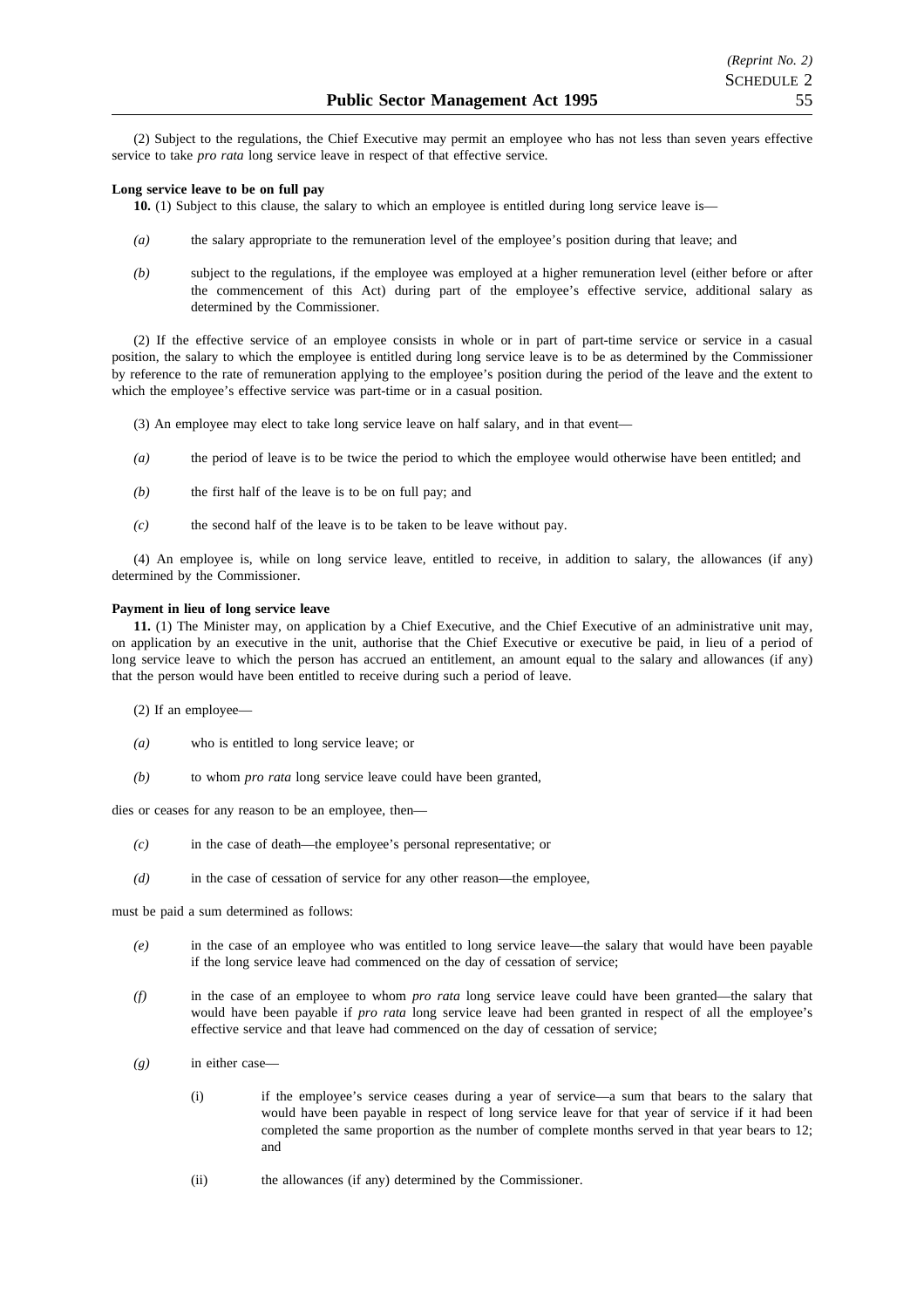(3) In determining a sum payable under this clause, no allowance may be made for an increase in salary granted or payable after the date of the payment.

# **Part 7—Adjustment to leave rights based on prior service**

#### **Adjustment to leave rights based on prior service**

**12.** If a person becomes an employee within three months after ceasing to be—

- *(a)* an officer or employee of the Crown in right of this State, the Commonwealth or another State or Territory of the Commonwealth; or
- *(b)* an officer or employee of a prescribed class,

then, for the purpose of determining the person's entitlement to recreation leave, sick leave or long service leave, the period of the person's service in that capacity is, to the extent determined by the Commissioner and subject to the conditions (if any) imposed by the Commissioner, to be counted as service or effective service for the purposes of this Act.

# **Part 8—Payments on death**

#### **Payment in respect of leave on death**

**13.** Despite any other provisions of this Schedule, the Chief Executive of an administrative unit may, if of the opinion that it is appropriate to do so, direct that a sum payable in respect of leave on the death of an employee in the unit be paid to dependants of the employee and not to the personal representative.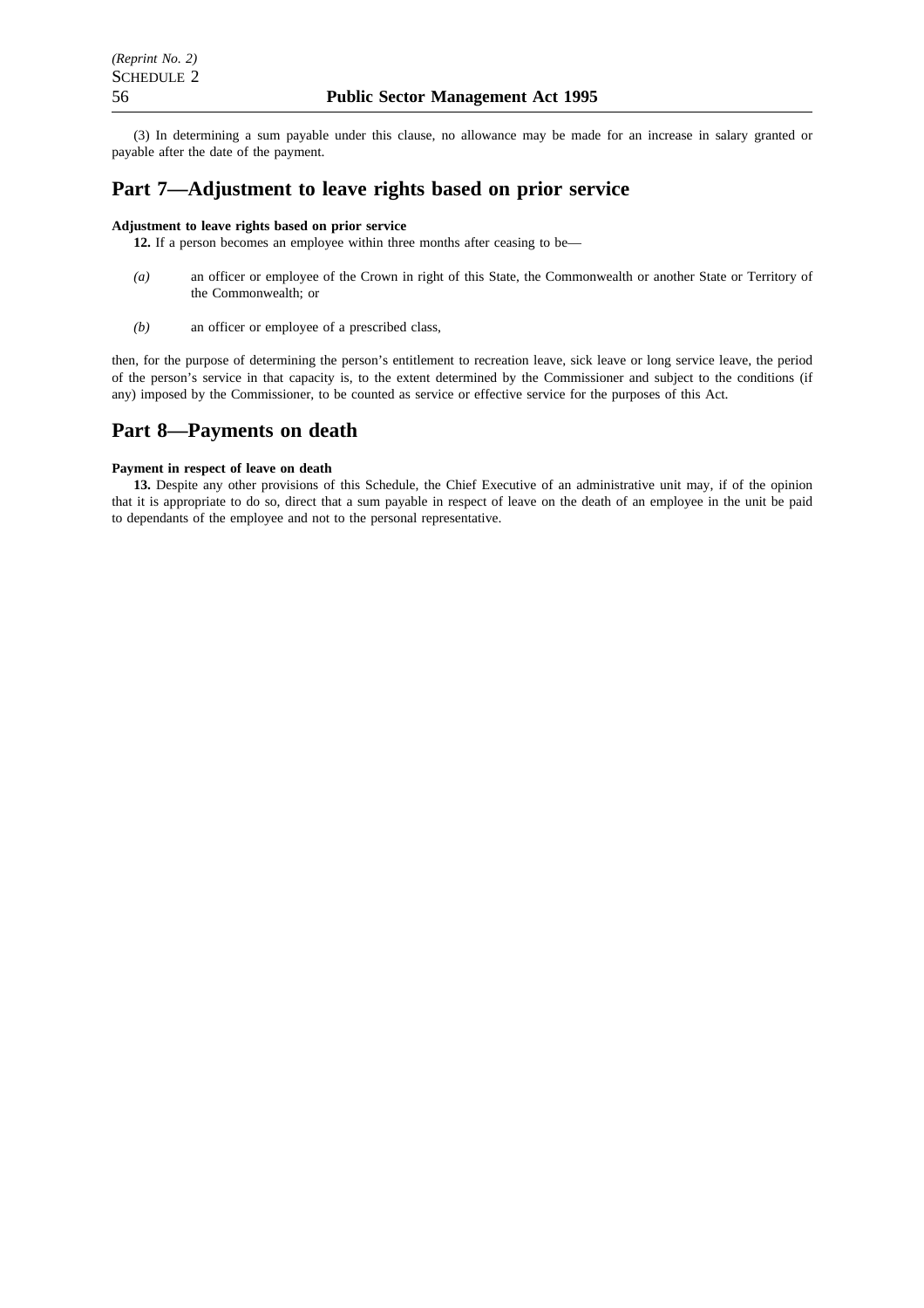# **Schedule 3—Promotion and Grievance Appeals Tribunal and Disciplinary Appeals Tribunal**

## **Promotion and Grievance Appeals Tribunal and Disciplinary Appeals Tribunal**

**1.** (1) The following Tribunals are established:

- *(a)* the *Promotion and Grievance Appeals Tribunal*; and
- *(b)* the *Disciplinary Appeals Tribunal*.

(2) Except where the contrary intention appears, the remaining provisions of this Schedule apply in relation to both the Promotion and Grievance Appeals Tribunal and the Disciplinary Appeals Tribunal.

#### **Appointment of Presiding Officer and Deputy Presiding Officer**

**2.** (1) The Governor may appoint—

- *(a)* a suitable person to be Presiding Officer of the Tribunal; and
- *(b)* a suitable person to be Deputy Presiding Officer of the Tribunal.

(2) Before the Governor makes an appointment under subclause (1), the Minister must invite representations from recognised organisations on the proposed appointment.

(3) A person is not eligible to be appointed as Presiding Officer or Deputy Presiding Officer of the Disciplinary Appeals Tribunal unless that person is a member or a former member of the judiciary of the State or the Commonwealth.

(4) A person is not eligible to be appointed as Presiding Officer or Deputy Presiding Officer of the Promotion and Grievance Appeals Tribunal—

- *(a)* if the person is an employee; or
- *(b)* unless the person has, in the opinion of the Governor, appropriate knowledge and experience of principles and practices of personnel management in the public sector.

(5) In the absence of the Presiding Officer of the Tribunal, or if there is temporarily no Presiding Officer of the Tribunal, the Deputy Presiding Officer has all the powers and functions of the Presiding Officer.

(6) A Presiding Officer or Deputy Presiding Officer of the Tribunal is to be appointed for a term of office (not exceeding five years) determined by the Governor and specified in the instrument of appointment and, at the end of a term of office, is eligible for reappointment.

(7) A person ceases to be Presiding Officer or Deputy Presiding Officer of the Promotion and Grievance Appeals Tribunal if the person—

- *(a)* completes a term of office and is not reappointed; or
- *(b)* resigns by written notice addressed to the Minister; or
- *(c)* is removed from office by the Governor on the ground of—
	- (i) misconduct; or
	- (ii) neglect of duties; or
	- (iii) incompetence; or
	- (iv) mental or physical incapacity to carry out official duties; or
- *(d)* is convicted of an offence punishable by imprisonment; or
- *(e)* becomes a member, or a candidate for election as a member, of the Parliament of the State or the Commonwealth.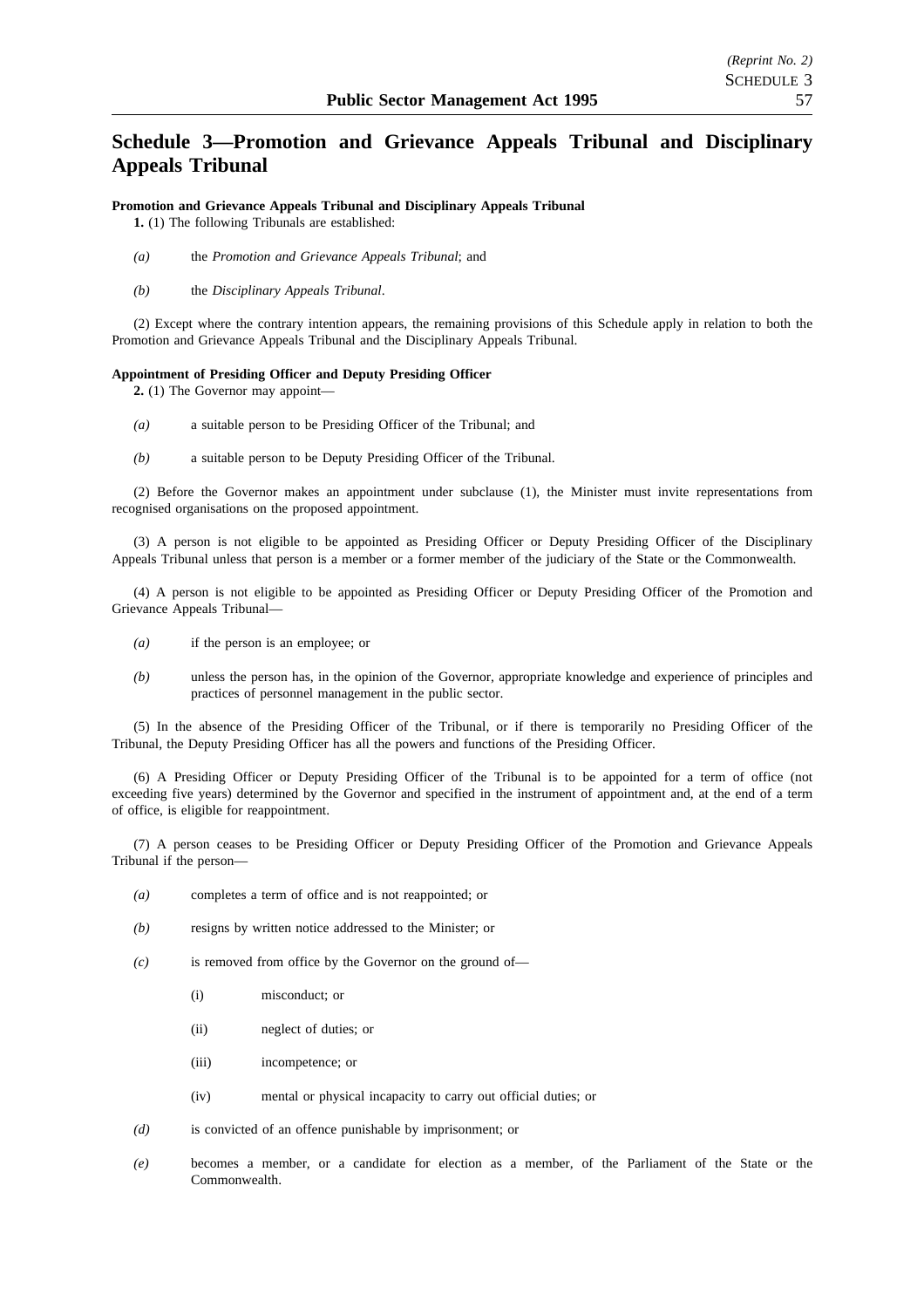(8) A person ceases to be Presiding Officer or Deputy Presiding Officer of the Disciplinary Appeals Tribunal if the person—

- *(a)* completes a term of office and is not reappointed; or
- *(b)* resigns by written notice addressed to the Minister; or
- *(c)* ceases to be a member of the judiciary.

(9) A person who ceases to be Presiding Officer or Deputy Presiding Officer of the Tribunal on completion of a term of office, on resignation under this clause, or on retirement or resignation as a member of the judiciary, may continue to act in the relevant office for the purpose of completing the hearing and determination of proceedings part-heard at the completion of the term of office, or at the time of the retirement or resignation.

#### **Panels of nominees**

**3.** (1) For the purpose of constituting the Tribunal there is to be—

- *(a)* a panel of employees nominated by the Commissioner; and
- *(b)* a panel of employees nominated by recognised organisations.

(2) The Minister may from time to time invite the recognised organisations to nominate employees to constitute the panel referred to in subclause (1)*(b)*.

(3) If a recognised organisation fails to make a nomination in response to an invitation under subclause (2) within the time allowed in the invitation, the Minister may choose employees instead of nominees of the recognised organisation and any employees so chosen are to be taken to have been nominated to the relevant panel.

- (4) A person ceases to be a member of a panel if the person—
- *(a)* ceases to be an employee; or
- *(b)* resigns by notice in writing addressed to the Minister; or
- *(c)* is removed from the panel by the Minister on the ground of misconduct, neglect of duty, incompetence or mental or physical incapacity to carry out official duties; or
- *(d)* has completed a period of two years as a member of the panel since being nominated, or last renominated, as a member of the panel, and is not renominated to the panel.

(5) A person who ceases to be a member of a panel on retirement or resignation from the Public Service, on resignation under this clause, or on completion of a period of two years as a member of the panel, may continue as a member of the panel for the purpose of completing the hearing and determination of proceedings of the Tribunal part-heard at the completion of the period as a member, or at the time of the retirement or resignation.

#### **Constitution of Tribunal and divisions of Tribunal**

**4.** (1) For the purpose of hearing and determining any proceedings, the Tribunal is to be constituted of—

- *(a)* the Presiding Officer or Deputy Presiding Officer of the Tribunal; and
- *(b)* a member of the panel of nominees of the Commissioner selected by the Presiding Officer for the purpose of those proceedings; and
- *(c)* a member of the panel of nominees of recognised organisations selected for the purpose of those proceedings—
	- (i) by the appellant; or
	- (ii) if there are two or more appellants and they do not agree on the selection of a nominee—by the Presiding Officer.

(2) The Presiding Officer, if of the opinion that it is expedient that separate divisions of the Tribunal should be constituted, may direct that the Tribunal sit in separate divisions.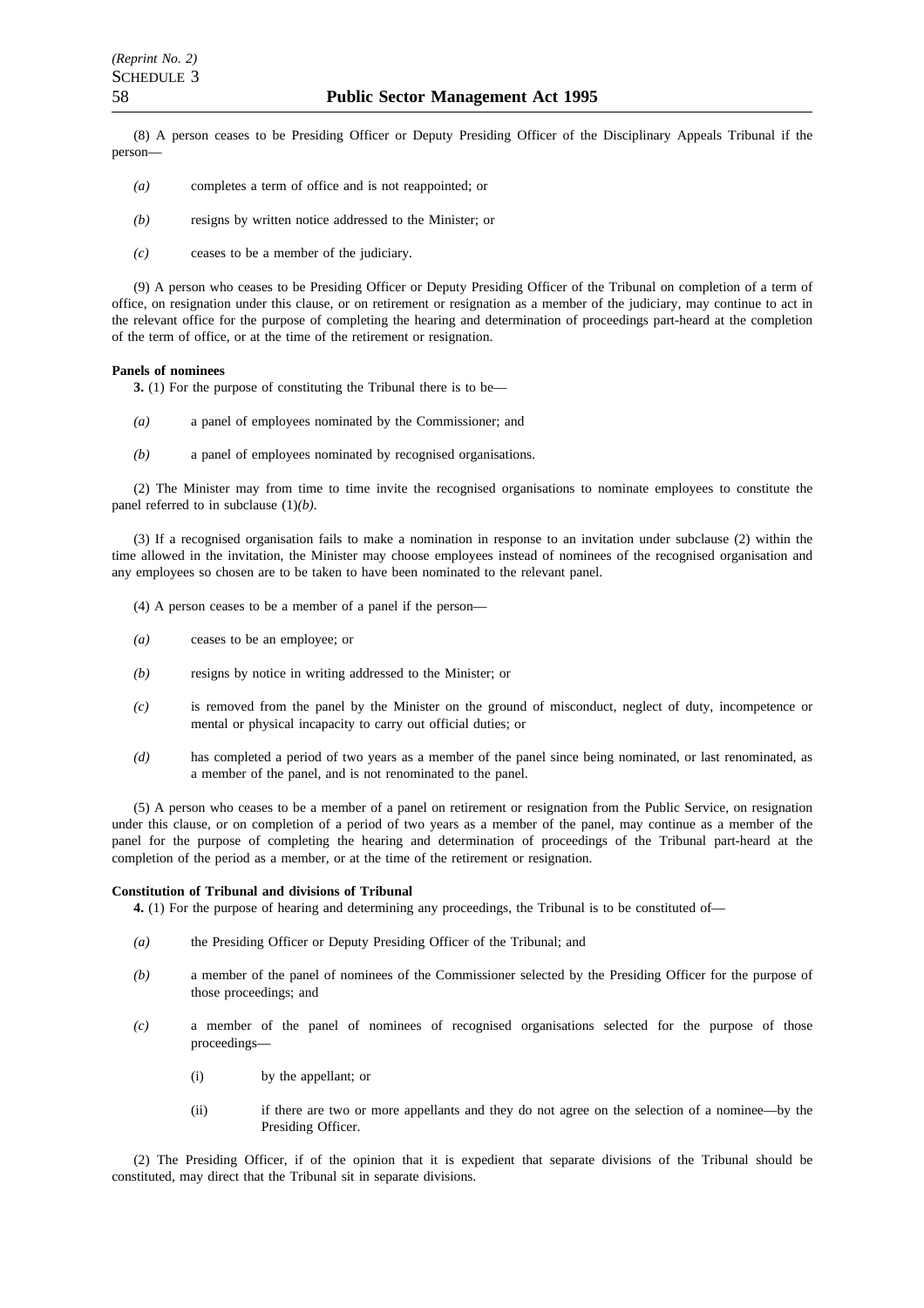- (3) A division of the Tribunal is to be constituted in accordance with subclause (1).
- (4) Separate divisions of the Tribunal may sit contemporaneously to hear separate proceedings.

#### **Procedure at meetings of Tribunal**

**5.** (1) The Presiding Officer or Deputy Presiding Officer of the Tribunal must preside at the hearing of any proceedings by the Tribunal.

(2) The Presiding Officer or Deputy Presiding Officer of the Disciplinary Appeals Tribunal must decide any question of law arising in proceedings before that Tribunal but any other decision in which any two or more members of the Tribunal concur is a decision of the Tribunal.

(3) A decision in which any two or more members of the Promotion and Grievance Appeals Tribunal concur is a decision of that Tribunal.

#### **Employee not subject to direction**

**6.** A member of the Tribunal who is an employee is not subject to direction as an employee in respect of the performance of duties as a member of the Tribunal.

#### **Secretary to Tribunal**

**7.** There is to be a Secretary to the Tribunal.

#### **Principles on which Promotion and Grievance Appeals Tribunal is to act**

**8.** In proceedings under this Act, the Promotion and Grievance Appeals Tribunal—

- *(a)* is to act according to equity, good conscience and the substantial merits of the case without regard to technicalities and legal forms; and
- *(b)* is not bound by any rules of evidence, but may inform itself on any matter in such manner as it thinks fit.

#### **Notice of proceedings etc**

**9.** (1) The Presiding Officer or the Secretary to the Tribunal must give a party to proceedings before the Tribunal reasonable notice of the time and place at which the Tribunal is to hear those proceedings.

(2) The Commissioner is to be treated as a party to all proceedings before the Tribunal.

(3) A party must be afforded a reasonable opportunity to call or give evidence, to examine or cross-examine witnesses, and to make submissions to the Tribunal.

(4) If a party does not attend at the time and place fixed by the notice, the Tribunal may hear the proceedings in the absence of that party.

#### **Representation**

**10.** (1) Subject to subclause (2), a person is entitled to appear personally, or by representative, in proceedings before the Tribunal.

(2) A person is not entitled to be represented by a legal practitioner except in proceedings before the Disciplinary Appeals Tribunal.

#### **Powers of Tribunal**

**11.** (1) In the exercise of its powers or functions under this Act, the Tribunal may—

- *(a)* by summons signed on behalf of the Tribunal by a member of the Tribunal, or the Secretary to the Tribunal, require the attendance before the Tribunal of any person; and
- *(b)* by summons signed on behalf of the Tribunal by a member of the Tribunal, or the Secretary to the Tribunal, require the production of any record or object; and
- *(c)* require a person to make an oath or affirmation to answer truthfully all questions put by the Tribunal, or a person appearing before the Tribunal; and
- *(d)* require a person appearing before the Tribunal to answer relevant questions put by a member of the Tribunal or by a person appearing before the Tribunal.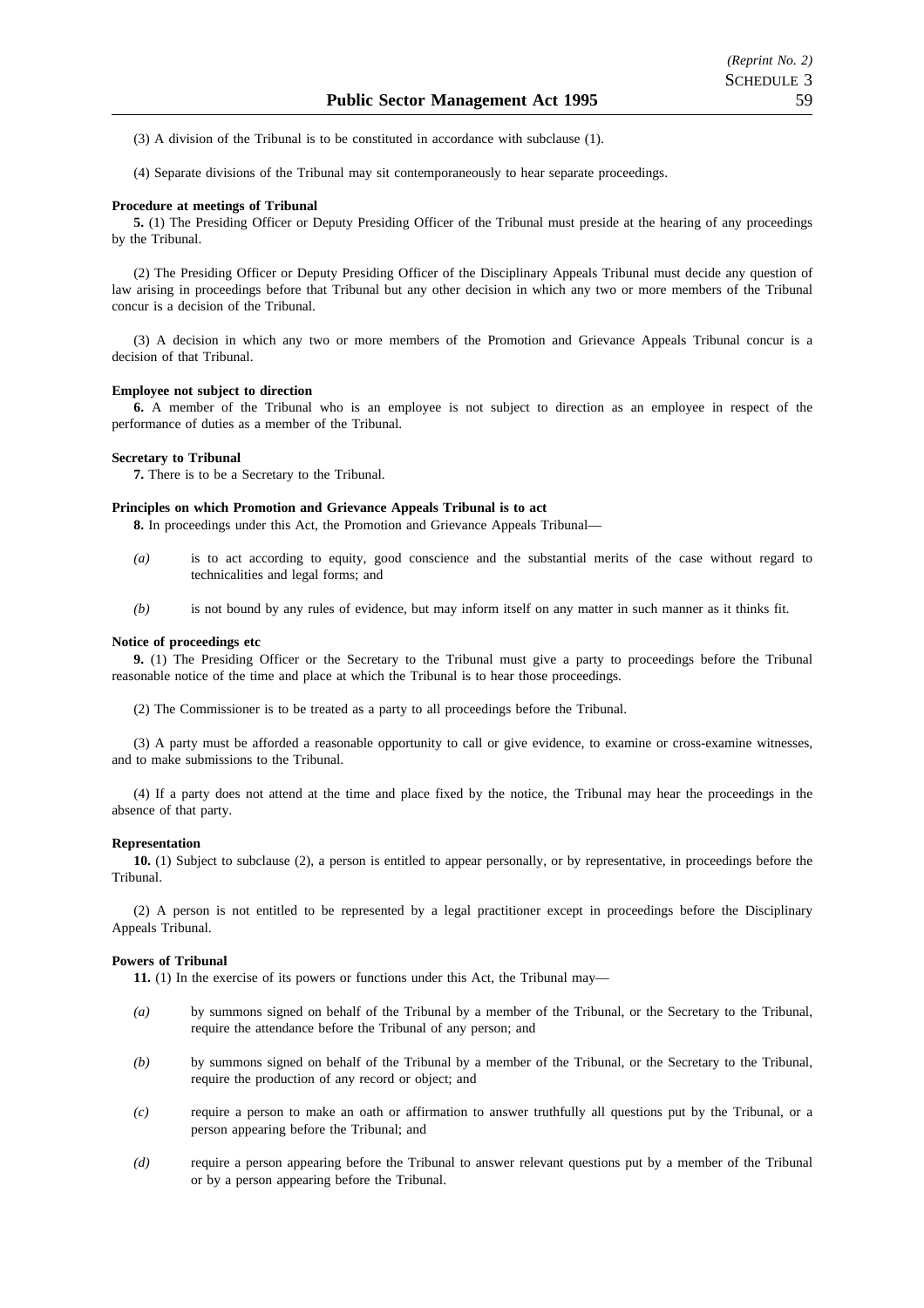(2) Subject to subclause (3), if a person—

- *(a)* who has been served with a summons to attend before the Tribunal fails without reasonable excuse to attend in obedience to the summons; or
- *(b)* who has been served with a summons to produce a record or object fails without reasonable excuse to comply with the summons; or
- *(c)* misbehaves before the Tribunal, wilfully insults the Tribunal or a member of the Tribunal or interrupts the proceedings of the Tribunal; or
- *(d)* refuses to be sworn or to affirm, or to answer a relevant question when required to do so by the Tribunal,

the person is guilty of an offence.

Penalty: Division 6 fine.

(3) A person is not obliged to answer a question or to produce a record or object (other than a record or object of the Government) under this clause if to do so would tend to incriminate the person of an offence.

- (4) In the course of proceedings, the Tribunal may—
- *(a)* receive in evidence a transcript of evidence in proceedings before a court or tribunal and draw any conclusions of fact from the evidence that it considers proper; or
- *(b)* adopt any findings, decision or judgment of a court or tribunal that may be relevant to the proceedings.

#### **Witness fees**

**12.** A person who appears as a witness in proceedings before the Tribunal is entitled to reimbursement of expenses in accordance with the regulations.

#### **Reasons for decision**

**13.** At the conclusion of an appeal, the Tribunal must, at the request of a party to the appeal, furnish the party with a statement of the reasons for the Tribunal's decision on the appeal.

#### **Report on proceedings of Tribunal**

**14.** (1) The Presiding Officer of the Tribunal must, within three months after the end of each financial year, report to the Minister on the work of the Tribunal during that financial year.

(2) The Minister must, within 12 sitting days after receipt of a report under this clause, cause copies of the report to be laid before each House of Parliament.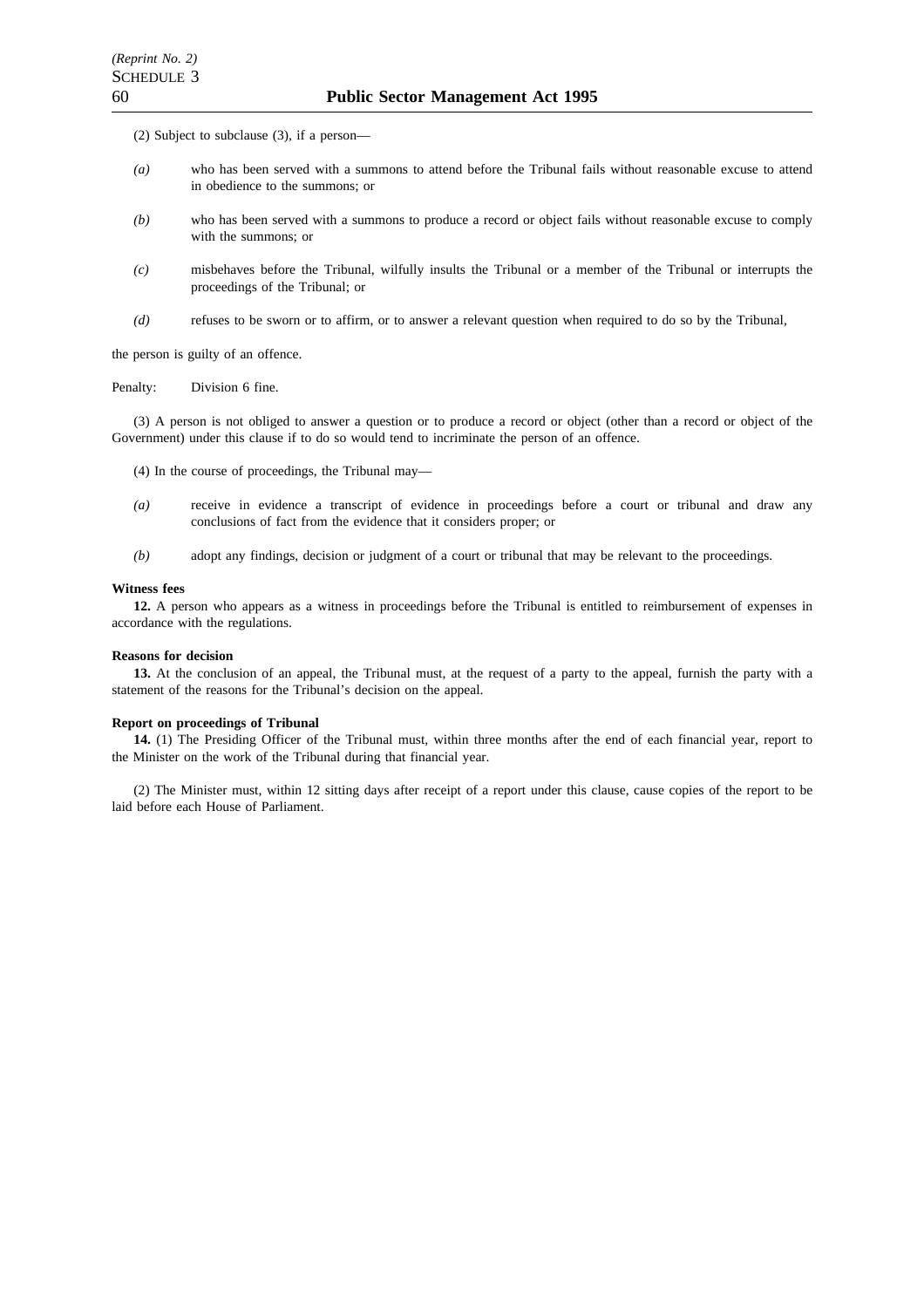# **Schedule 4—Repeal and transitional provisions**

#### **Repeal**

**1.** The *Government Management and Employment Act 1985* is repealed.

#### **Commissioner**

**2.** (1) The person holding office as Commissioner under the repealed Act immediately before the commencement of this Act continues as the Commissioner subject to this Act.

(2) Any entitlement of the Commissioner under the repealed Act to employment in a position in the Public Service at the end of a term of appointment continues to apply subject to any agreement made between the Commissioner and the Minister after the commencement of this Act.

#### **Administrative units continued**

**3.** The administrative units of the Public Service in existence under the repealed Act immediately before the commencement of this Act continue in existence subject to this Act.

#### **Positions continued**

**4.** (1) The Public Service positions in existence under the repealed Act immediately before the commencement of this Act continue in existence as positions in the same administrative units subject to this Act.

(2) A position classified as a senior position under the repealed Act immediately before the commencement of this Act continues as an executive position subject to this Act.

#### **Employees continued in positions**

**5.** The persons employed in the Public Service under the repealed Act immediately before the commencement of this Act continue to be employed in the same positions in the Public Service subject to this Act.

#### **Basis of employment**

**6.** (1) A person employed on probation under the repealed Act immediately before the commencement of this Act continues to be employed on probation subject to this Act.

(2) A person employed in the Public Service on a temporary basis under the repealed Act immediately before the commencement of this Act is to be taken to be employed subject to a contract (which may be modified by agreement) between the employee and the relevant Chief Executive under which the employee's employment may be terminated by the Chief Executive at any time.

(3) A person employed in the Public Service on a casual basis under the repealed Act immediately before the commencement of this Act is to be taken to be employed subject to a contract (which may be modified by agreement) between the employee and the relevant Chief Executive under which—

- *(a)* the same conditions continue to apply in relation to the employment; and
- *(b)* the employee's employment may be terminated by the Chief Executive at any time.

(4) A person employed in the Public Service for a fixed term under the repealed Act immediately before the commencement of this Act is to be taken to be employed subject to a contract (which may be modified by agreement) between the employee and the relevant Chief Executive under which—

- *(a)* the same fixed term continues to apply in relation to the employment; and
- *(b)* any entitlement of the employee under the repealed Act to employment in another position in the Public Service at the end of the fixed term continues to apply in relation to the employment.

(5) A person employed in the Public Service for a fixed term and subject to negotiated conditions under the repealed Act immediately before the commencement of this Act is to be taken to be employed subject to a contract (which may be modified by agreement) between the employee and the relevant Chief Executive under which the same fixed term and conditions continue to apply in relation to the employment.

#### **Executives**

**7.** (1) The following provisions apply to an employee occupying a senior position under the repealed Act immediately before the commencement of this Act: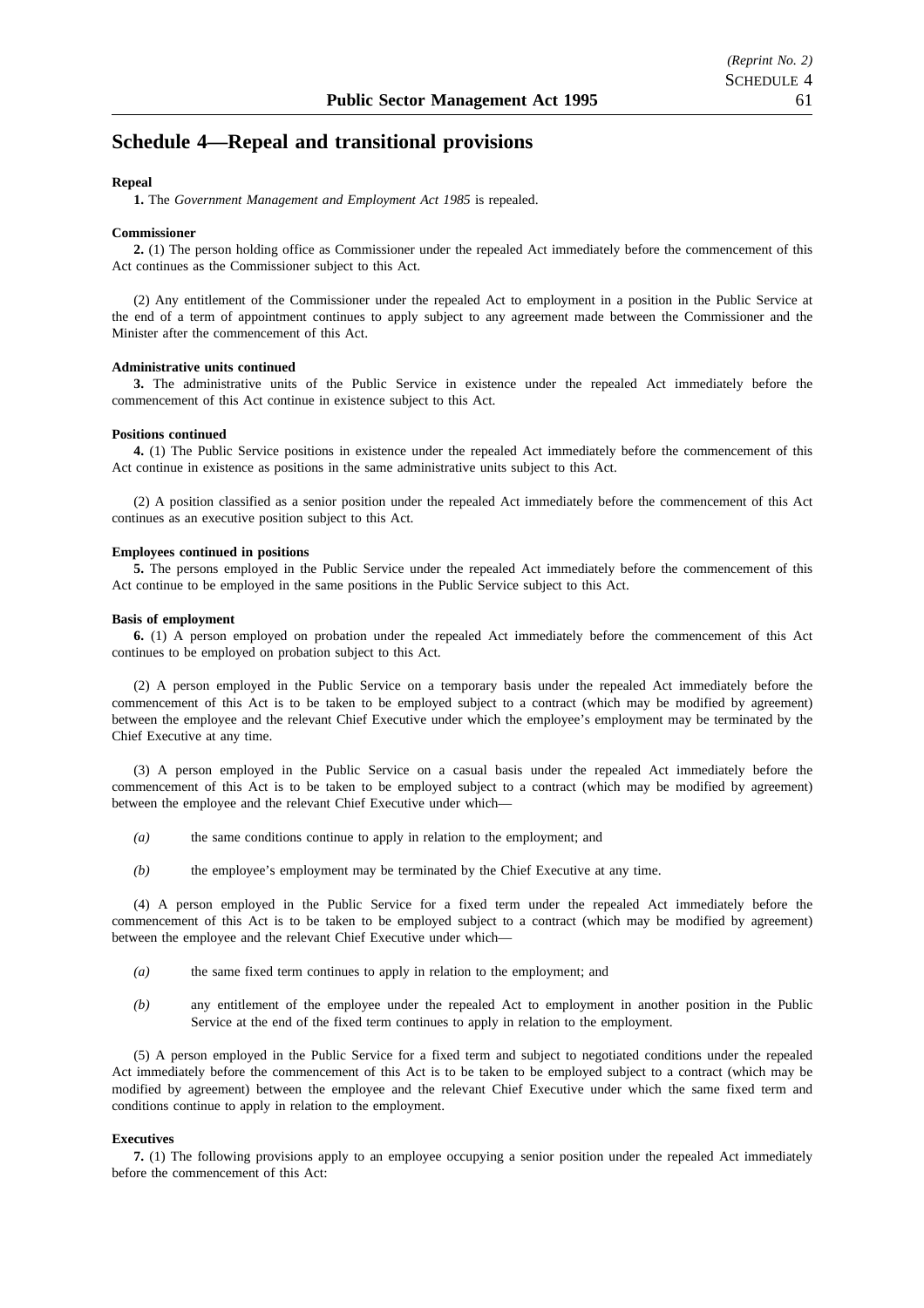- *(a)* despite Division 1 of Part 7, the conditions of the person's employment as an executive need not, but may, if the parties so choose, be made subject to a contract under that Division between the employee and the relevant Chief Executive;
- *(b)* paragraph *(a)* ceases to apply to the employee—
	- (i) if the employee applies for and is appointed to an executive position; or
	- (ii) once the employee becomes a party to a contract under Division 1 of Part 7 governing the conditions of his or her employment as an executive.

(2) The remuneration and other benefits, or limits of remuneration and other benefits, that may be determined by the Commissioner under Part 6 in relation to executive positions at a particular remuneration level may vary according to whether the conditions of a person's employment in such a position are or are not subject to a contract under Division 1 of Part 7.

#### **Chief Executives**

**8.** The following provisions apply to a Chief Executive occupying a position of Chief Executive Officer of an administrative unit under the repealed Act immediately before the commencement of this Act:

- *(a)* the conditions of appointment to the Chief Executive's position are to be taken to be subject to a contract under Part 4;
- *(b)* the contract is to be taken to provide that—
	- (i) the Chief Executive's appointment is for the same term as applied to his or her appointment under the repealed Act; and
	- (ii) the Chief Executive is to meet performance standards as set from time to time by the Premier and the Minister responsible for the administrative unit; and
	- (iii) the Chief Executive is entitled to the same remuneration and other benefits as applied to his or her appointment under the repealed Act; and
	- (iv) any entitlement of the Chief Executive under the repealed Act to subsequent employment in a position in the Public Service continues to apply to his or her appointment in the event that—
		- (A) the Chief Executive is not reappointed at the end of a term of appointment; or
		- (B) the Chief Executive ceases to occupy the position before the end of a term of appointment otherwise than as a result of
			- resignation or retirement; or
			- termination by the Governor on the ground that the Chief Executive has, because of mental or physical incapacity, failed to carry out duties of the position satisfactorily or to the performance standards specified under the contract; or
			- termination by the Governor on the ground that the Chief Executive has been guilty of misconduct; or
			- termination by the Governor on the ground that the Chief Executive has been convicted of an offence punishable by imprisonment; or
			- termination by the Governor on the ground that the Chief Executive has engaged in any remunerative employment, occupation or business outside the duties of the position without the consent of the Minister responsible for the administrative unit; or
			- termination by the Governor on the ground that the Chief Executive has become bankrupt or applied to take the benefit of a law for the relief of insolvent debtors; or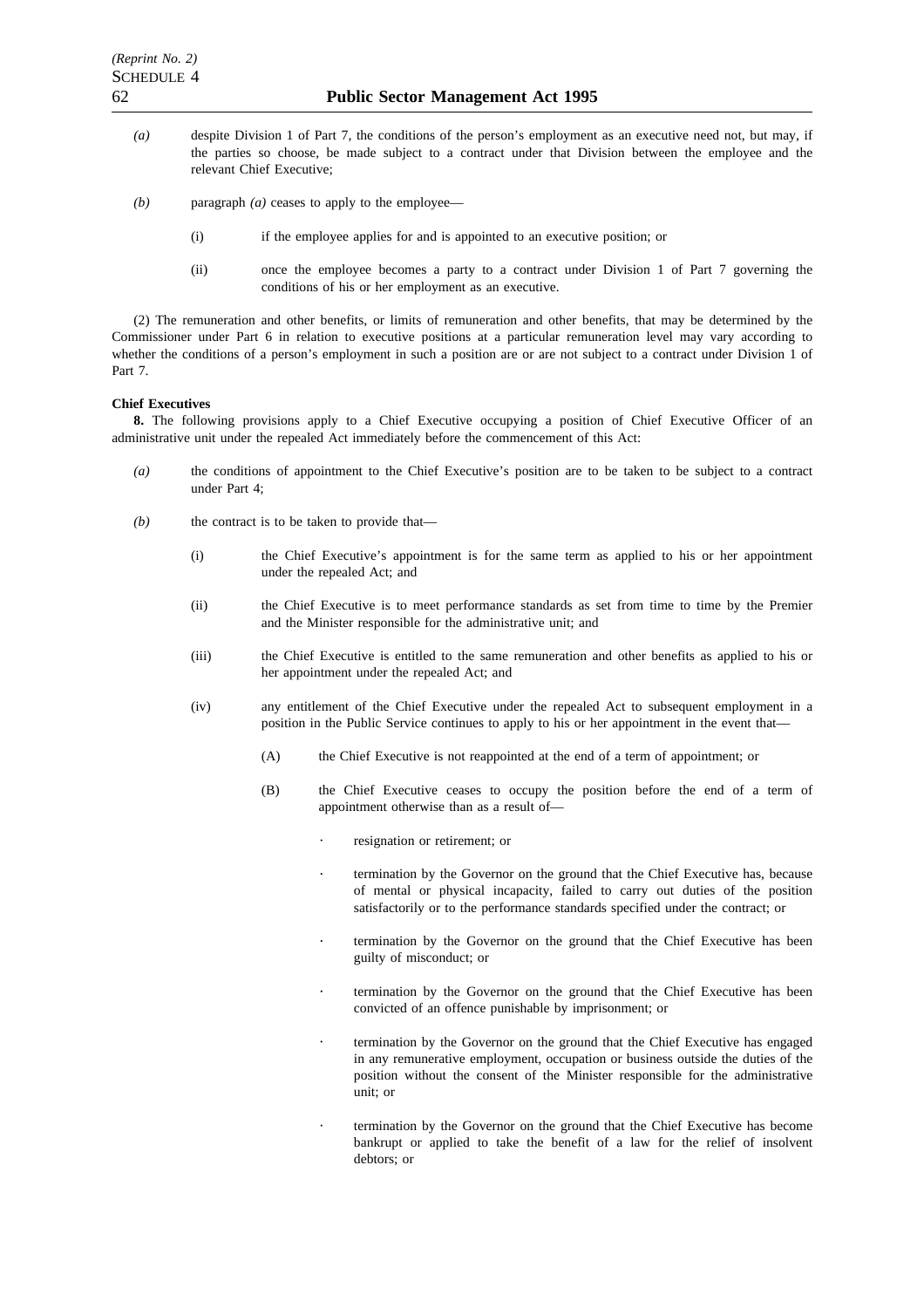termination because the Chief Executive becomes a member of the Parliament of the State or the Commonwealth or is sentenced to imprisonment for an offence;

- *(c)* the contract is subject to modification by agreement;
- *(d)* the provisions of Part 4, including the provisions for termination by not less than three months notice and for a resulting termination payment, apply in relation to the Chief Executive;
- *(e)* the Chief Executive is not entitled to any payment as provided by section 37(1)*(d)*(ii) of the repealed Act.

#### **Temporary promotional reassignments**

**9.** An employee occupying a position as a result of a temporary promotional reassignment under the repealed Act continues to occupy the position subject to the requirement that the employee must, within three years from the date of the temporary promotional reassignment, be assigned back to the employee's former position or, if that position is no longer available, to a position with a remuneration level that corresponds to the classification level of the employee's former position.

#### **Classification and remuneration levels of positions**

**10.** The classification levels of positions in the Public Service under the repealed Act immediately before the commencement of this Act continue as the remuneration levels of the positions subject to this Act.

#### **Tribunals continued**

**11.** The Disciplinary Appeals Tribunal and the Promotion and Grievance Appeals Tribunal as constituted under the repealed Act immediately before the commencement of this Act continue as the same Tribunals subject to this Act.

#### **Leave rights**

**12.** Subject to this Act, existing and accruing rights in respect of leave of employees continued in employment under this Act remain in full force and effect.

#### **Directions etc continued**

**13.** A direction, instruction, determination or decision issued or made under a provision of the repealed Act and in force under the repealed Act immediately before the commencement of this Act continues in force subject to this Act as if issued or made under the corresponding provision of this Act.

#### **Acts Interpretation Act applies**

**14.** The *Acts Interpretation Act 1915* applies, except to the extent of any inconsistency with the provisions of this Schedule, to the repeal effected by this Act.

#### **Interaction with Superannuation legislation**

**15.** (1) Termination of an employee's employment in the Public Service under Division 4 of Part 8 is to be taken to constitute retrenchment for the purposes of the *Superannuation Act 1988*, the *Superannuation (Benefit Scheme) Act 1992* and the *Southern State Superannuation Act 1994.*

(2) Termination of an employee's employment in the Public Service under Division 5 of Part 8 is to be taken to constitute termination on account of or on the ground of invalidity for the purposes of the *Superannuation Act 1988*, the *Superannuation (Benefit Scheme) Act 1992* and the *Southern State Superannuation Act 1994*.

(3) Termination of employee's employment in the Public Service under Division 6 of Part 8 is to be taken to constitute termination on the ground of incompetence for the purposes of the *Superannuation Act 1988*.

\*\*\*\*\*\*\*\*\*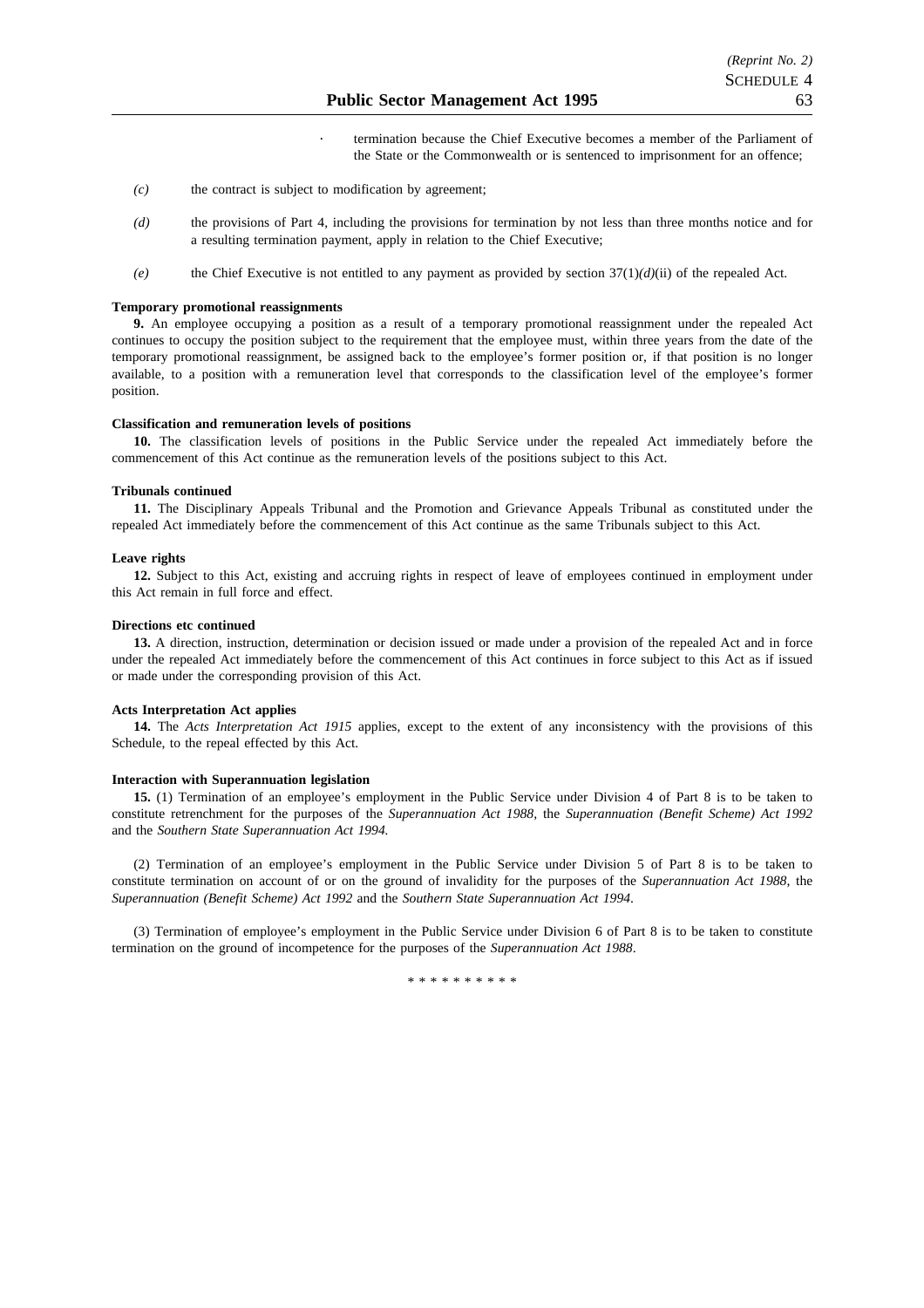# **APPENDIX 1**

#### **LEGISLATIVE HISTORY**

#### **Amendments**

The *Public Sector Management Act 1995* amended the following:

*Industrial and Employee Relations Act 1994*

#### **Legislative History**

(*entries in bold type indicate amendments incorporated since the last reprint*)

| Long title:                         | amended by 44, 2003, s. 3(1) (Sched. 1)    |
|-------------------------------------|--------------------------------------------|
| <b>Section 2:</b>                   | repealed by 44, 2003, s. $3(1)$ (Sched. 1) |
| Section 70A:                        | inserted by 17, 1998, s. 3                 |
| Schedule 2                          |                                            |
| Heading preceding clause 1:         | repealed by 44, 2003, s. $3(1)$ (Sched. 1) |
| Part 1 heading:                     | inserted by 44, 2003, s. $3(1)$ (Sched. 1) |
| Heading preceding clause 3:         | repealed by 44, 2003, s. $3(1)$ (Sched. 1) |
| Part 2 heading:                     | inserted by 44, 2003, s. $3(1)$ (Sched. 1) |
| Heading preceding clause 5:         | repealed by 44, 2003, s. $3(1)$ (Sched. 1) |
| Part 3 heading:                     | inserted by 44, 2003, s. $3(1)$ (Sched. 1) |
| Heading preceding clause 6:         | repealed by 44, 2003, s. $3(1)$ (Sched. 1) |
| Part 4 heading:                     | inserted by 44, 2003, s. $3(1)$ (Sched. 1) |
| Heading preceding clause 7:         | repealed by 44, 2003, s. $3(1)$ (Sched. 1) |
| Part 5 heading:                     | inserted by 44, 2003, s. 3(1) (Sched. 1)   |
| Heading preceding clause 8:         | repealed by 44, 2003, s. $3(1)$ (Sched. 1) |
| Part 6 heading:                     | inserted by 44, 2003, s. $3(1)$ (Sched. 1) |
| Heading preceding clause 12:        | repealed by 44, 2003, s. $3(1)$ (Sched. 1) |
| Part 7 heading:                     | inserted by 44, 2003, s. 3(1) (Sched. 1)   |
| <b>Heading preceding clause 13:</b> | repealed by 44, 2003, s. $3(1)$ (Sched. 1) |
| Part 8 heading:                     | inserted by 44, 2003, s. $3(1)$ (Sched. 1) |
| Schedule 5:                         | repealed by 44, 2003, s. 3(1) (Sched. 1)   |
|                                     |                                            |